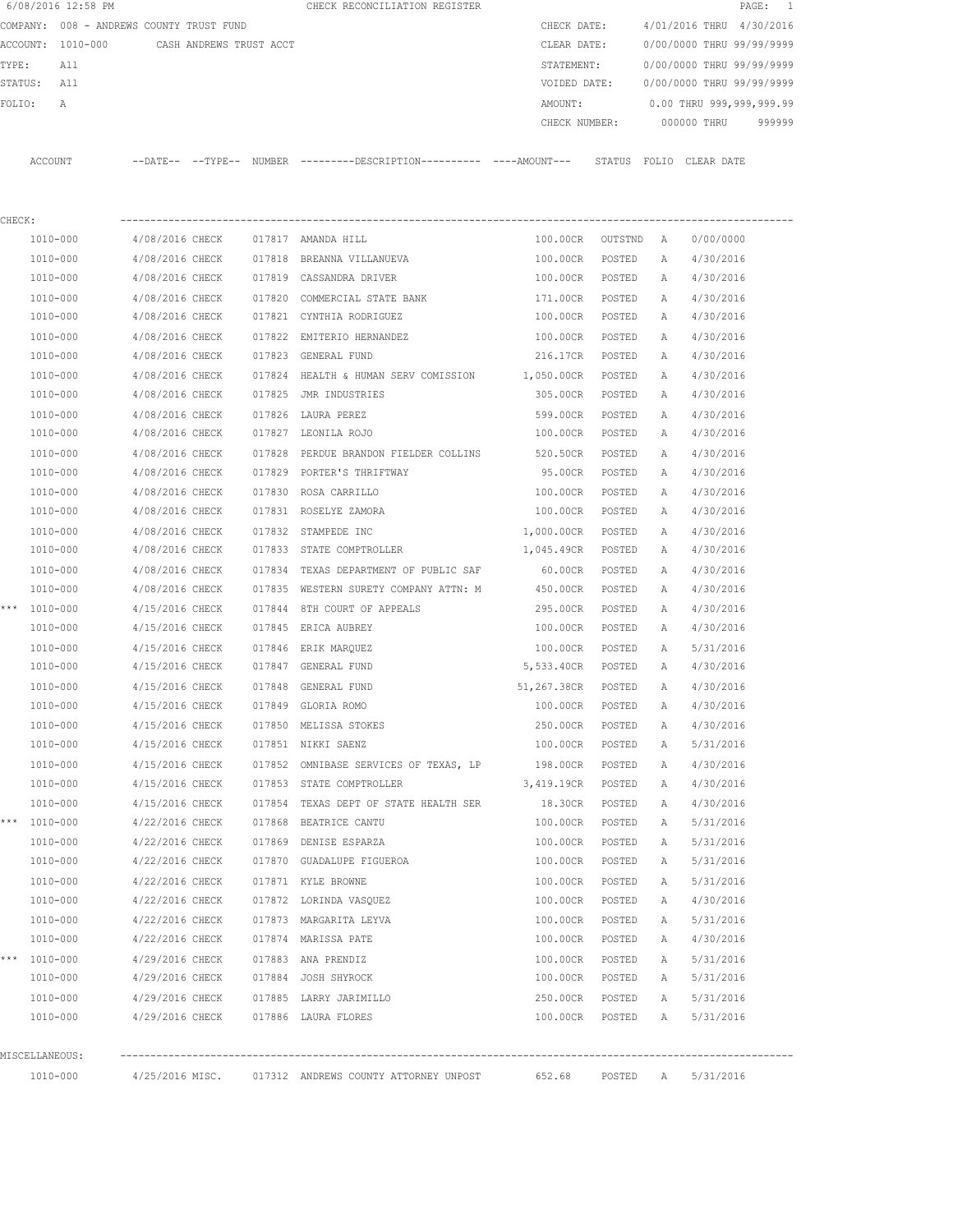|             | 6/08/2016 12:58 PM                        |  | CHECK RECONCILIATION REGISTER                                                                                                                                                                                                  |                                                                                                     |        |  | PAGE: 2                                |
|-------------|-------------------------------------------|--|--------------------------------------------------------------------------------------------------------------------------------------------------------------------------------------------------------------------------------|-----------------------------------------------------------------------------------------------------|--------|--|----------------------------------------|
|             | COMPANY: 008 - ANDREWS COUNTY TRUST FUND  |  |                                                                                                                                                                                                                                |                                                                                                     |        |  | CHECK DATE: 4/01/2016 THRU 4/30/2016   |
|             | ACCOUNT: 1010-000 CASH ANDREWS TRUST ACCT |  |                                                                                                                                                                                                                                |                                                                                                     |        |  | CLEAR DATE: 0/00/0000 THRU 99/99/9999  |
| TYPE:       | All                                       |  |                                                                                                                                                                                                                                |                                                                                                     |        |  | STATEMENT: 0/00/0000 THRU 99/99/9999   |
| STATUS: All |                                           |  |                                                                                                                                                                                                                                |                                                                                                     |        |  | VOIDED DATE: 0/00/0000 THRU 99/99/9999 |
| FOLIO:      | $\mathbb{A}$                              |  |                                                                                                                                                                                                                                |                                                                                                     |        |  | AMOUNT: 0.00 THRU 999,999,999.99       |
|             |                                           |  |                                                                                                                                                                                                                                |                                                                                                     |        |  | CHECK NUMBER: 000000 THRU 999999       |
|             |                                           |  |                                                                                                                                                                                                                                | ACCOUNT --DATE-- --TYPE-- NUMBER --------DESCRIPTION---------- ---AMOUNT--- STATUS FOLIO CLEAR DATE |        |  |                                        |
|             | TOTALS FOR ACCOUNT 1010-000               |  |                                                                                                                                                                                                                                | CHECK TOTAL: 68,943.43CR                                                                            |        |  |                                        |
|             |                                           |  | DEPOSIT                                                                                                                                                                                                                        | TOTAL:                                                                                              | 0.00   |  |                                        |
|             |                                           |  | INTEREST                                                                                                                                                                                                                       | TOTAL:                                                                                              | 0.00   |  |                                        |
|             |                                           |  | MISCELLANEOUS TOTAL:                                                                                                                                                                                                           |                                                                                                     | 652.68 |  |                                        |
|             |                                           |  | SERVICE CHARGE TOTAL:                                                                                                                                                                                                          |                                                                                                     | 0.00   |  |                                        |
|             |                                           |  | EFT FOR THE STATE OF THE STATE OF THE STATE OF THE STATE OF THE STATE OF THE STATE OF THE STATE OF THE STATE O                                                                                                                 | TOTAL:                                                                                              | 0.00   |  |                                        |
|             |                                           |  | BANK-DRAFT                                                                                                                                                                                                                     | TOTAL:                                                                                              | 0.00   |  |                                        |
|             | TOTALS FOR ANDREWS COUNTY TRUST FUND      |  |                                                                                                                                                                                                                                | CHECK TOTAL: 68,943.43CR                                                                            |        |  |                                        |
|             |                                           |  | DEPOSIT                                                                                                                                                                                                                        | TOTAL:                                                                                              | 0.00   |  |                                        |
|             |                                           |  | INTEREST                                                                                                                                                                                                                       | TOTAL:                                                                                              | 0.00   |  |                                        |
|             |                                           |  | MISCELLANEOUS TOTAL:                                                                                                                                                                                                           |                                                                                                     | 652.68 |  |                                        |
|             |                                           |  | SERVICE CHARGE TOTAL:                                                                                                                                                                                                          |                                                                                                     | 0.00   |  |                                        |
|             |                                           |  | EFT FOR THE RESIDENCE OF THE RESIDENCE OF THE RESIDENCE OF THE RESIDENCE OF THE RESIDENCE OF THE RESIDENCE OF THE RESIDENCE OF THE RESIDENCE OF THE RESIDENCE OF THE RESIDENCE OF THE RESIDENCE OF THE RESIDENCE OF THE RESIDE | TOTAL:                                                                                              | 0.00   |  |                                        |
|             |                                           |  | BANK-DRAFT                                                                                                                                                                                                                     | TOTAL:                                                                                              | 0.00   |  |                                        |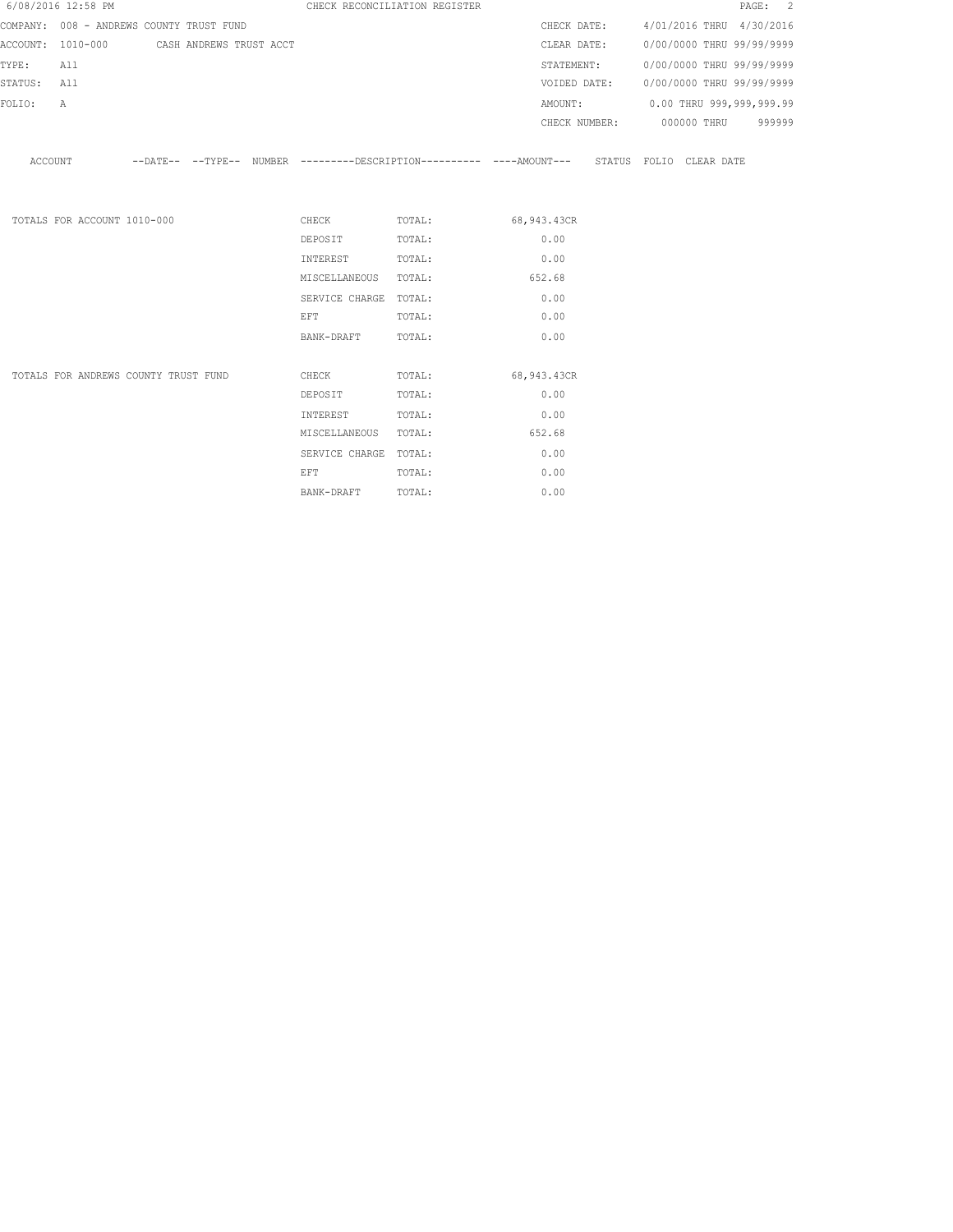|                 | 6/08/2016 12:58 PM                       |  | CHECK RECONCILIATION REGISTER                                                                                   |                                                                                                     |                               |                                        |                           | PAGE: 3 |  |
|-----------------|------------------------------------------|--|-----------------------------------------------------------------------------------------------------------------|-----------------------------------------------------------------------------------------------------|-------------------------------|----------------------------------------|---------------------------|---------|--|
|                 | COMPANY: 010 - ANDREWS CO. FEXIBLE SPEND |  |                                                                                                                 |                                                                                                     |                               | CHECK DATE: 4/01/2016 THRU 4/30/2016   |                           |         |  |
|                 | ACCOUNT: 1010-000 CASH FLEXIBLE SPENDING |  |                                                                                                                 |                                                                                                     |                               | CLEAR DATE:                            | 0/00/0000 THRU 99/99/9999 |         |  |
| TYPE:           | All                                      |  |                                                                                                                 |                                                                                                     |                               | STATEMENT:                             | 0/00/0000 THRU 99/99/9999 |         |  |
| STATUS: All     |                                          |  |                                                                                                                 |                                                                                                     |                               | VOIDED DATE: 0/00/0000 THRU 99/99/9999 |                           |         |  |
| FOLIO:          | $\mathbb{A}$                             |  |                                                                                                                 |                                                                                                     |                               | AMOUNT: 0.00 THRU 999,999,999.99       |                           |         |  |
|                 |                                          |  |                                                                                                                 |                                                                                                     |                               | CHECK NUMBER: 000000 THRU 999999       |                           |         |  |
|                 |                                          |  |                                                                                                                 |                                                                                                     |                               |                                        |                           |         |  |
|                 |                                          |  |                                                                                                                 | ACCOUNT -DATE-- --TYPE-- NUMBER ---------DESCRIPTION---------- ---AMOUNT--- STATUS FOLIO CLEAR DATE |                               |                                        |                           |         |  |
|                 |                                          |  |                                                                                                                 |                                                                                                     |                               |                                        |                           |         |  |
|                 |                                          |  |                                                                                                                 |                                                                                                     |                               |                                        |                           |         |  |
| ${\tt CHECK}$ : |                                          |  |                                                                                                                 |                                                                                                     |                               |                                        |                           |         |  |
|                 |                                          |  | $1010-000$ 4/22/2016 CHECK 017875 PAYROLL FUND                                                                  |                                                                                                     | 1,200.00CR POSTED A 4/30/2016 |                                        |                           |         |  |
|                 | TOTALS FOR ACCOUNT 1010-000              |  |                                                                                                                 | CHECK TOTAL: 1,200.00CR                                                                             |                               |                                        |                           |         |  |
|                 |                                          |  | DEPOSIT TOTAL:                                                                                                  |                                                                                                     | 0.00                          |                                        |                           |         |  |
|                 |                                          |  | INTEREST                                                                                                        | TOTAL:                                                                                              | 0.00                          |                                        |                           |         |  |
|                 |                                          |  | MISCELLANEOUS TOTAL:                                                                                            |                                                                                                     | 0.00                          |                                        |                           |         |  |
|                 |                                          |  | SERVICE CHARGE TOTAL:                                                                                           |                                                                                                     | 0.00                          |                                        |                           |         |  |
|                 |                                          |  | EFT FOR THE RESIDENCE OF A RESIDENCE OF A RESIDENCE OF A RESIDENCE OF A RESIDENCE OF A RESIDENCE OF A RESIDENCE | TOTAL:                                                                                              | 0.00                          |                                        |                           |         |  |
|                 |                                          |  | BANK-DRAFT TOTAL:                                                                                               |                                                                                                     | 0.00                          |                                        |                           |         |  |
|                 |                                          |  |                                                                                                                 |                                                                                                     |                               |                                        |                           |         |  |
|                 | TOTALS FOR ANDREWS CO. FEXIBLE SPEND     |  | <b>CHECK</b>                                                                                                    | TOTAL:                                                                                              | 1,200.00CR                    |                                        |                           |         |  |
|                 |                                          |  | DEPOSIT                                                                                                         | TOTAL:                                                                                              | 0.00                          |                                        |                           |         |  |
|                 |                                          |  | INTEREST                                                                                                        | TOTAL:                                                                                              | 0.00                          |                                        |                           |         |  |
|                 |                                          |  | MISCELLANEOUS TOTAL:                                                                                            |                                                                                                     | 0.00                          |                                        |                           |         |  |
|                 |                                          |  | SERVICE CHARGE TOTAL:                                                                                           |                                                                                                     | 0.00                          |                                        |                           |         |  |
|                 |                                          |  | EFT FOR THE STATE OF THE STATE OF THE STATE OF THE STATE OF THE STATE OF THE STATE OF THE STATE OF THE STATE O  | TOTAL:                                                                                              | 0.00                          |                                        |                           |         |  |
|                 |                                          |  | BANK-DRAFT                                                                                                      | TOTAL:                                                                                              | 0.00                          |                                        |                           |         |  |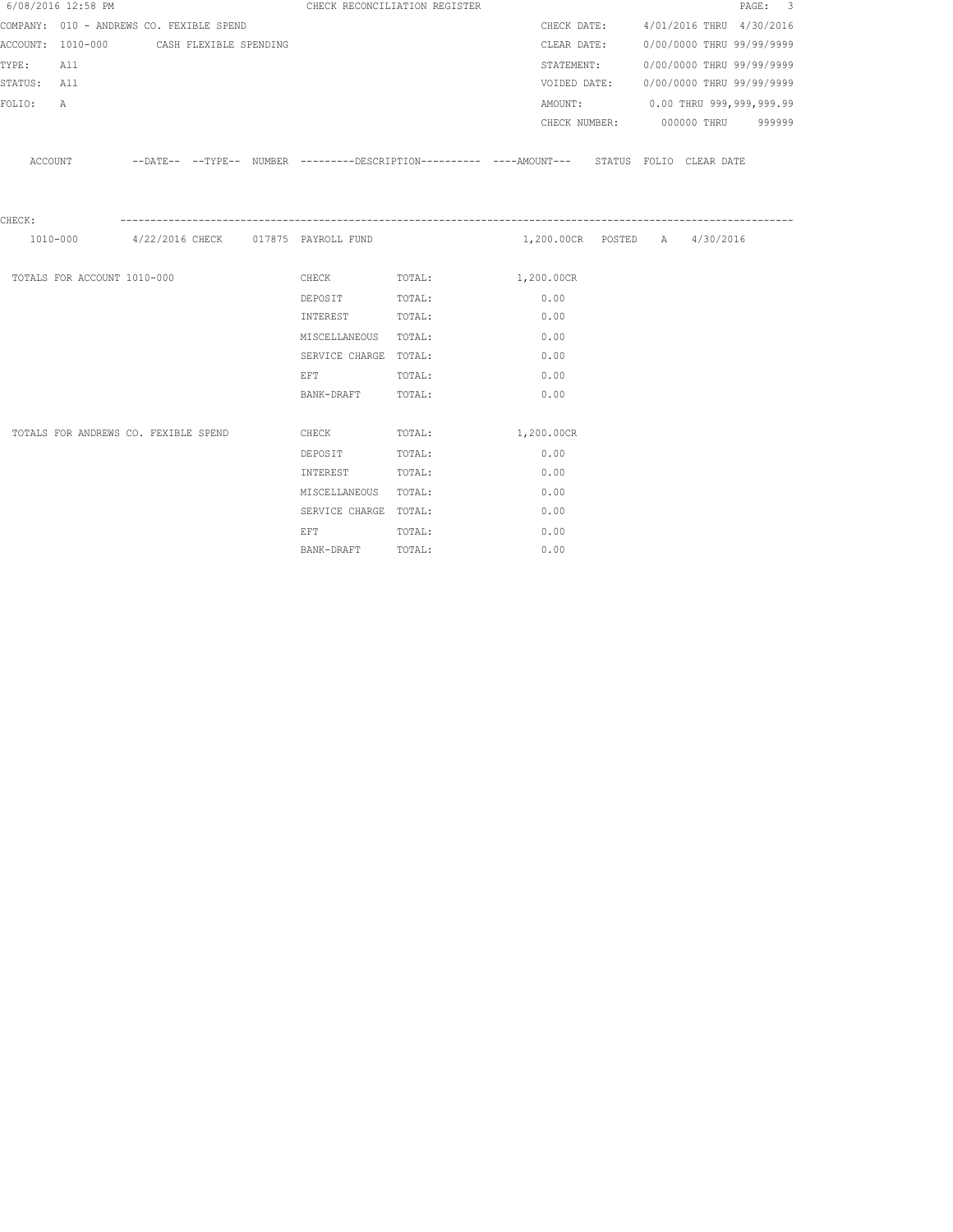|        | 6/08/2016 12:58 PM   |                                |  |                                                 | CHECK RECONCILIATION REGISTER                                                               |                    |        |   |                           | PAGE: 4 |
|--------|----------------------|--------------------------------|--|-------------------------------------------------|---------------------------------------------------------------------------------------------|--------------------|--------|---|---------------------------|---------|
|        |                      | COMPANY: 014 - TIF GRANT       |  |                                                 |                                                                                             | CHECK DATE:        |        |   | 4/01/2016 THRU 4/30/2016  |         |
|        |                      | ACCOUNT: 1010-000<br>TIF GRANT |  |                                                 |                                                                                             | CLEAR DATE:        |        |   | 0/00/0000 THRU 99/99/9999 |         |
|        | TYPE:<br>All         |                                |  |                                                 |                                                                                             | STATEMENT:         |        |   | 0/00/0000 THRU 99/99/9999 |         |
|        | STATUS: All          |                                |  |                                                 |                                                                                             | VOIDED DATE:       |        |   | 0/00/0000 THRU 99/99/9999 |         |
| FOLIO: | А                    |                                |  |                                                 |                                                                                             | AMOUNT:            |        |   | 0.00 THRU 999,999,999.99  |         |
|        |                      |                                |  |                                                 |                                                                                             | CHECK NUMBER:      |        |   | 000000 THRU               | 999999  |
|        |                      |                                |  |                                                 |                                                                                             |                    |        |   |                           |         |
|        | ACCOUNT              |                                |  |                                                 | --DATE-- --TYPE-- NUMBER --------DESCRIPTION---------- ----AMOUNT--- STATUS FOLIO CLEARDATE |                    |        |   |                           |         |
|        |                      |                                |  |                                                 |                                                                                             |                    |        |   |                           |         |
|        |                      |                                |  |                                                 |                                                                                             |                    |        |   |                           |         |
| CHECK: |                      |                                |  |                                                 |                                                                                             |                    |        |   |                           |         |
|        | 1010-000             | 4/08/2016 CHECK                |  | 017841 E & N TRUCKING                           |                                                                                             | 12,240.00CR POSTED |        | A | 4/30/2016                 |         |
|        | 1010-000             | 4/08/2016 CHECK                |  | 017842 J B & AUDREY WHATLEY                     |                                                                                             | 16,560.00CR        | POSTED | A | 4/30/2016                 |         |
|        | 1010-000             | 4/08/2016 CHECK                |  | 017843 MARTIN'S INC.                            |                                                                                             | 5,250.00CR         | POSTED | A | 4/30/2016                 |         |
|        | *** 1010-000         | 4/15/2016 CHECK                |  | 017864 E & N TRUCKING                           |                                                                                             | 6,290.00CR         | POSTED | А | 4/30/2016                 |         |
|        | 1010-000             | 4/15/2016 CHECK                |  | 017865 HSM FARMS                                |                                                                                             | 8,320.00CR         | POSTED | А | 4/30/2016                 |         |
|        | 1010-000             | 4/15/2016 CHECK                |  | 017866 J B & AUDREY WHATLEY                     |                                                                                             | 8,640.00CR         | POSTED | Α | 4/30/2016                 |         |
|        | 1010-000             | 4/15/2016 CHECK                |  | 017867 MARTIN'S INC.                            |                                                                                             | 33,670.00CR        | POSTED | А | 4/30/2016                 |         |
|        | *** 1010-000         | 4/22/2016 CHECK                |  | 017878 MARTIN'S INC.                            |                                                                                             | 14,115.00CR        | POSTED | Α | 5/31/2016                 |         |
|        | 1010-000             | 4/22/2016 CHECK                |  | 017879 WYLIE IMPLEMENT                          |                                                                                             | 9,000.00CR         | POSTED | A | 4/30/2016                 |         |
|        | *** 1010-000         | 4/29/2016 CHECK                |  | 017889 E & N TRUCKING                           |                                                                                             | 6,800.00CR         | POSTED | A | 5/31/2016                 |         |
|        | 1010-000             | 4/29/2016 CHECK                |  | 017890 HSM FARMS                                |                                                                                             | 8,880.00CR         | POSTED | A | 5/31/2016                 |         |
|        | 1010-000             | 4/29/2016 CHECK                |  | 017891 J B & AUDREY WHATLEY                     |                                                                                             | 8,842.50CR         | POSTED | Α | 5/31/2016                 |         |
|        | 1010-000             | 4/29/2016 CHECK                |  | 017892 MARTIN'S INC.                            |                                                                                             | 4,590.00CR         | POSTED | A | 5/31/2016                 |         |
|        | 1010-000             |                                |  | 4/29/2016 CHECK 017893 YELLOWHOUSE MACHINERY CO |                                                                                             | 3,090.00CR POSTED  |        | A | 5/31/2016                 |         |
|        |                      |                                |  |                                                 |                                                                                             |                    |        |   |                           |         |
|        | MISCELLANEOUS:       | -------------                  |  |                                                 |                                                                                             |                    |        |   |                           |         |
|        | 1010-000             |                                |  |                                                 | 4/29/2016 MISC. 919784 DON WISE TRANSPORTATION UNPOST 2,753.24 POSTED A 4/30/2016           |                    |        |   |                           |         |
|        | 1010-000             |                                |  |                                                 | $4/29/2016$ MISC. 919819 DON WISE TRANSPORTATION UNPOST $2,718.84$ POSTED A $4/30/2016$     |                    |        |   |                           |         |
|        |                      |                                |  |                                                 |                                                                                             |                    |        |   |                           |         |
|        |                      | TOTALS FOR ACCOUNT 1010-000    |  | CHECK                                           | TOTAL:                                                                                      | 146,287.50CR       |        |   |                           |         |
|        |                      |                                |  | DEPOSIT                                         | TOTAL:                                                                                      | 0.00               |        |   |                           |         |
|        |                      |                                |  | INTEREST                                        | TOTAL:                                                                                      | 0.00               |        |   |                           |         |
|        |                      |                                |  | MISCELLANEOUS TOTAL:                            |                                                                                             | 5,472.08           |        |   |                           |         |
|        |                      |                                |  | SERVICE CHARGE TOTAL:                           |                                                                                             | 0.00               |        |   |                           |         |
|        |                      |                                |  | EFT                                             | TOTAL:                                                                                      | 0.00               |        |   |                           |         |
|        |                      |                                |  | BANK-DRAFT                                      | TOTAL:                                                                                      | 0.00               |        |   |                           |         |
|        |                      |                                |  |                                                 |                                                                                             |                    |        |   |                           |         |
|        | TOTALS FOR TIF GRANT |                                |  | CHECK                                           | TOTAL:                                                                                      | 146,287.50CR       |        |   |                           |         |
|        |                      |                                |  | DEPOSIT                                         | TOTAL:                                                                                      | 0.00               |        |   |                           |         |
|        |                      |                                |  | INTEREST                                        | TOTAL:                                                                                      | 0.00               |        |   |                           |         |
|        |                      |                                |  | MISCELLANEOUS                                   | TOTAL:                                                                                      | 5,472.08           |        |   |                           |         |
|        |                      |                                |  | SERVICE CHARGE                                  | TOTAL:                                                                                      | 0.00               |        |   |                           |         |
|        |                      |                                |  | EFT                                             | TOTAL:                                                                                      | 0.00               |        |   |                           |         |
|        |                      |                                |  | BANK-DRAFT                                      | TOTAL:                                                                                      | 0.00               |        |   |                           |         |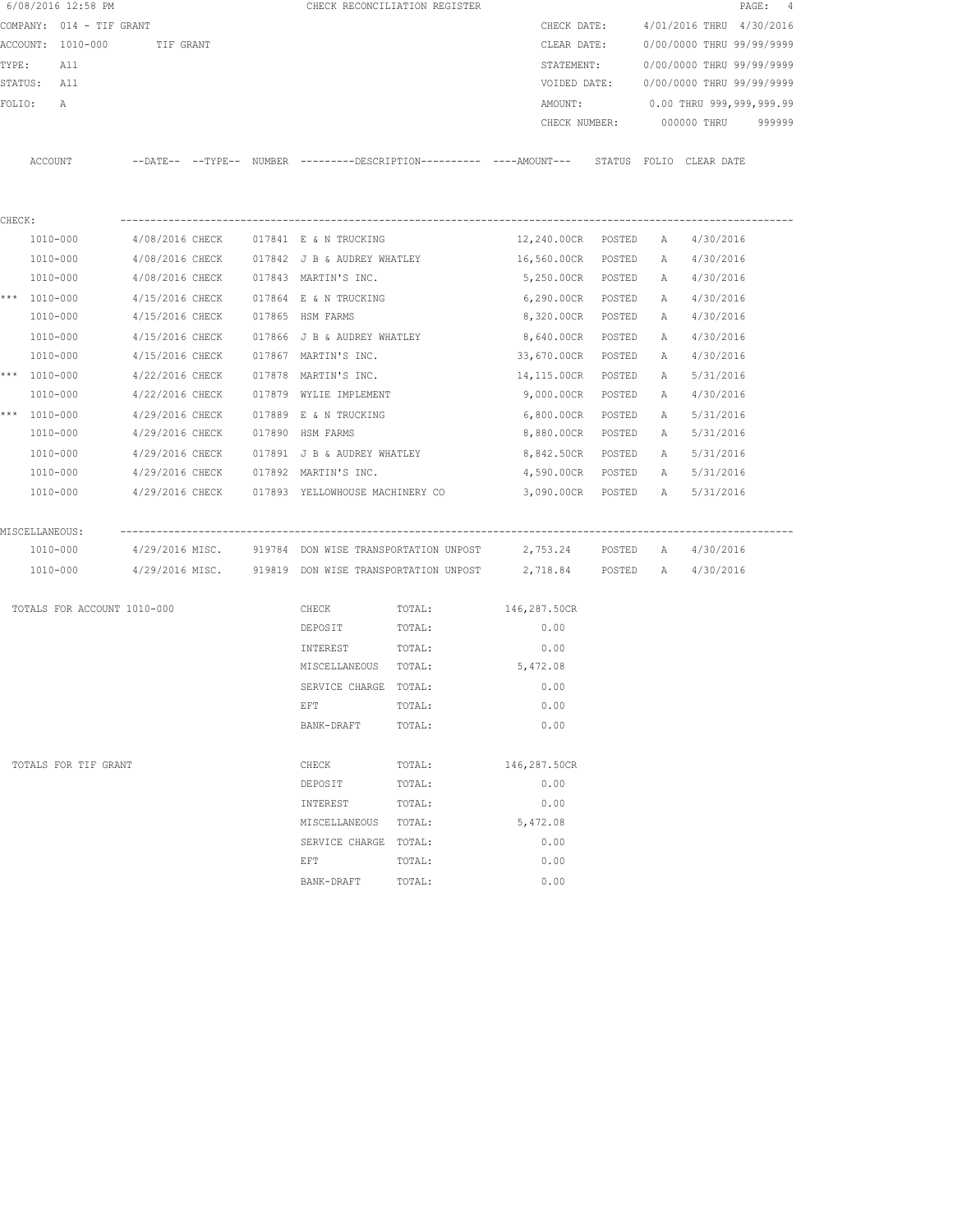|        | 6/08/2016 12:58 PM                         |  |                                                                                                                | CHECK RECONCILIATION REGISTER                    |                                                                                             |   |                                        | PAGE: 5 |
|--------|--------------------------------------------|--|----------------------------------------------------------------------------------------------------------------|--------------------------------------------------|---------------------------------------------------------------------------------------------|---|----------------------------------------|---------|
|        | COMPANY: 015 - CAPITAL IMPROVEMENT         |  |                                                                                                                |                                                  |                                                                                             |   | CHECK DATE: 4/01/2016 THRU 4/30/2016   |         |
|        | ACCOUNT: 1010-000 CASH CAPITAL IMPROVEMENT |  |                                                                                                                |                                                  |                                                                                             |   | CLEAR DATE: 0/00/0000 THRU 99/99/9999  |         |
| TYPE:  | All                                        |  |                                                                                                                |                                                  |                                                                                             |   | STATEMENT: 0/00/0000 THRU 99/99/9999   |         |
|        | STATUS: All                                |  |                                                                                                                |                                                  |                                                                                             |   | VOIDED DATE: 0/00/0000 THRU 99/99/9999 |         |
| FOLIO: | Α                                          |  |                                                                                                                |                                                  | AMOUNT:                                                                                     |   | 0.00 THRU 999,999,999.99               |         |
|        |                                            |  |                                                                                                                |                                                  |                                                                                             |   | CHECK NUMBER: 000000 THRU 999999       |         |
|        | ACCOUNT                                    |  |                                                                                                                |                                                  | --DATE-- --TYPE-- NUMBER --------DESCRIPTION---------- ----AMOUNT--- STATUS FOLIO CLEARDATE |   |                                        |         |
| CHECK: |                                            |  |                                                                                                                |                                                  |                                                                                             |   |                                        |         |
|        | 1010-000                                   |  | 4/08/2016 CHECK 017838 GRAINGER INC                                                                            |                                                  | 322.78CR POSTED A                                                                           |   | 4/30/2016                              |         |
|        | 1010-000                                   |  |                                                                                                                |                                                  | 4/08/2016 CHECK 017839 MORRISON SUPPLY COMPANY 5,295.95CR POSTED A 4/30/2016                |   |                                        |         |
|        | 1010-000                                   |  |                                                                                                                |                                                  | 4/08/2016 CHECK 017840 WEIBRING WOLFARD GOLF DESIGN 6550.00CR POSTED A 4/30/2016            |   |                                        |         |
|        | *** $1010 - 000$                           |  |                                                                                                                | 4/15/2016 CHECK 017860 ELLIOTT ELECTRIC SUPPLY   | 873.93CR POSTED                                                                             |   | A 4/30/2016                            |         |
|        | 1010-000                                   |  |                                                                                                                |                                                  | 4/15/2016 CHECK 017861 HIGGINBOTHAM BROS & CO LLC 398.51CR POSTED                           |   | A 4/30/2016                            |         |
|        | 1010-000                                   |  | 4/15/2016 CHECK 017862 LEVEL 5 DESIGN GROUP                                                                    |                                                  | 1,562.32CR POSTED                                                                           | A | 5/31/2016                              |         |
|        | 1010-000                                   |  | 4/15/2016 CHECK 017863 MUSTANG LUMBER CO                                                                       |                                                  | 77.23CR POSTED                                                                              |   | A 4/30/2016                            |         |
|        | *** $1010 - 000$                           |  | 4/22/2016 CHECK 017876 GRAINGER INC                                                                            |                                                  | 139.86CR POSTED                                                                             |   | A 4/30/2016                            |         |
|        | 1010-000                                   |  |                                                                                                                |                                                  | $4/22/2016$ CHECK $017877$ QUILL CORPORATION 5,252.87CR POSTED                              | A | 5/31/2016                              |         |
|        | *** 1010-000                               |  |                                                                                                                | 4/29/2016 CHECK 017894 FALCON SEPTIC SERVICE INC |                                                                                             |   | 500.00CR POSTED A 5/31/2016            |         |
|        | TOTALS FOR ACCOUNT 1010-000                |  | CHECK                                                                                                          | TOTAL:                                           | 14,973.45CR                                                                                 |   |                                        |         |
|        |                                            |  | DEPOSIT                                                                                                        | TOTAL:                                           | 0.00                                                                                        |   |                                        |         |
|        |                                            |  | INTEREST TOTAL:                                                                                                |                                                  | 0.00                                                                                        |   |                                        |         |
|        |                                            |  | MISCELLANEOUS TOTAL:                                                                                           |                                                  | 0.00                                                                                        |   |                                        |         |
|        |                                            |  | SERVICE CHARGE TOTAL:                                                                                          |                                                  | 0.00                                                                                        |   |                                        |         |
|        |                                            |  | EFT FOR THE STATE OF THE STATE OF THE STATE OF THE STATE OF THE STATE OF THE STATE OF THE STATE OF THE STATE O | TOTAL:                                           | 0.00                                                                                        |   |                                        |         |
|        |                                            |  | BANK-DRAFT                                                                                                     | TOTAL:                                           | 0.00                                                                                        |   |                                        |         |
|        | TOTALS FOR CAPITAL IMPROVEMENT             |  | CHECK                                                                                                          | TOTAL:                                           | 14,973.45CR                                                                                 |   |                                        |         |
|        |                                            |  | DEPOSIT                                                                                                        | TOTAL:                                           | 0.00                                                                                        |   |                                        |         |
|        |                                            |  | INTEREST                                                                                                       | TOTAL:                                           | 0.00                                                                                        |   |                                        |         |
|        |                                            |  | MISCELLANEOUS TOTAL:                                                                                           |                                                  | 0.00                                                                                        |   |                                        |         |
|        |                                            |  | SERVICE CHARGE TOTAL:                                                                                          |                                                  | 0.00                                                                                        |   |                                        |         |
|        |                                            |  | EFT                                                                                                            | TOTAL:                                           | 0.00                                                                                        |   |                                        |         |
|        |                                            |  | BANK-DRAFT                                                                                                     | TOTAL:                                           | 0.00                                                                                        |   |                                        |         |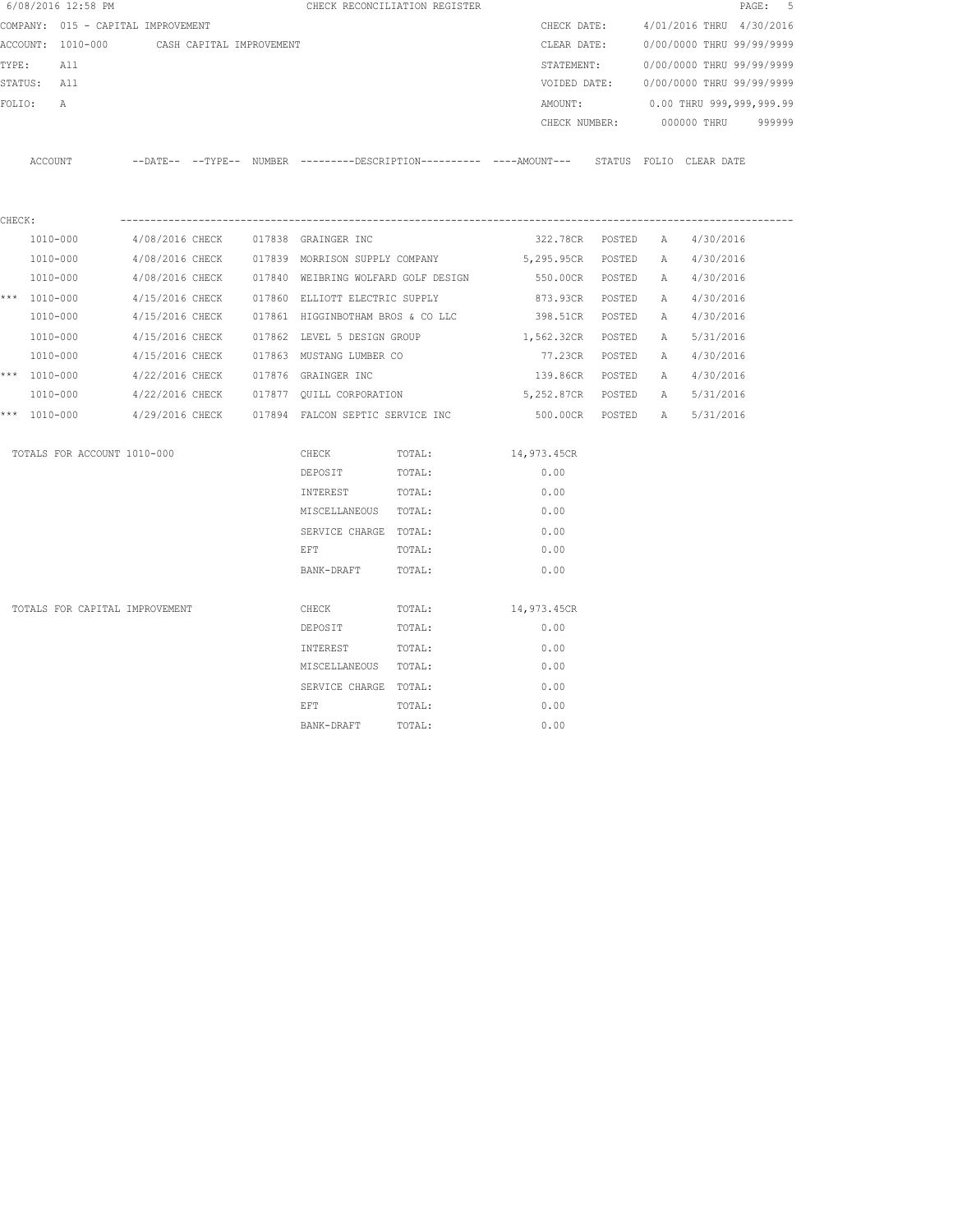|         | 6/08/2016 12:58 PM                    |                             |        | CHECK RECONCILIATION REGISTER                                                               |               |        |   | PAGE: 6                   |
|---------|---------------------------------------|-----------------------------|--------|---------------------------------------------------------------------------------------------|---------------|--------|---|---------------------------|
|         | COMPANY: 018 - ANDREWS EMPLOYEE TRUST |                             |        |                                                                                             | CHECK DATE:   |        |   | 4/01/2016 THRU 4/30/2016  |
|         | ACCOUNT: 1010-000                     | CASH ANDREWS EMPLOYEE TRUST |        |                                                                                             | CLEAR DATE:   |        |   | 0/00/0000 THRU 99/99/9999 |
| TYPE:   | All                                   |                             |        |                                                                                             | STATEMENT:    |        |   | 0/00/0000 THRU 99/99/9999 |
| STATUS: | All                                   |                             |        |                                                                                             | VOIDED DATE:  |        |   | 0/00/0000 THRU 99/99/9999 |
| FOLIO:  | А                                     |                             |        |                                                                                             | AMOUNT:       |        |   | 0.00 THRU 999,999,999.99  |
|         |                                       |                             |        |                                                                                             | CHECK NUMBER: |        |   | 000000 THRU<br>999999     |
|         | ACCOUNT                               |                             |        | --DATE-- --TYPE-- NUMBER ---------DESCRIPTION--------- ----AMOUNT--- STATUS FOLIO CLEARDATE |               |        |   |                           |
| CHECK:  |                                       |                             |        |                                                                                             |               |        |   |                           |
|         | 1010-000                              | 4/01/2016 CHECK             |        | 046445 QUICK CARE CLINIC                                                                    | 59.00CR       | POSTED | A | 4/30/2016                 |
|         | 1010-000                              | 4/01/2016 CHECK             |        | 046446 SEARS DDS PC                                                                         | 294.00CR      | POSTED | A | 4/30/2016                 |
|         | 1010-000                              | 4/01/2016 CHECK             |        | 046447 PERMIAN REGIONAL MEDICAL CTR.                                                        | 398.16CR      | POSTED | Α | 4/30/2016                 |
|         | 1010-000                              | 4/01/2016 CHECK             | 046448 | CARL D BROWN                                                                                | 65.57CR       | POSTED | Α | 4/30/2016                 |
|         | 1010-000                              | 4/01/2016 CHECK             |        | 046449 ELIZABETH M GRIMM                                                                    | 57.00CR       | POSTED | A | 4/30/2016                 |
|         | 1010-000                              | 4/01/2016 CHECK             |        | 046450 MIDLAND PEDIATRIC ASSOCIATES                                                         | 165.70CR      | POSTED | Α | 4/30/2016                 |
|         | 1010-000                              | 4/01/2016 CHECK             |        | 046451 MIDLAND PEDIATRIC ASSOCIATES                                                         | 65.57CR       | POSTED | А | 4/30/2016                 |
|         | 1010-000                              | 4/01/2016 CHECK             | 046452 | MIDLAND WOMENS CLINIC                                                                       | 83.96CR       | POSTED | Α | 4/30/2016                 |
|         | 1010-000                              | 4/01/2016 CHECK             |        | 046453 VIP CARE MANAGEMENT                                                                  | 263.50CR      | POSTED | Α | 4/30/2016                 |
|         | 1010-000                              | 4/01/2016 CHECK             | 046454 | MCH PROCARE HOSPITAL BASED                                                                  | 114.69CR      | POSTED | А | 4/30/2016                 |
|         | 1010-000                              | 4/01/2016 CHECK             | 046455 | MCH PROFESSIONAL CARE PATHOLOG                                                              | 16.81CR       | POSTED | А | 4/30/2016                 |
|         | 1010-000                              | 4/01/2016 CHECK             |        | 046456 MCH PROFESSIONAL CARE PATHOLOG                                                       | 60.50CR       | POSTED | Α | 4/30/2016                 |
|         | 1010-000                              | 4/01/2016 CHECK             |        | 046457 MCH PROFESSIONAL CARE PATHOLOG                                                       | 47.34CR       | POSTED | А | 4/30/2016                 |
|         | 1010-000                              | 4/01/2016 CHECK             | 046458 | SATISH NAYAK                                                                                | 62.50CR       | POSTED | Α | 4/30/2016                 |
|         | 1010-000                              | 4/01/2016 CHECK             |        | 046459 LEX K CRAWFORD                                                                       | 200.00CR      | POSTED | A | 4/30/2016                 |
|         | 1010-000                              | 4/01/2016 CHECK             | 046460 | JUSCO MEDICAL LLC                                                                           | 1,252.54CR    | POSTED | А | 4/30/2016                 |
|         | 1010-000                              | 4/01/2016 CHECK             | 046461 | JUSCO MEDICAL LLC                                                                           | 830.78CR      | POSTED | А | 4/30/2016                 |
|         | 1010-000                              | 4/01/2016 CHECK             | 046462 | JUSCO MEDICAL LLC                                                                           | 738.77CR      | POSTED | А | 4/30/2016                 |
|         | 1010-000                              | 4/01/2016 CHECK             | 046463 | JUSCO MEDICAL LLC                                                                           | 944.85CR      | POSTED | А | 4/30/2016                 |
|         | 1010-000                              | 4/01/2016 CHECK             |        | 046464 UNITED STATES MEDICAL SUPPLY                                                         | 166.98CR      | POSTED | Α | 4/30/2016                 |
|         | 1010-000                              | 4/01/2016 CHECK             |        | 046465 PERMIAN REGIONAL MEDICAL CTR.                                                        | 356.80CR      | POSTED | Α | 4/30/2016                 |
|         | 1010-000                              | 4/01/2016 CHECK             | 046466 | HIGH PLAINS RADIOLOGICAL ASSN                                                               | 24.00CR       | POSTED | А | 4/30/2016                 |
|         | 1010-000                              | 4/01/2016 CHECK             |        | 046467 AFFILIATED PATHOLOGISTS PA                                                           | 57.88CR       | POSTED | A | 4/30/2016                 |
|         | 1010-000                              | 4/01/2016 CHECK             |        | 046468 AFFILIATED PATHOLOGISTS PA                                                           | 9.00CR        | POSTED | Α | 4/30/2016                 |
|         | 1010-000                              | 4/01/2016 CHECK             |        | 046469 PERMIAN PREMIERE HEALTH SERV                                                         | 385.97CR      | POSTED | Α | 4/30/2016                 |
|         | 1010-000                              | 4/01/2016 CHECK             |        | 046470 DR WRIGHT'S VISION SOURCE                                                            | 105.60CR      | POSTED | Α | 4/30/2016                 |
|         | 1010-000                              | 4/01/2016 CHECK             |        | 046471 FMC DESERT MILAGARO                                                                  | 669.11CR      | POSTED | Α | 4/30/2016                 |
|         | 1010-000                              | 4/01/2016 CHECK             |        | 046472 PERMIAN REGIONAL MEDICAL CTR.                                                        | 136.68CR      | POSTED | Α | 4/30/2016                 |
|         | 1010-000                              | 4/01/2016 CHECK             |        | 046473 LUBBOCK DIGESTIVE DISEASE ASSO                                                       | 143.00CR      | POSTED | Α | 4/30/2016                 |
|         | 1010-000                              | 4/01/2016 CHECK             |        | 046474 MIDLAND TEXAS ORTHOPEDIC GRP                                                         | 113.55CR      | POSTED | Α | 4/30/2016                 |
|         | 1010-000                              | 4/01/2016 CHECK             |        | 046475 DR WRIGHT'S VISION SOURCE                                                            | 105.60CR      | POSTED | Α | 4/30/2016                 |
|         | 1010-000                              | 4/01/2016 CHECK             |        | 046476 DR WRIGHT'S VISION SOURCE                                                            | 123.20CR      | POSTED | Α | 4/30/2016                 |
|         | 1010-000                              | 4/01/2016 CHECK             |        | 046477 SATISH NAYAK                                                                         | 34.50CR       | POSTED | Α | 4/30/2016                 |
|         | 1010-000                              | 4/01/2016 CHECK             |        | 046478 ANDREWS FAMILY MEDICINE                                                              | 43.60CR       | POSTED | Α | 4/30/2016                 |
|         | 1010-000                              | 4/01/2016 CHECK             |        | 046479 ANDREWS FAMILY MEDICINE                                                              | 43.60CR       | POSTED | Α | 4/30/2016                 |
|         | 1010-000                              | 4/01/2016 CHECK             |        | 046480 PERMIAN REGIONAL MEDICAL CTR.                                                        | 404.00CR      | POSTED | Α | 4/30/2016                 |
|         | 1010-000                              | 4/01/2016 CHECK             |        | 046481 PERMIAN REGIONAL MEDICAL CTR.                                                        | 336.60CR      | POSTED | Α | 4/30/2016                 |
|         | 1010-000                              | 4/01/2016 CHECK             |        | 046482 MIDLAND WOMENS CLINIC                                                                | 300.39CR      | POSTED | Α | 4/30/2016                 |
|         | 1010-000                              | 4/01/2016 CHECK             |        | 046483 TEXAS ONCOLOGY, P.A.                                                                 | 109.69CR      | POSTED | Α | 4/30/2016                 |
|         | 1010-000                              | 4/01/2016 CHECK             |        | 046484 TEXAS ONCOLOGY, P.A.                                                                 | 4.21CR        | POSTED | Α | 4/30/2016                 |
|         | 1010-000                              | 4/01/2016 CHECK             |        | 046485 TEXAS ONCOLOGY, P.A.                                                                 | 12.83CR       | POSTED | Α | 4/30/2016                 |
|         | 1010-000                              | 4/01/2016 CHECK             |        | 046486 TEXAS ONCOLOGY, P.A.                                                                 | 9.84CR        | POSTED | A | 4/30/2016                 |

 1010-000 4/01/2016 CHECK 046487 TEXAS ONCOLOGY, P.A. 17.11CR POSTED A 4/30/2016 1010-000 4/01/2016 CHECK 046488 SATISH NAYAK 122.50CR POSTED A 4/30/2016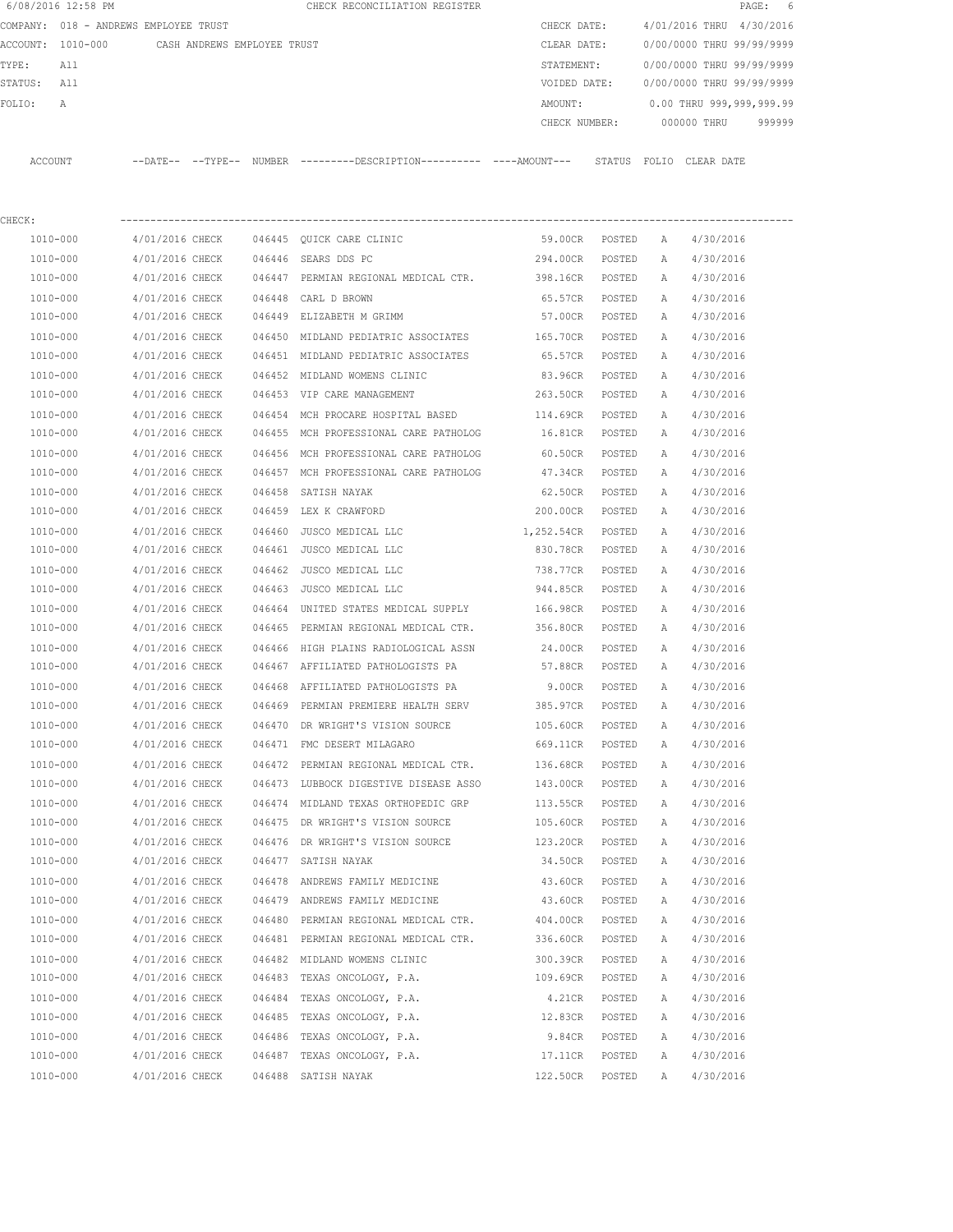|          | 6/08/2016 12:58 PM |                                       |        | CHECK RECONCILIATION REGISTER |  |               |                |             | PAGE:                     | $\overline{7}$ |
|----------|--------------------|---------------------------------------|--------|-------------------------------|--|---------------|----------------|-------------|---------------------------|----------------|
|          |                    | COMPANY: 018 - ANDREWS EMPLOYEE TRUST |        |                               |  | CHECK DATE:   | 4/01/2016 THRU |             | 4/30/2016                 |                |
| ACCOUNT: | 1010-000           | CASH ANDREWS EMPLOYEE TRUST           |        |                               |  | CLEAR DATE:   |                |             | 0/00/0000 THRU 99/99/9999 |                |
| TYPE:    | All                |                                       |        |                               |  | STATEMENT:    |                |             | 0/00/0000 THRU 99/99/9999 |                |
| STATUS:  | All                |                                       |        |                               |  | VOIDED DATE:  |                |             | 0/00/0000 THRU 99/99/9999 |                |
| FOLTO:   | A                  |                                       |        |                               |  | AMOUNT:       |                |             | 0.00 THRU 999,999,999.99  |                |
|          |                    |                                       |        |                               |  | CHECK NUMBER: |                | 000000 THRU | 999999                    |                |
|          |                    |                                       |        |                               |  |               |                |             |                           |                |
| ACCOUNT  |                    | $--$ TYPE $--$<br>$--$ DATE $--$      | NUMBER | $------DESCRTPTION-$          |  | STATUS        | FOLTO          | CLEAR DATE  |                           |                |

| CHECK:   |                 |        |                                                                       |                   |        |              |           |
|----------|-----------------|--------|-----------------------------------------------------------------------|-------------------|--------|--------------|-----------|
| 1010-000 |                 |        | 4/01/2016 CHECK 046489 SURESH PRASAD, MD, PA                          | 65.43CR POSTED    |        | A            | 4/30/2016 |
| 1010-000 |                 |        | 4/01/2016 CHECK 046490 LUBBOCK DIGESTIVE DISEASE ASSO 412.80CR POSTED |                   |        | Α            | 4/30/2016 |
| 1010-000 | 4/01/2016 CHECK |        | 046491 ACS/AMERIPATH 5.01A CORPORAT                                   | 196.00CR POSTED   |        | A            | 4/30/2016 |
| 1010-000 |                 |        | 4/01/2016 CHECK 046492 ROBERT L CHAPPELL JR MD PA                     | 238.90CR POSTED   |        | A            | 4/30/2016 |
| 1010-000 | 4/01/2016 CHECK |        | 046493 PERMIAN REGIONAL MEDICAL CTR.                                  | 360.36CR POSTED   |        | A            | 4/30/2016 |
| 1010-000 | 4/01/2016 CHECK |        | 046494 SURESH PRASAD, MD, PA                                          | 115.46CR POSTED   |        | Α            | 4/30/2016 |
| 1010-000 | 4/01/2016 CHECK |        | 046495 SURESH PRASAD, MD, PA                                          | 92.79CR POSTED    |        | Α            | 4/30/2016 |
| 1010-000 | 4/01/2016 CHECK |        | 046496 VERONICA SANCHEZ-BERNUY                                        | 153.00CR POSTED   |        | A            | 4/30/2016 |
| 1010-000 | 4/01/2016 CHECK |        | 046497 PERMIAN REGIONAL MEDICAL CTR.                                  | 1,604.16CR POSTED |        | A            | 4/30/2016 |
| 1010-000 | 4/01/2016 CHECK |        | 046498 MCH PROFESSIONAL CARE PATHOLOG                                 | 115.02CR POSTED   |        | $\mathbb{A}$ | 4/30/2016 |
| 1010-000 |                 |        | 4/01/2016 CHECK 046499 MCH PROFESSIONAL CARE PATHOLOG 33.19CR POSTED  |                   |        | A            | 4/30/2016 |
| 1010-000 | 4/01/2016 CHECK | 046500 | SATISH NAYAK                                                          | 73.00CR           | POSTED | Α            | 4/30/2016 |
| 1010-000 | 4/01/2016 CHECK |        | 046501 MIDLAND PATHOLOGISTS                                           | 39.11CR           | POSTED | Α            | 4/30/2016 |
| 1010-000 | 4/01/2016 CHECK |        | 046502 SURESH PRASAD, MD, PA                                          | 195.86CR          | POSTED | Α            | 4/30/2016 |
| 1010-000 | 4/01/2016 CHECK |        | 046503 SURESH PRASAD, MD, PA                                          | 10.69CR POSTED    |        | А            | 4/30/2016 |
| 1010-000 | 4/01/2016 CHECK |        | 046504 PERMIAN GASTROENTEROLOGY ASSOC                                 | 52.00CR POSTED    |        | Α            | 4/30/2016 |
| 1010-000 | 4/01/2016 CHECK |        | 046505 PERMIAN GASTROENTEROLOGY ASSOC                                 | 476.68CR POSTED   |        | Α            | 4/30/2016 |
| 1010-000 | 4/01/2016 CHECK |        | 046506 ADVANCED NEUROSCIENCE CLINIC                                   | 228.74CR POSTED   |        | Α            | 4/30/2016 |
| 1010-000 | 4/01/2016 CHECK |        | 046507 PERMIAN REGIONAL MEDICAL CTR.                                  | 777.24CR POSTED   |        | Α            | 4/30/2016 |
| 1010-000 | 4/01/2016 CHECK |        | 046508 ANDREWS FAMILY MEDICINE                                        | 43.60CR POSTED    |        | A            | 4/30/2016 |
| 1010-000 | 4/01/2016 CHECK |        | 046509 HIGH PLAINS RADIOLOGICAL ASSN                                  | 135.00CR POSTED   |        | A            | 4/30/2016 |
| 1010-000 | 4/01/2016 CHECK |        | 046510 BASIN DENTISTRY                                                | 259.20CR POSTED   |        | A            | 4/30/2016 |
| 1010-000 | 4/01/2016 CHECK |        | 046511 VERONICA SANCHEZ-BERNUY                                        | 213.00CR POSTED   |        | Α            | 4/30/2016 |
| 1010-000 | 4/01/2016 CHECK |        | 046512 MCH PROCARE HOSPITAL BASED                                     | 159.45CR          | POSTED | Α            | 4/30/2016 |
| 1010-000 | 4/01/2016 CHECK |        | 046513 PERMIAN PREMIERE HEALTH SERV                                   | 21.38CR           | POSTED | Α            | 4/30/2016 |
| 1010-000 | 4/01/2016 CHECK |        | 046514 PERMIAN PREMIERE HEALTH SERV                                   | 178.74CR          | POSTED | A            | 4/30/2016 |
| 1010-000 | 4/01/2016 CHECK |        | 046515 MIDLAND PATHOLOGISTS                                           | 315.30CR          | POSTED | A            | 4/30/2016 |
| 1010-000 | 4/01/2016 CHECK |        | 046516 PERMIAN REGIONAL MEDICAL CTR.                                  | 537.20CR          | POSTED | A            | 4/30/2016 |
| 1010-000 | 4/01/2016 CHECK |        | 046517 ANDREWS FAMILY MEDICINE                                        | 221.52CR POSTED   |        | A            | 4/30/2016 |
| 1010-000 | 4/01/2016 CHECK |        | 046518 PERMIAN REGIONAL MEDICAL CTR.                                  | 559.60CR POSTED   |        | Α            | 4/30/2016 |
| 1010-000 | 4/01/2016 CHECK |        | 046519 SATISH NAYAK                                                   | 112.00CR POSTED   |        | Α            | 4/30/2016 |
| 1010-000 | 4/01/2016 CHECK |        | 046520 PERMIAN REGIONAL MEDICAL CTR.                                  | 799.56CR POSTED   |        | A            | 4/30/2016 |
| 1010-000 | 4/01/2016 CHECK |        | 046521 WEST TEXAS ALLERGY PA                                          | 59.70CR POSTED    |        | A            | 4/30/2016 |
| 1010-000 | 4/01/2016 CHECK |        | 046522 WEST TEXAS ALLERGY PA                                          | 19.67CR           | POSTED | Α            | 4/30/2016 |
| 1010-000 | 4/01/2016 CHECK |        | 046523 SARA E SIRUTA DDS                                              | 191.00CR          | POSTED | $\mathbb{A}$ | 4/30/2016 |
| 1010-000 | 4/01/2016 CHECK |        | 046524 QUICK CARE CLINIC                                              | 61.64CR           | POSTED | Α            | 4/30/2016 |
| 1010-000 | 4/01/2016 CHECK |        | 046525 PERMIAN REGIONAL MEDICAL CTR.                                  | 20.86CR           | POSTED | Α            | 4/30/2016 |
| 1010-000 | 4/01/2016 CHECK |        | 046526 PERMIAN REGIONAL MEDICAL CTR.                                  | 29.20CR           | POSTED | Α            | 4/30/2016 |
| 1010-000 | 4/01/2016 CHECK |        | 046527 ANDREWS FAMILY MEDICINE                                        | 122.84CR          | POSTED | Α            | 4/30/2016 |
| 1010-000 | 4/01/2016 CHECK |        | 046528 PERMIAN REGIONAL MEDICAL CTR.                                  | 74.00CR           | POSTED | Α            | 4/30/2016 |
| 1010-000 | 4/01/2016 CHECK |        | 046529 TEXAS TECH UNIVERSITY HEALTH S                                 | 245.00CR          | POSTED | Α            | 4/30/2016 |
| 1010-000 | 4/01/2016 CHECK |        | 046530 THE UNIVERSITY OF TEXAS SOUTHW                                 | 116.91CR          | POSTED | Α            | 4/30/2016 |
| 1010-000 | 4/01/2016 CHECK |        | 046531 PERMIAN REGIONAL MEDICAL CTR.                                  | 229.68CR          | POSTED | Α            | 4/30/2016 |
| 1010-000 | 4/01/2016 CHECK |        | 046532 HIGH PLAINS RADIOLOGICAL ASSN                                  | 22.00CR           | POSTED | Α            | 4/30/2016 |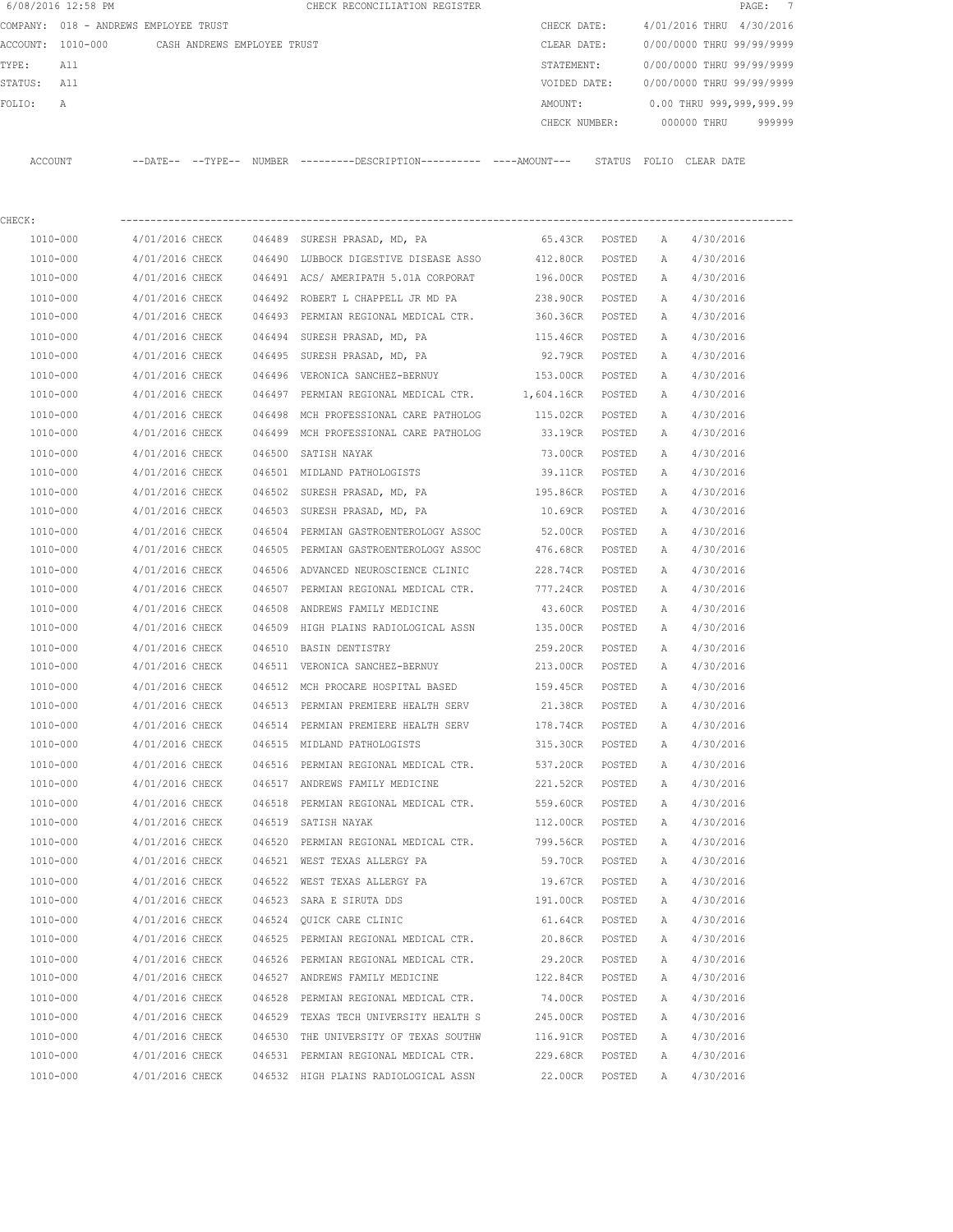| 6/08/2016 12:58 PM |                                               |        | CHECK RECONCILIATION REGISTER                                                              |                 |                  |              |                           | 8<br>PAGE : |
|--------------------|-----------------------------------------------|--------|--------------------------------------------------------------------------------------------|-----------------|------------------|--------------|---------------------------|-------------|
|                    | COMPANY: 018 - ANDREWS EMPLOYEE TRUST         |        |                                                                                            | CHECK DATE:     |                  |              | 4/01/2016 THRU 4/30/2016  |             |
|                    | ACCOUNT: 1010-000 CASH ANDREWS EMPLOYEE TRUST |        |                                                                                            | CLEAR DATE:     |                  |              | 0/00/0000 THRU 99/99/9999 |             |
| TYPE:<br>All       |                                               |        |                                                                                            | STATEMENT:      |                  |              | 0/00/0000 THRU 99/99/9999 |             |
| STATUS:<br>All     |                                               |        |                                                                                            | VOIDED DATE:    |                  |              | 0/00/0000 THRU 99/99/9999 |             |
| FOLIO:<br>Α        |                                               |        |                                                                                            | AMOUNT:         |                  |              | 0.00 THRU 999,999,999.99  |             |
|                    |                                               |        |                                                                                            | CHECK NUMBER:   |                  |              | 000000 THRU               | 999999      |
| ACCOUNT            |                                               |        | --DATE-- --TYPE-- NUMBER --------DESCRIPTION---------- ---AMOUNT--- STATUS FOLIO CLEARDATE |                 |                  |              |                           |             |
| CHECK:             |                                               |        |                                                                                            |                 |                  |              |                           |             |
| 1010-000           | 4/01/2016 CHECK                               |        | 046533 HIGH PLAINS RADIOLOGICAL ASSN                                                       | 69.00CR POSTED  |                  | A            | 4/30/2016                 |             |
| 1010-000           | 4/01/2016 CHECK                               |        | 046534 PERMIAN REGIONAL MEDICAL CTR.                                                       | 29.20CR         | POSTED           | A            | 4/30/2016                 |             |
| 1010-000           | 4/01/2016 CHECK                               |        | 046535 PERMIAN REGIONAL MEDICAL CTR.                                                       | 29.20CR POSTED  |                  | A            | 4/30/2016                 |             |
| 1010-000           | 4/01/2016 CHECK                               |        | 046536 VIP CARE MANAGEMENT                                                                 | 400.00CR        | POSTED           | A            | 4/30/2016                 |             |
| 1010-000           | 4/01/2016 CHECK                               |        | 046537 VIKRAM N PATEL, MD                                                                  | 372.71CR        | POSTED           | A            | 4/30/2016                 |             |
| 1010-000           | 4/01/2016 CHECK                               | 046538 | MIDLAND SURGICAL ASSOC.                                                                    | 483.50CR        |                  |              | 4/30/2016                 |             |
| 1010-000           | 4/01/2016 CHECK                               |        | 046539 MIDLAND SURGICAL ASSOC.                                                             | 390.56CR        | POSTED<br>POSTED | A<br>A       | 4/30/2016                 |             |
|                    |                                               |        |                                                                                            |                 |                  |              |                           |             |
| 1010-000           | 4/07/2016 CHECK                               | 046540 | PERMIAN REGIONAL MEDICAL CTR. 2,103.12CR                                                   |                 | POSTED           | A            | 4/30/2016                 |             |
| 1010-000           | 4/07/2016 CHECK                               |        | 046541 ANDREWS FAMILY MEDICINE                                                             | 73.00CR         | POSTED           | A            | 4/30/2016                 |             |
| 1010-000           | 4/07/2016 CHECK                               |        | 046542 ANDREWS FAMILY MEDICINE                                                             | 43.60CR         | POSTED           | Α            | 4/30/2016                 |             |
| 1010-000           | 4/07/2016 CHECK                               |        | 046543 COVENANT MEDICAL GROUP                                                              | 221.85CR        | POSTED           | A            | 4/30/2016                 |             |
| 1010-000           | 4/07/2016 CHECK                               |        | 046544 COVENANT MEDICAL GROUP                                                              | 94.63CR         | POSTED           | Α            | 4/30/2016                 |             |
| 1010-000           | 4/07/2016 CHECK                               |        | 046545 ANDREWS FAMILY MEDICINE                                                             | 43.60CR         | POSTED           | Α            | 4/30/2016                 |             |
| 1010-000           | 4/07/2016 CHECK                               |        | 046546 VERONICA SANCHEZ-BERNUY                                                             | 250.00CR        | POSTED           | Α            | 4/30/2016                 |             |
| 1010-000           | 4/07/2016 CHECK                               |        | 046547 PERMIAN REGIONAL MEDICAL CTR.                                                       | 372.40CR        | POSTED           | A            | 4/30/2016                 |             |
| 1010-000           | 4/07/2016 CHECK                               | 046548 | ANDREWS FAMILY MEDICINE                                                                    | 143.37CR        | POSTED           | Α            | 4/30/2016                 |             |
| 1010-000           | 4/07/2016 CHECK                               | 046549 | PERMIAN REGIONAL MEDICAL CTR.                                                              | 560.00CR        | POSTED           | A            | 4/30/2016                 |             |
| 1010-000           | 4/07/2016 CHECK                               | 046550 | VERONICA SANCHEZ-BERNUY                                                                    | 81.60CR         | POSTED           | Α            | 4/30/2016                 |             |
| 1010-000           | 4/07/2016 CHECK                               | 046551 | CHARLES A LIVELY MD                                                                        | 65.57CR         | POSTED           | A            | 4/30/2016                 |             |
| 1010-000           | 4/07/2016 CHECK                               | 046552 | PERMIAN REGIONAL MEDICAL CTR. 4,057.76CR                                                   |                 | POSTED           | Α            | 4/30/2016                 |             |
| 1010-000           | 4/07/2016 CHECK                               |        | 046553 MIDLAND PEDIATRIC ASSOCIATES                                                        | 20.86CR         | POSTED           | A            | 4/30/2016                 |             |
| 1010-000           | 4/07/2016 CHECK                               |        | 046554 ACUTE ORTHOPEDIC CARE SPECIALI                                                      | 0.53CR          | POSTED           | A            | 4/30/2016                 |             |
| 1010-000           | 4/07/2016 CHECK                               |        | 046555 MCH PROFESSIONAL CARE PATHOLOG                                                      | 58.35CR         | POSTED           | A            | 4/30/2016                 |             |
| 1010-000           | 4/07/2016 CHECK                               |        | 046556 MCH PROFESSIONAL CARE PATHOLOG                                                      | 15.39CR         | POSTED           | $\mathbb{A}$ | 4/30/2016                 |             |
| 1010-000           | 4/07/2016 CHECK                               |        | 046557 BHUVANA BALASEKARAN                                                                 | 181.45CR        | POSTED           | Α            | 4/30/2016                 |             |
| 1010-000           | 4/07/2016 CHECK                               |        | 046558 VIP CARE MANAGEMENT                                                                 | 356.50CR        | POSTED           | Α            | 4/30/2016                 |             |
| 1010-000           | 4/07/2016 CHECK                               |        | 046559 MIDLAND PATHOLOGISTS                                                                | 10.00CR         | POSTED           | Α            | 4/30/2016                 |             |
| 1010-000           | 4/07/2016 CHECK                               |        | 046560 ROBERT L CHAPPELL, JR. M.D.                                                         | 124.10CR POSTED |                  | Α            | 4/30/2016                 |             |
| 1010-000           | 4/07/2016 CHECK                               |        | 046561 ROBERT L CHAPPELL, JR. M.D.                                                         | 124.10CR        | POSTED           | Α            | 4/30/2016                 |             |
| 1010-000           | 4/07/2016 CHECK                               |        | 046562 ANDREWS FAMILY MEDICINE                                                             | 43.60CR         | POSTED           | Α            | 4/30/2016                 |             |
| 1010-000           | 4/07/2016 CHECK                               |        | 046563 PERMIAN BASIN ORAL & MAXILLOFA 1,738.40CR                                           |                 | POSTED           | Α            | 4/30/2016                 |             |
| 1010-000           | 4/07/2016 CHECK                               |        | 046564 FMC DESERT MILAGARO                                                                 | 651.95CR        | POSTED           | Α            | 4/30/2016                 |             |
| 1010-000           | 4/07/2016 CHECK                               |        | 046565 PERMIAN NEPHROLOGY ASSOCIATES                                                       | 190.18CR        | POSTED           | Α            | 4/30/2016                 |             |
| 1010-000           | 4/07/2016 CHECK                               |        | 046566 LUBBOCK DIGESTIVE DISEASE ASSO                                                      | 432.73CR        | POSTED           | Α            | 4/30/2016                 |             |
| 1010-000           | 4/07/2016 CHECK                               |        | 046567 SOUTH PLAINS ANESTHESIA                                                             | 496.00CR        | POSTED           | Α            | 4/30/2016                 |             |
| 1010-000           | 4/07/2016 CHECK                               |        | 046568 PREMIER FAMILY CARE                                                                 | 94.00CR         | POSTED           | Α            | 4/30/2016                 |             |
| 1010-000           | 4/07/2016 CHECK                               |        | 046569 CLINICAL PATHOLOGY LABORATORIE                                                      | 64.20CR         | POSTED           | Α            | 4/30/2016                 |             |
| 1010-000           | 4/07/2016 CHECK                               |        | 046570 JAMES ADCOX                                                                         | 200.00CR        | POSTED           | Α            | 4/30/2016                 |             |
| 1010-000           | 4/07/2016 CHECK                               |        | 046571 JAMES ADCOX                                                                         | 91.00CR         | POSTED           | Α            | 4/30/2016                 |             |
| 1010-000           | 4/07/2016 CHECK                               |        | 046572 ANDREWS FAMILY MEDICINE                                                             | 102.40CR        | POSTED           | Α            | 4/30/2016                 |             |
| 1010-000           | 4/07/2016 CHECK                               |        | 046573 ANDREWS FAMILY MEDICINE                                                             | 43.60CR         | POSTED           | Α            | 4/30/2016                 |             |
| 1010-000           | 4/07/2016 CHECK                               |        | 046574 ANDREWS FAMILY MEDICINE                                                             | 32.20CR         | POSTED           | Α            | 4/30/2016                 |             |
| 1010-000           | 4/07/2016 CHECK                               |        | 046575 VIP CARE MANAGEMENT                                                                 | 93.00CR         | POSTED           | Α            | 4/30/2016                 |             |
| 1010-000           | 4/07/2016 CHECK                               |        | 046576 BAYLOR SCOTT WHITE CLINIC                                                           | 60.20CR         | POSTED           | Α            | 4/30/2016                 |             |
|                    |                                               |        |                                                                                            |                 |                  |              |                           |             |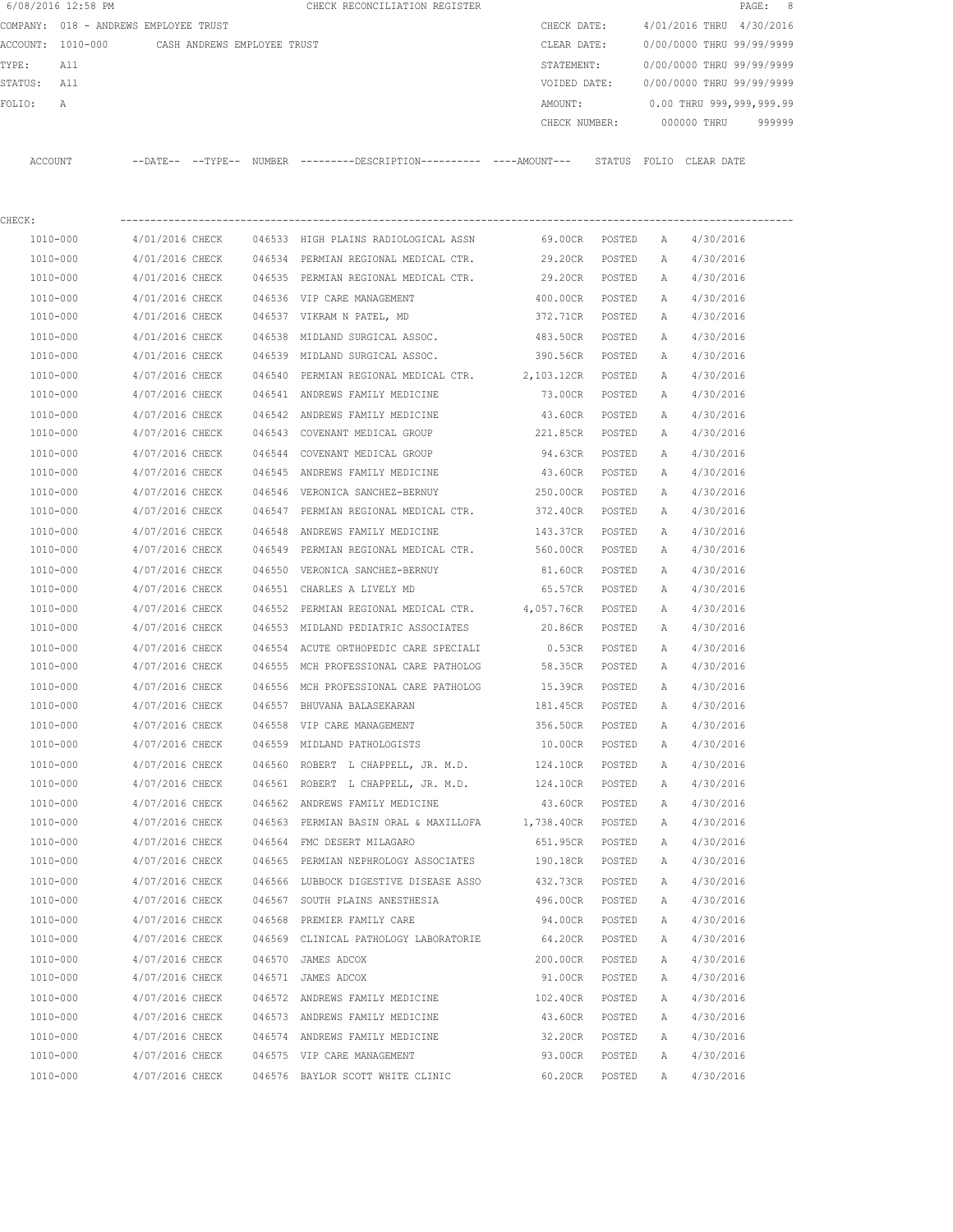|         | 6/08/2016 12:58 PM |                                       |        | CHECK RECONCILIATION REGISTER                |               |        |       |             | PAGE: 9                   |  |
|---------|--------------------|---------------------------------------|--------|----------------------------------------------|---------------|--------|-------|-------------|---------------------------|--|
|         |                    | COMPANY: 018 - ANDREWS EMPLOYEE TRUST |        |                                              | CHECK DATE:   |        |       |             | 4/01/2016 THRU 4/30/2016  |  |
|         | ACCOUNT: 1010-000  | CASH ANDREWS EMPLOYEE TRUST           |        |                                              | CLEAR DATE:   |        |       |             | 0/00/0000 THRU 99/99/9999 |  |
| TYPE:   | All                |                                       |        |                                              | STATEMENT:    |        |       |             | 0/00/0000 THRU 99/99/9999 |  |
| STATUS: | All                |                                       |        |                                              | VOIDED DATE:  |        |       |             | 0/00/0000 THRU 99/99/9999 |  |
| FOLTO:  | A                  |                                       |        |                                              | AMOUNT:       |        |       |             | 0.00 THRU 999,999,999.99  |  |
|         |                    |                                       |        |                                              | CHECK NUMBER: |        |       | 000000 THRU | 999999                    |  |
|         |                    |                                       |        |                                              |               |        |       |             |                           |  |
| ACCOUNT |                    | --DATE-- --TYPE--                     | NUMBER | ---------DESCRIPTION---------- ----AMOUNT--- |               | STATUS | FOLIO | CLEAR DATE  |                           |  |

| CHECK:   |                                        |        |                                                                       |                 |         |   |           |
|----------|----------------------------------------|--------|-----------------------------------------------------------------------|-----------------|---------|---|-----------|
| 1010-000 | 4/07/2016 CHECK 046577 KIM MURRAY, DDS |        |                                                                       | 125.00CR POSTED |         | A | 4/30/2016 |
| 1010-000 | 4/07/2016 CHECK                        | 046578 | KIM MURRAY, DDS                                                       | 125.00CR        | POSTED  | Α | 4/30/2016 |
| 1010-000 | 4/07/2016 CHECK                        | 046579 | PERMIAN REGIONAL MEDICAL CTR.                                         | 976.00CR        | POSTED  | A | 4/30/2016 |
| 1010-000 | 4/07/2016 CHECK                        |        | 046580 PERMIAN REGIONAL MEDICAL CTR. 269.60CR                         |                 | POSTED  | Α | 4/30/2016 |
| 1010-000 |                                        |        | 4/07/2016 CHECK 046581 MCH PROFESSIONAL CARE PATHOLOG                 | 168.33CR        | POSTED  | A | 4/30/2016 |
| 1010-000 |                                        |        | 4/07/2016 CHECK 046582 PERMIAN PREMIERE HEALTH SERV                   | 109.69CR        | POSTED  | A | 4/30/2016 |
| 1010-000 |                                        |        | 4/07/2016 CHECK 046583 JAMES VAN RIPER, DO                            | 115.04CR        | POSTED  | A | 5/31/2016 |
| 1010-000 |                                        |        | 4/07/2016 CHECK 046584 ODESSA REGIONAL HOSPITAL                       | 74.77CR         | POSTED  | A | 5/31/2016 |
| 1010-000 |                                        |        | 4/07/2016 CHECK 046585 LUBBOCK DIGESTIVE DISEASE ASSO 412.64CR        |                 | POSTED  | A | 4/30/2016 |
| 1010-000 |                                        |        | 4/07/2016 CHECK 046586 RONALD J CARR, DDS                             | 87.50CR POSTED  |         | A | 4/30/2016 |
| 1010-000 |                                        |        | 4/07/2016 CHECK 046587 RONALD J CARR, DDS                             | 175.00CR POSTED |         | Α | 4/30/2016 |
| 1010-000 |                                        |        | 4/07/2016 CHECK 046588 STEVEN P WIEHLE, MD                            | 634.83CR POSTED |         | A | 4/30/2016 |
| 1010-000 | 4/07/2016 CHECK                        |        | 046589 TEXAS EMERGENCY STAFFING                                       | 647.48CR POSTED |         | A | 4/30/2016 |
| 1010-000 | 4/07/2016 CHECK                        | 046590 | MARK AND KAMBOUR MD, PA                                               | 95.89CR POSTED  |         | A | 4/30/2016 |
| 1010-000 | 4/07/2016 CHECK                        |        | 046591 PERMIAN REGIONAL MEDICAL CTR. 6,453.00CR POSTED                |                 |         | A | 4/30/2016 |
| 1010-000 |                                        |        | 4/07/2016 CHECK 046592 PERMIAN PHYSICIANS SERV 1,319.06CR POSTED      |                 |         | Α | 4/30/2016 |
| 1010-000 |                                        |        | 4/07/2016 CHECK 046593 VIP CARE MANAGEMENT                            | 77.50CR POSTED  |         | A | 4/30/2016 |
| 1010-000 |                                        |        | 4/07/2016 CHECK 046594 WEST TEXAS ALLERGY PA                          | 32.75CR         | POSTED  | Α | 4/30/2016 |
| 1010-000 | 4/07/2016 CHECK                        |        | 046595 PERMIAN REGIONAL MEDICAL CTR.                                  | 230.80CR        | POSTED  | Α | 4/30/2016 |
| 1010-000 | 4/07/2016 CHECK                        |        | 046596 SATISH NAYAK                                                   | 71.70CR         | POSTED  | Α | 4/30/2016 |
| 1010-000 | 4/07/2016 CHECK                        |        | 046597 CURT COCKINGS, MD                                              | 73.00CR         | OUTSTND | A | 0/00/0000 |
| 1010-000 | 4/07/2016 CHECK                        |        | 046598 CURT COCKINGS, MD                                              | 73.00CR         | OUTSTND | A | 0/00/0000 |
| 1010-000 | 4/07/2016 CHECK                        |        | 046599 CURT COCKINGS, MD                                              | 73.00CR OUTSTND |         | A | 0/00/0000 |
| 1010-000 | 4/07/2016 CHECK                        | 046600 | CURT COCKINGS, MD                                                     | 143.00CR        | OUTSTND | A | 0/00/0000 |
| 1010-000 | 4/07/2016 CHECK                        |        | 046601 SURESH PRASAD, MD, PA                                          | 35.61CR POSTED  |         | Α | 4/30/2016 |
| 1010-000 | 4/07/2016 CHECK                        |        | 046602 ADVANCED NEUROSCIENCE CLINIC 109.40CR                          |                 | POSTED  | Α | 4/30/2016 |
| 1010-000 | 4/07/2016 CHECK                        |        | 046603 ROBERT L CHAPPELL, JR. M.D.                                    | 59.00CR         | POSTED  | Α | 4/30/2016 |
| 1010-000 |                                        |        | 4/07/2016 CHECK 046604 MIDLAND PATHOLOGISTS                           | 104.74CR        | POSTED  | Α | 4/30/2016 |
| 1010-000 |                                        |        | 4/07/2016 CHECK 046605 MCH PROFESSIONAL CARE PATHOLOG 132.95CR        |                 | POSTED  | Α | 4/30/2016 |
| 1010-000 |                                        |        | 4/07/2016 CHECK 046606 MIDLAND PATHOLOGISTS                           | 42.81CR         | POSTED  | Α | 4/30/2016 |
| 1010-000 |                                        |        | 4/07/2016 CHECK 046607 VERONICA SANCHEZ-BERNUY 257.00CR               |                 | POSTED  | Α | 4/30/2016 |
| 1010-000 | 4/07/2016 CHECK 046608                 |        | TEXAS TECH UNIVERSITY HEALTH S                                        | 51.84CR         | POSTED  | Α | 4/30/2016 |
| 1010-000 |                                        |        | 4/07/2016 CHECK 046609 MCH PROFESSIONAL CARE PATHOLOG 114.69CR POSTED |                 |         | A | 4/30/2016 |
| 1010-000 |                                        |        | 4/07/2016 CHECK 046610 ECTOR COUNTY HOSPITAL DIST 23,726.42CR POSTED  |                 |         | A | 4/30/2016 |
| 1010-000 | 4/07/2016 CHECK                        |        | 046611 ADVANCED NEUROSCIENCE CLINIC                                   | 283.70CR        | POSTED  | A | 4/30/2016 |
| 1010-000 | 4/07/2016 CHECK                        |        | 046612 ADVANCED NEUROSCIENCE CLINIC                                   | 37.37CR         | POSTED  | А | 4/30/2016 |
| 1010-000 | 4/07/2016 CHECK                        |        | 046613 UNITED STATES MEDICAL SUPPLY                                   | 56.99CR         | POSTED  | Α | 4/30/2016 |
| 1010-000 | 4/07/2016 CHECK                        |        | 046614 MIDLAND WOMENS CLINIC                                          | 712.69CR        | POSTED  | Α | 4/30/2016 |
| 1010-000 | 4/07/2016 CHECK                        |        | 046615 ECTOR COUNTY HOSPITAL DIST                                     | 1,616.76CR      | POSTED  | А | 4/30/2016 |
| 1010-000 | 4/07/2016 CHECK                        |        | 046616 PERMIAN REGIONAL MEDICAL CTR.                                  | 269.60CR        | POSTED  | Α | 4/30/2016 |
| 1010-000 | 4/07/2016 CHECK                        |        | 046617 HIGH PLAINS RADIOLOGICAL ASSN                                  | 69.00CR         | POSTED  | Α | 4/30/2016 |
| 1010-000 | 4/07/2016 CHECK                        |        | 046618 QUICK CARE CLINIC                                              | 61.64CR         | POSTED  | Α | 4/30/2016 |
| 1010-000 | 4/07/2016 CHECK                        |        | 046619 ANDREWS FAMILY MEDICINE                                        | 114.64CR        | POSTED  | Α | 5/31/2016 |
| 1010-000 | 4/07/2016 CHECK                        |        | 046620 PERMIAN REGIONAL MEDICAL CTR.                                  | 253.60CR        | POSTED  | Α | 4/30/2016 |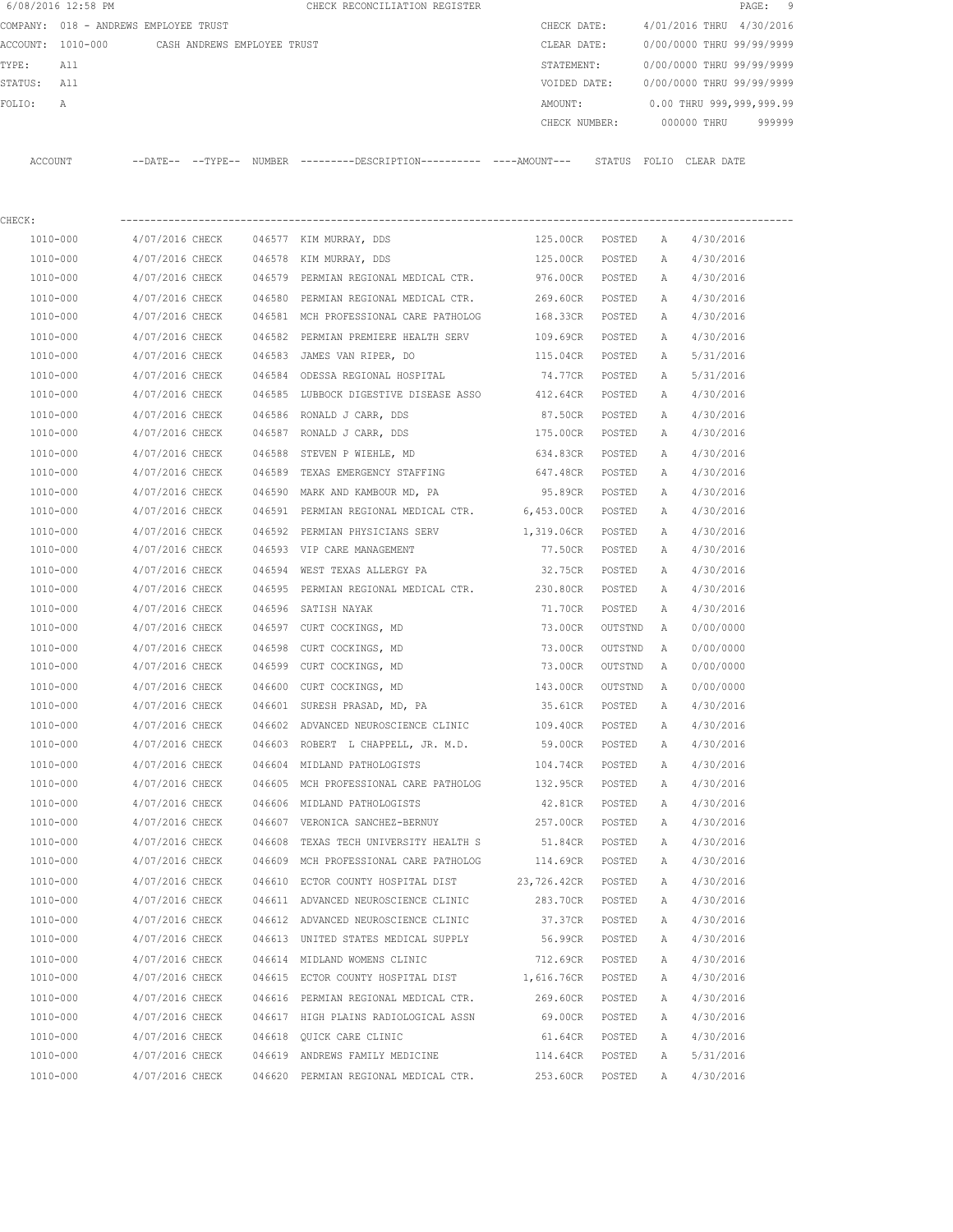|         | 6/08/2016 12:58 PM |                                       |        | CHECK RECONCILIATION REGISTER                |               |                           | PAGE: 10 |
|---------|--------------------|---------------------------------------|--------|----------------------------------------------|---------------|---------------------------|----------|
|         |                    | COMPANY: 018 - ANDREWS EMPLOYEE TRUST |        |                                              | CHECK DATE:   | 4/01/2016 THRU 4/30/2016  |          |
|         | ACCOUNT: 1010-000  | CASH ANDREWS EMPLOYEE TRUST           |        |                                              | CLEAR DATE:   | 0/00/0000 THRU 99/99/9999 |          |
| TYPE:   | All                |                                       |        |                                              | STATEMENT:    | 0/00/0000 THRU 99/99/9999 |          |
| STATUS: | All                |                                       |        |                                              | VOIDED DATE:  | 0/00/0000 THRU 99/99/9999 |          |
| FOLIO:  | A                  |                                       |        |                                              | AMOUNT:       | 0.00 THRU 999,999,999.99  |          |
|         |                    |                                       |        |                                              | CHECK NUMBER: | 000000 THRU               | 999999   |
|         |                    |                                       |        |                                              |               |                           |          |
| ACCOUNT |                    | $--$ DATE $- --$ TYPE $--$            | NUMBER | ---------DESCRIPTION---------- ----AMOUNT--- | STATUS        | FOLIO CLEAR DATE          |          |
|         |                    |                                       |        |                                              |               |                           |          |

| CHECK:       |                                      |        |                                                                          |                 |        |              |           |
|--------------|--------------------------------------|--------|--------------------------------------------------------------------------|-----------------|--------|--------------|-----------|
| 1010-000     |                                      |        | 4/07/2016 CHECK 046621 TEXAS ONCOLOGY, P.A.                              | 47.19CR         | POSTED | A            | 4/30/2016 |
| 1010-000     | 4/07/2016 CHECK                      |        | 046622 MIDLAND SURGICAL ASSOC. 390.56CR                                  |                 | POSTED | A            | 4/30/2016 |
| 1010-000     | 4/15/2016 CHECK                      |        | 046623 SATISH NAYAK                                                      | 395.19CR        | POSTED | A            | 4/30/2016 |
| 1010-000     | 4/15/2016 CHECK 046624 SATISH NAYAK  |        |                                                                          | 46.33CR POSTED  |        | A            | 4/30/2016 |
| 1010-000     |                                      |        | 4/15/2016 CHECK 046625 COVENANT MEDICAL GROUP 3,371.22CR POSTED          |                 |        | A            | 4/30/2016 |
| 1010-000     |                                      |        | 4/15/2016 CHECK 046626 COVENANT HEALTH, IMAGING CNTR                     | 194.42CR POSTED |        | Α            | 4/30/2016 |
| 1010-000     |                                      |        | 4/15/2016 CHECK 046627 COVENANT HEALTH, IMAGING CNTR 106,356.72CR POSTED |                 |        | A            | 4/30/2016 |
| 1010-000     |                                      |        | 4/15/2016 CHECK 046628 JEWELL E GINTER, OD                               | 240.46CR POSTED |        | Α            | 4/30/2016 |
| 1010-000     |                                      |        | 4/15/2016 CHECK 046629 PERMIAN REGIONAL MEDICAL CTR.                     | 458.00CR POSTED |        | Α            | 4/30/2016 |
| 1010-000     | 4/15/2016 CHECK                      |        | 046630 MIDLAND PATHOLOGISTS                                              | 23.81CR POSTED  |        | A            | 4/30/2016 |
| 1010-000     |                                      |        | 4/15/2016 CHECK 046631 ANDREWS FAMILY MEDICINE                           | 106.52CR POSTED |        | A            | 4/30/2016 |
| 1010-000     |                                      |        | 4/15/2016 CHECK 046632 HIGH PLAINS RADIOLOGICAL ASSN                     | 22.00CR POSTED  |        | Α            | 4/30/2016 |
| 1010-000     |                                      |        | 4/15/2016 CHECK 046633 MIDLAND PATHOLOGISTS                              | 41.50CR POSTED  |        | Α            | 4/30/2016 |
| 1010-000     |                                      |        | 4/15/2016 CHECK 046634 PERMIAN REGIONAL MEDICAL CTR. 20.86CR             |                 | POSTED | A            | 4/30/2016 |
| 1010-000     |                                      |        | 4/15/2016 CHECK 046635 MIDLAND PEDIATRIC ASSOCIATES 29.20CR POSTED       |                 |        | Α            | 4/30/2016 |
| 1010-000     |                                      |        | 4/15/2016 CHECK 046636 TEXAS EMERGENCY STAFFING 338.42CR                 |                 | POSTED | A            | 4/30/2016 |
| 1010-000     |                                      |        | 4/15/2016 CHECK 046637 MIDLAND WOMENS CLINIC                             | 83.96CR         | POSTED | A            | 4/30/2016 |
| 1010-000     | 4/15/2016 CHECK 046638               |        | MCH PROFESSIONAL CARE PATHOLOG 153.16CR                                  |                 | POSTED | Α            | 4/30/2016 |
| 1010-000     |                                      |        | 4/15/2016 CHECK 046639 MCH PROFESSIONAL CARE PATHOLOG                    | 70.57CR         | POSTED | Α            | 4/30/2016 |
| 1010-000     |                                      |        | 4/15/2016 CHECK 046640 ECTOR COUNTY HOSPITAL DIST                        | 925.87CR POSTED |        | A            | 4/30/2016 |
| 1010-000     |                                      |        | 4/15/2016 CHECK 046641 MCH PROFESSIONAL CARE PATHOLOG                    | 114.69CR POSTED |        | Α            | 4/30/2016 |
| 1010-000     | 4/15/2016 CHECK                      |        | 046642 MCH PROFESSIONAL CARE PATHOLOG                                    | 114.69CR POSTED |        | A            | 4/30/2016 |
| 1010-000     | 4/15/2016 CHECK                      |        | 046643 PERMIAN REGIONAL MEDICAL CTR.                                     | 950.00CR POSTED |        | Α            | 4/30/2016 |
| 1010-000     | 4/15/2016 CHECK                      | 046644 | PERMIAN REGIONAL MEDICAL CTR.                                            | 338.40CR        | POSTED | Α            | 4/30/2016 |
| 1010-000     | 4/15/2016 CHECK                      |        | 046645 DR WRIGHT'S VISION SOURCE                                         | 105.60CR        | POSTED | A            | 4/30/2016 |
| 1010-000     | 4/15/2016 CHECK                      |        | 046646 BASIN ORTHOPEDIC SURGICAL SPEC                                    | 55.50CR         | POSTED | Α            | 4/30/2016 |
| 1010-000     |                                      |        | 4/15/2016 CHECK 046647 SOUTHWEST MEDICAL IMAGING 145.80CR                |                 | POSTED | A            | 4/30/2016 |
| 1010-000     |                                      |        | 4/15/2016 CHECK 046648 PERMIAN CARDIOLOGY ASSOCIATES                     | 24.72CR         | POSTED | Α            | 4/30/2016 |
| 1010-000     |                                      |        | 4/15/2016 CHECK 046649 PERMIAN REGIONAL MEDICAL CTR. 243.00CR            |                 | POSTED | Α            | 4/30/2016 |
| 1010-000     |                                      |        | 4/15/2016 CHECK 046650 ANDREWS FAMILY MEDICINE                           | 33.80CR         | POSTED | Α            | 4/30/2016 |
| 1010-000     | 4/15/2016 CHECK 046651 SATISH NAYAK  |        |                                                                          | 62.50CR         | POSTED | A            | 4/30/2016 |
| 1010-000     |                                      |        | 4/15/2016 CHECK 046652 WEST TEXAS ENDOCRINOLOGY                          | 65.57CR POSTED  |        | A            | 5/31/2016 |
| 1010-000     | 4/15/2016 CHECK 046653 ADA SUE HALEY |        |                                                                          | 274.20CR POSTED |        | A            | 4/30/2016 |
| 1010-000     | 4/15/2016 CHECK 046654 JERRY WADE    |        |                                                                          | 190.00CR POSTED |        | A            | 4/30/2016 |
| 1010-000     | 4/15/2016 CHECK                      |        | 046655 ANDREWS FAMILY MEDICINE                                           | 43.60CR         | POSTED | $\mathbb{A}$ | 4/30/2016 |
| 1010-000     | 4/15/2016 CHECK                      |        | 046656 MIDLAND PATHOLOGISTS                                              | 20.00CR         | POSTED | Α            | 4/30/2016 |
| 1010-000     | 4/15/2016 CHECK                      |        | 046657 PERMIAN REGIONAL MEDICAL CTR.                                     | 270.40CR        | POSTED | Α            | 4/30/2016 |
| $1010 - 000$ | 4/15/2016 CHECK                      |        | 046658 PERMIAN REGIONAL MEDICAL CTR.                                     | 255.20CR        | POSTED | Α            | 4/30/2016 |
| 1010-000     | 4/15/2016 CHECK                      |        | 046659 MIDLAND PATHOLOGISTS                                              | 50.50CR         | POSTED | Α            | 4/30/2016 |
| 1010-000     | 4/15/2016 CHECK                      |        | 046660 PERMIAN REGIONAL MEDICAL CTR.                                     | 487.08CR        | POSTED | Α            | 4/30/2016 |
| 1010-000     | 4/15/2016 CHECK                      |        | 046661 PERMIAN REGIONAL MEDICAL CTR.                                     | 66.60CR         | POSTED | Α            | 4/30/2016 |
| 1010-000     | 4/15/2016 CHECK                      |        | 046662 ANDREWS FAMILY MEDICINE                                           | 61.74CR         | POSTED | Α            | 4/30/2016 |
| 1010-000     | 4/15/2016 CHECK                      | 046663 | TEXAS ONCOLOGY, P.A.                                                     | 109.69CR        | POSTED | Α            | 4/30/2016 |
| 1010-000     | 4/15/2016 CHECK                      |        | 046664 TEXAS ONCOLOGY, P.A.                                              | 12.83CR         | POSTED | Α            | 4/30/2016 |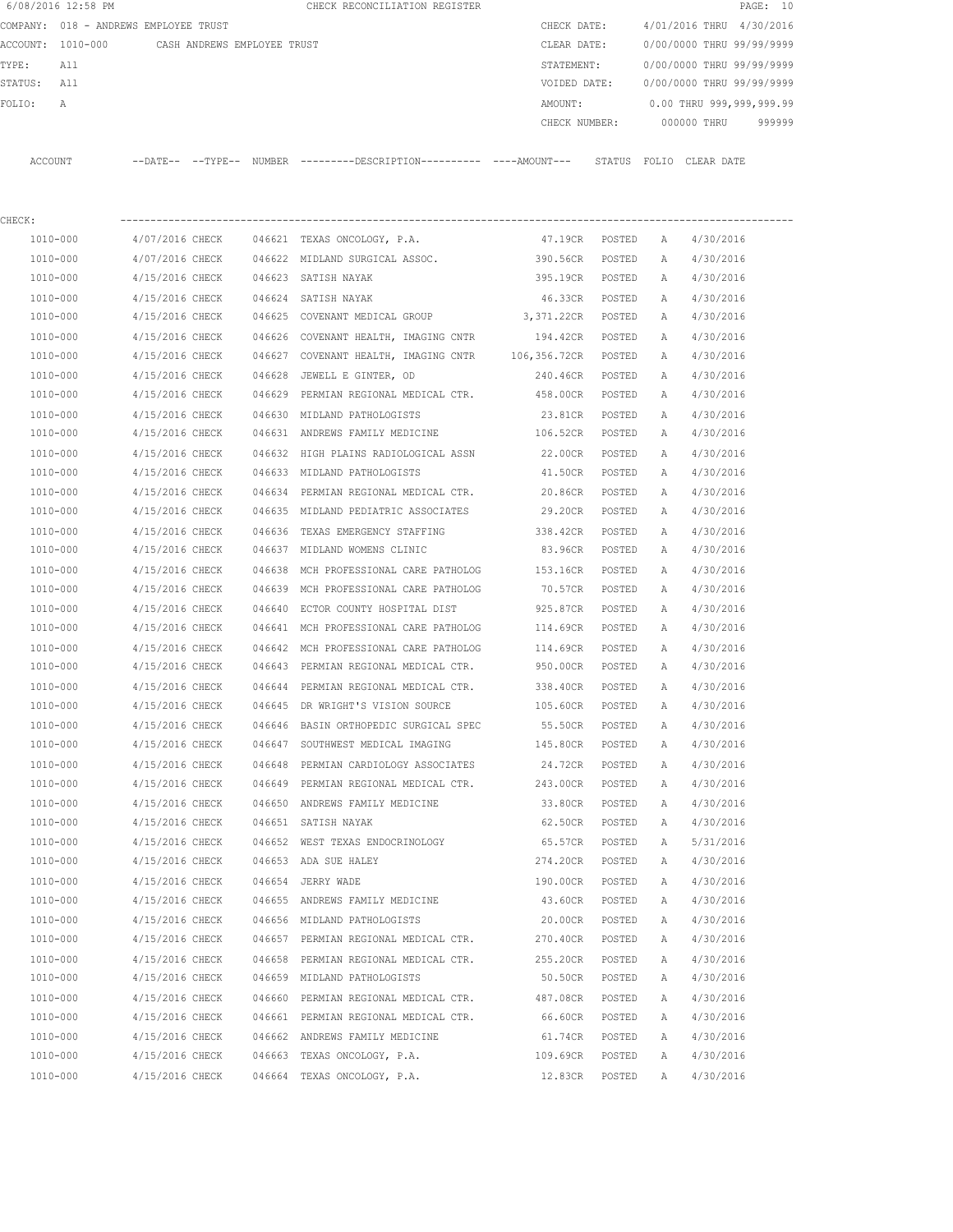|         | 6/08/2016 12:58 PM                    |                 |                             |        | CHECK RECONCILIATION REGISTER                                                                 |                   |        |   |                           | PAGE: 11 |
|---------|---------------------------------------|-----------------|-----------------------------|--------|-----------------------------------------------------------------------------------------------|-------------------|--------|---|---------------------------|----------|
|         | COMPANY: 018 - ANDREWS EMPLOYEE TRUST |                 |                             |        |                                                                                               | CHECK DATE:       |        |   | 4/01/2016 THRU 4/30/2016  |          |
|         | ACCOUNT: 1010-000                     |                 | CASH ANDREWS EMPLOYEE TRUST |        |                                                                                               | CLEAR DATE:       |        |   | 0/00/0000 THRU 99/99/9999 |          |
| TYPE:   | All                                   |                 |                             |        |                                                                                               | STATEMENT:        |        |   | 0/00/0000 THRU 99/99/9999 |          |
| STATUS: | All                                   |                 |                             |        |                                                                                               | VOIDED DATE:      |        |   | 0/00/0000 THRU 99/99/9999 |          |
| FOLIO:  | Α                                     |                 |                             |        |                                                                                               | AMOUNT:           |        |   | 0.00 THRU 999,999,999.99  |          |
|         |                                       |                 |                             |        |                                                                                               | CHECK NUMBER:     |        |   | 000000 THRU               | 999999   |
|         | ACCOUNT                               |                 |                             |        | --DATE-- --TYPE-- NUMBER ---------DESCRIPTION---------- ----AMOUNT--- STATUS FOLIO CLEAR DATE |                   |        |   |                           |          |
| CHECK:  |                                       |                 |                             |        |                                                                                               |                   |        |   |                           |          |
|         | 1010-000                              | 4/15/2016 CHECK |                             |        | 046665 TEXAS ONCOLOGY, P.A.                                                                   | 17.11CR POSTED    |        | A | 4/30/2016                 |          |
|         | 1010-000                              | 4/15/2016 CHECK |                             |        | 046666 TEXAS ONCOLOGY, P.A.                                                                   | 9.84CR            | POSTED | Α | 4/30/2016                 |          |
|         | 1010-000                              | 4/15/2016 CHECK |                             |        | 046667 TEXAS ONCOLOGY, P.A.                                                                   | 4.21CR POSTED     |        | A | 4/30/2016                 |          |
|         | 1010-000                              | 4/15/2016 CHECK |                             |        | 046668 WT DIABETES AND ENDOCTRINE                                                             | 65.57CR POSTED    |        | Α | 4/30/2016                 |          |
|         | 1010-000                              | 4/15/2016 CHECK |                             |        | 046669 LUBBOCK UROLOGY CLINIC                                                                 | 277.92CR POSTED   |        | A | 4/30/2016                 |          |
|         | 1010-000                              | 4/15/2016 CHECK |                             |        | 046670 MIDLAND PATHOLOGISTS                                                                   | 55.00CR           | POSTED | Α | 4/30/2016                 |          |
|         | 1010-000                              | 4/15/2016 CHECK |                             |        | 046671 HIGH PLAINS RADIOLOGICAL ASSN                                                          | 69.00CR POSTED    |        | A | 4/30/2016                 |          |
|         | 1010-000                              | 4/15/2016 CHECK |                             |        | 046672 MIDLAND VISION HEALTH                                                                  | 236.35CR          | POSTED | Α | 4/30/2016                 |          |
|         | 1010-000                              | 4/15/2016 CHECK |                             |        | 046673 ODESSA REGIONAL HOSPITAL                                                               | 74.77CR           | POSTED | A | 4/30/2016                 |          |
|         | 1010-000                              | 4/15/2016 CHECK |                             |        | 046674 SATISH NAYAK                                                                           | 280.52CR          | POSTED | A | 4/30/2016                 |          |
|         | 1010-000                              | 4/15/2016 CHECK |                             |        | 046675 SATISH NAYAK                                                                           | 253.05CR          | POSTED | A | 4/30/2016                 |          |
|         | 1010-000                              | 4/15/2016 CHECK |                             |        | 046676 SOUTH EAST TEXAS                                                                       | 83.00CR           | POSTED | Α | 4/30/2016                 |          |
|         | 1010-000                              | 4/15/2016 CHECK |                             |        | 046677 ODESSA REGIONAL HOSPITAL                                                               | 213.91CR          | POSTED | A | 4/30/2016                 |          |
|         | 1010-000                              | 4/15/2016 CHECK |                             |        | 046678 CLINICAL PATHOLOGY ASSOCIATES                                                          | 64.93CR           | POSTED | A | 4/30/2016                 |          |
|         | 1010-000                              | 4/15/2016 CHECK |                             |        | 046679 ROBERT L CHAPPELL JR MD PA                                                             | 52.70CR           | POSTED | A | 4/30/2016                 |          |
|         | 1010-000                              | 4/15/2016 CHECK |                             |        | 046680 MIDLAND PATHOLOGISTS                                                                   | 20.00CR           | POSTED | Α | 4/30/2016                 |          |
|         | 1010-000                              | 4/15/2016 CHECK |                             |        | 046681 STEVEN P WIEHLE, MD                                                                    | 192.02CR          | POSTED | A | 4/30/2016                 |          |
|         | 1010-000                              | 4/15/2016 CHECK |                             |        | 046682 QUEST DIAGNOSTICS                                                                      | 84.46CR           | POSTED | Α | 4/30/2016                 |          |
|         | 1010-000                              | 4/15/2016 CHECK |                             |        | 046683 SURESH PRASAD, MD, PA                                                                  | 109.69CR          | POSTED | Α | 4/30/2016                 |          |
|         | 1010-000                              | 4/15/2016 CHECK |                             | 046684 | PERMIAN REGIONAL MEDICAL CTR.                                                                 | 801.12CR          | POSTED | Α | 4/30/2016                 |          |
|         | 1010-000                              | 4/15/2016 CHECK |                             |        | 046685 MCH PROFESSIONAL CARE PATHOLOG                                                         | 262.56CR          | POSTED | A | 4/30/2016                 |          |
|         | 1010-000                              | 4/15/2016 CHECK |                             |        | 046686 MIDLAND PATHOLOGISTS                                                                   | 10.00CR           | POSTED | A | 4/30/2016                 |          |
|         | 1010-000                              | 4/15/2016 CHECK |                             |        | 046687 CLINICAL PATHOLOGY LABORATORIE 89.59CR                                                 |                   | POSTED | A | 4/30/2016                 |          |
|         | 1010-000                              | 4/15/2016 CHECK |                             |        | 046688 PERMIAN REGIONAL MEDICAL CTR. 1,364.40CR                                               |                   | POSTED | A | 4/30/2016                 |          |
|         | 1010-000                              | 4/15/2016 CHECK |                             |        | 046689 HIGH PLAINS RADIOLOGICAL ASSN                                                          | 90.90CR           | POSTED | Α | 4/30/2016                 |          |
|         | 1010-000                              | 4/15/2016 CHECK |                             |        | 046690 SOUTHWEST MEDICAL IMAGING                                                              | 285.00CR          | POSTED | Α | 4/30/2016                 |          |
|         | 1010-000                              | 4/15/2016 CHECK |                             |        | 046691 PERMIAN REGIONAL MEDICAL CTR.                                                          | 67.94CR           | POSTED | Α | 4/30/2016                 |          |
|         | $1010 - 000$                          | 4/15/2016 CHECK |                             |        | 046692 JAMES B GOATES DDS                                                                     | 117.00CR          | POSTED | Α | 4/30/2016                 |          |
|         | 1010-000                              | 4/15/2016 CHECK |                             |        | 046693 PERMIAN REGIONAL MEDICAL CTR.                                                          | 269.60CR          | POSTED | Α | 4/30/2016                 |          |
|         | $1010 - 000$                          | 4/15/2016 CHECK |                             |        | 046694 HIGH PLAINS RADIOLOGICAL ASSN                                                          | 69.00CR           | POSTED | Α | 4/30/2016                 |          |
|         | 1010-000                              | 4/15/2016 CHECK |                             |        | 046695 MCH PROFESSIONAL CARE PATHOLOG                                                         | 70.57CR           | POSTED | Α | 4/30/2016                 |          |
|         | 1010-000                              | 4/15/2016 CHECK |                             |        | 046696 MCH PROFESSIONAL CARE PATHOLOG                                                         | 536.31CR          | POSTED | Α | 4/30/2016                 |          |
|         | 1010-000                              | 4/15/2016 CHECK |                             |        | 046697 MCH PROFESSIONAL CARE PATHOLOG                                                         | 337.50CR          | POSTED | Α | 4/30/2016                 |          |
|         | 1010-000                              | 4/15/2016 CHECK |                             |        | 046698 HOSPITAL CARE CONSULTANTS, INC                                                         | 710.00CR          | POSTED | Α | 4/30/2016                 |          |
|         | 1010-000                              | 4/15/2016 CHECK |                             |        | 046699 TEXAS EMERGENCY STAFFING                                                               | 1,059.95CR        | POSTED | Α | 4/30/2016                 |          |
|         | 1010-000                              | 4/15/2016 CHECK |                             |        | 046700 PERMIAN PHYSICIANS SERV                                                                | 450.21CR          | POSTED | Α | 4/30/2016                 |          |
|         | 1010-000                              | 4/15/2016 CHECK |                             |        | 046701 FRANK O MCGEHEE                                                                        | 109.69CR          | POSTED | Α | 4/30/2016                 |          |
|         | 1010-000                              | 4/15/2016 CHECK |                             |        | 046702 PERMIAN GASTROENTEROLOGY ASSOC                                                         | 911.75CR          | POSTED | Α | 4/30/2016                 |          |
|         | 1010-000                              | 4/15/2016 CHECK |                             |        | 046703 MIDLAND PATHOLOGISTS                                                                   | 10.00CR           | POSTED | Α | 4/30/2016                 |          |
|         | 1010-000                              | 4/15/2016 CHECK |                             |        | 046704 MIDLAND PATHOLOGISTS                                                                   | 10.00CR           | POSTED | Α | 4/30/2016                 |          |
|         | 1010-000                              | 4/15/2016 CHECK |                             |        | 046705 MIDLAND PATHOLOGISTS                                                                   | 43.00CR           | POSTED | Α | 4/30/2016                 |          |
|         | 1010-000                              | 4/15/2016 CHECK |                             |        | 046706 PERMIAN REGIONAL MEDICAL CTR.                                                          | 3,423.96CR POSTED |        | Α | 4/30/2016                 |          |
|         | 1010-000                              | 4/15/2016 CHECK |                             |        | 046707 MIDLAND PATHOLOGISTS                                                                   | 5.00CR            | POSTED | Α | 4/30/2016                 |          |
|         | 1010-000                              | 4/15/2016 CHECK |                             |        | 046708 VIKRAM N PATEL, MD                                                                     | 94.00CR           | POSTED | Α | 5/31/2016                 |          |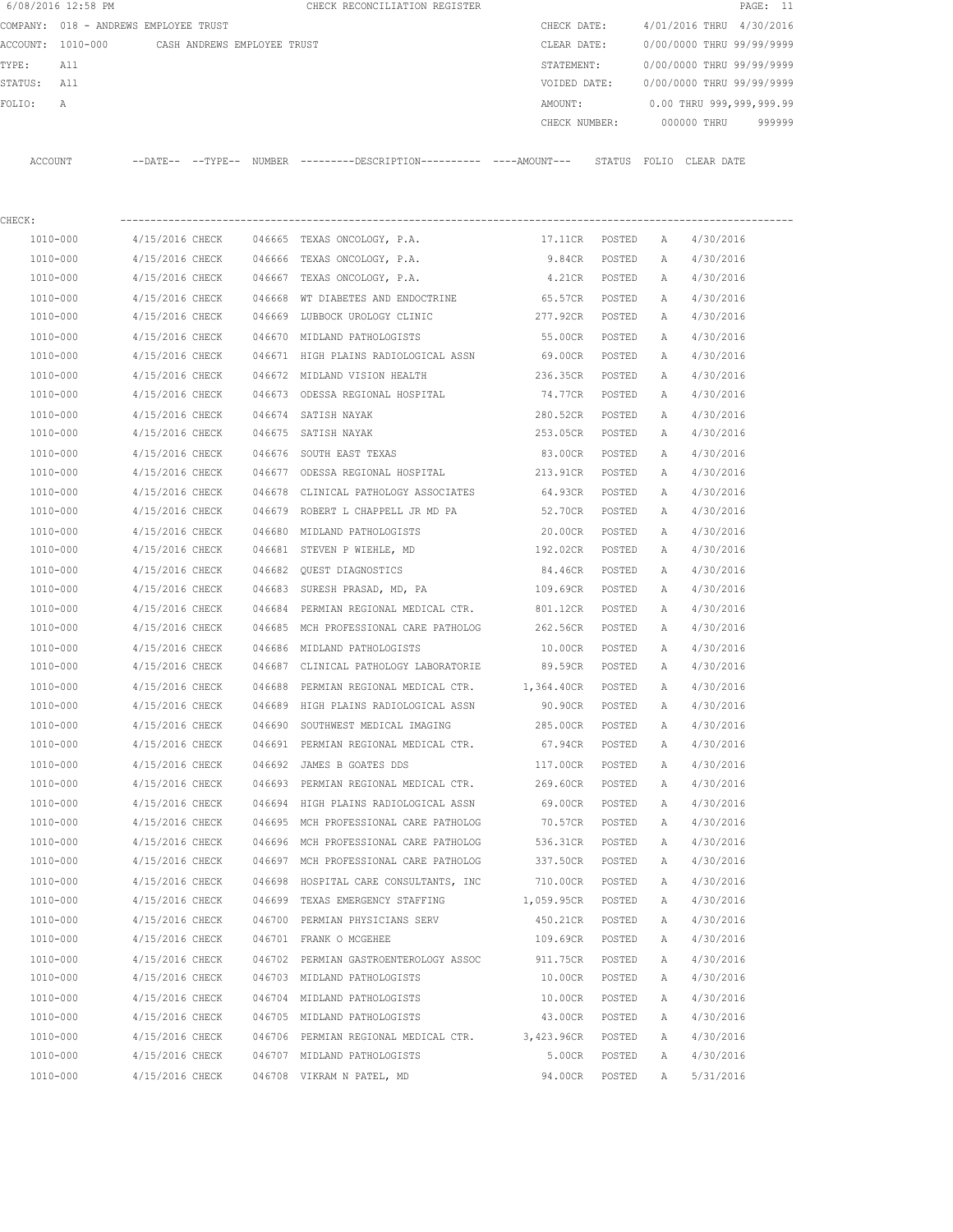| 6/08/2016 12:58 PM                            |                 |                 |        | CHECK RECONCILIATION REGISTER                                                                |                 |         |              | PAGE: 12                  |  |
|-----------------------------------------------|-----------------|-----------------|--------|----------------------------------------------------------------------------------------------|-----------------|---------|--------------|---------------------------|--|
| COMPANY: 018 - ANDREWS EMPLOYEE TRUST         |                 |                 |        |                                                                                              | CHECK DATE:     |         |              | 4/01/2016 THRU 4/30/2016  |  |
| ACCOUNT: 1010-000 CASH ANDREWS EMPLOYEE TRUST |                 |                 |        |                                                                                              | CLEAR DATE:     |         |              | 0/00/0000 THRU 99/99/9999 |  |
| TYPE:<br>All                                  |                 |                 |        |                                                                                              | STATEMENT:      |         |              | 0/00/0000 THRU 99/99/9999 |  |
| STATUS:<br>All                                |                 |                 |        |                                                                                              | VOIDED DATE:    |         |              | 0/00/0000 THRU 99/99/9999 |  |
| FOLIO:<br>Α                                   |                 |                 |        |                                                                                              | AMOUNT:         |         |              | 0.00 THRU 999,999,999.99  |  |
|                                               |                 |                 |        |                                                                                              | CHECK NUMBER:   |         |              | 000000 THRU<br>999999     |  |
| ACCOUNT                                       |                 |                 |        | --DATE-- --TYPE-- NUMBER --------DESCRIPTION---------- ----AMOUNT--- STATUS FOLIO CLEAR-DATE |                 |         |              |                           |  |
| CHECK:                                        |                 |                 |        |                                                                                              |                 |         |              |                           |  |
| 1010-000                                      | 4/15/2016 CHECK |                 |        | 046709 QUICK CARE CLINIC                                                                     | 51.64CR POSTED  |         | A            | 4/30/2016                 |  |
| 1010-000                                      | 4/15/2016 CHECK |                 |        | 046710 ANDREWS FAMILY MEDICINE                                                               | 68.60CR POSTED  |         | A            | 4/30/2016                 |  |
| 1010-000                                      | 4/15/2016 CHECK |                 |        | 046711 PERMIAN PHYSICIANS SERV                                                               | 646.94CR POSTED |         | A            | 4/30/2016                 |  |
| 1010-000                                      | 4/15/2016 CHECK |                 |        | 046712 MIDLAND PATHOLOGISTS                                                                  | 15.00CR         | POSTED  | A            | 4/30/2016                 |  |
| 1010-000                                      | 4/15/2016 CHECK |                 |        | 046713 ANDREWS FAMILY MEDICINE                                                               | 43.60CR POSTED  |         | A            | 4/30/2016                 |  |
| 1010-000                                      | 4/15/2016 CHECK |                 |        | 046714 FRANK O MCGEHEE                                                                       | 143.15CR        | POSTED  | A            | 4/30/2016                 |  |
| 1010-000                                      | 4/15/2016 CHECK |                 |        | 046715 FRANK O MCGEHEE                                                                       | 187.00CR        | POSTED  | A            | 4/30/2016                 |  |
| 1010-000                                      | 4/15/2016 CHECK |                 |        | 046716 VIKRAM N PATEL, MD                                                                    | 1,215.84CR      | POSTED  | A            | 5/31/2016                 |  |
| 1010-000                                      | 4/15/2016 CHECK |                 |        | 046717 VIKRAM N PATEL, MD                                                                    | 507.50CR        | POSTED  | A            | 5/31/2016                 |  |
| 1010-000                                      | 4/15/2016 CHECK |                 |        | 046718 VIKRAM N PATEL, MD                                                                    | 372.71CR        | POSTED  | A            | 5/31/2016                 |  |
| 1010-000                                      | 4/15/2016 CHECK |                 |        | 046719 JOHN M TURNBOW MD                                                                     | 56.00CR         | POSTED  | A            | 5/31/2016                 |  |
| 1010-000                                      | 4/15/2016 CHECK |                 |        | 046720 TEXAS ONCOLOGY, P.A.                                                                  | 157.02CR        | POSTED  | A            | 4/30/2016                 |  |
| 1010-000                                      | 4/15/2016 CHECK |                 |        | 046721 TEXAS ONCOLOGY, P.A.                                                                  | 111.79CR        | POSTED  | Α            | 4/30/2016                 |  |
| 1010-000                                      | 4/15/2016 CHECK |                 |        | 046722 TEXAS ONCOLOGY, P.A.                                                                  | 223.11CR        | POSTED  | A            | 4/30/2016                 |  |
| 1010-000                                      | 4/15/2016 CHECK |                 |        | 046723 TEXAS ONCOLOGY, P.A.                                                                  | 6.57CR          | POSTED  | A            | 4/30/2016                 |  |
| 1010-000                                      | 4/15/2016 CHECK |                 | 046724 | TEXAS ONCOLOGY, P.A.                                                                         | 111.79CR        | POSTED  | A            | 4/30/2016                 |  |
| 1010-000                                      | 4/15/2016 CHECK |                 | 046725 | PERMIAN REGIONAL MEDICAL CTR.                                                                | 43.60CR         | POSTED  | A            | 4/30/2016                 |  |
| 1010-000                                      | 4/15/2016 CHECK |                 | 046726 | PERMIAN REGIONAL MEDICAL CTR.                                                                | 712.80CR        | POSTED  | Α            | 4/30/2016                 |  |
| 1010-000                                      | 4/15/2016 CHECK |                 |        | 046727 HIGH PLAINS RADIOLOGICAL ASSN                                                         | 20.00CR         | POSTED  | A            | 4/30/2016                 |  |
| 1010-000                                      | 4/15/2016 CHECK |                 | 046728 | PERMIAN REGIONAL MEDICAL CTR.                                                                | 456.50CR        | POSTED  | A            | 4/30/2016                 |  |
| 1010-000                                      | 4/21/2016 CHECK |                 |        | 046729 JERRY WADE                                                                            | 275.00CR        | POSTED  | A            | 4/30/2016                 |  |
| 1010-000                                      | 4/21/2016 CHECK |                 |        | 046730 JERRY WADE                                                                            | 160.00CR        | POSTED  | A            | 4/30/2016                 |  |
| 1010-000                                      |                 | 4/21/2016 CHECK |        | 046731 JERRY WADE                                                                            | 160.00CR        | POSTED  | A            | 4/30/2016                 |  |
| 1010-000                                      |                 | 4/21/2016 CHECK |        | 046732 ROBERT L CHAPPELL JR MD PA                                                            | 21.90CR         | POSTED  | $\mathbb{A}$ | 5/31/2016                 |  |
| 1010-000                                      | 4/21/2016 CHECK |                 |        | 046733 SATISH NAYAK                                                                          | 34.50CR         | POSTED  | Α            | 4/30/2016                 |  |
| $1010 - 000$                                  | 4/21/2016 CHECK |                 |        | 046734 MIDLAND PATHOLOGISTS                                                                  | 52.00CR         | POSTED  | Α            | 4/30/2016                 |  |
| 1010-000                                      | 4/21/2016 CHECK |                 |        | 046735 COVENANT MEDICAL GROUP                                                                | 52.37CR         | POSTED  | Α            | 4/30/2016                 |  |
| 1010-000                                      | 4/21/2016 CHECK |                 |        | 046736 MIDLAND PATHOLOGISTS                                                                  | 15.00CR         | POSTED  | Α            | 4/30/2016                 |  |
| 1010-000                                      | 4/21/2016 CHECK |                 |        | 046737 SATISH NAYAK                                                                          | 274.27CR        | POSTED  | Α            | 4/30/2016                 |  |
| 1010-000                                      | 4/21/2016 CHECK |                 |        | 046738 MIDLAND PEDIATRIC ASSOCIATES                                                          | 111.50CR        | POSTED  | Α            | 5/31/2016                 |  |
| 1010-000                                      | 4/21/2016 CHECK |                 |        | 046739 PERMIAN REGIONAL MEDICAL CTR.                                                         | 636.08CR        | POSTED  | Α            | 5/31/2016                 |  |
| 1010-000                                      | 4/21/2016 CHECK |                 |        | 046740 JERRY WADE                                                                            | 787.50CR        | POSTED  | Α            | 4/30/2016                 |  |
| 1010-000                                      | 4/21/2016 CHECK |                 |        | 046741 ANDREWS FAMILY MEDICINE                                                               | 43.60CR         | POSTED  | Α            | 4/30/2016                 |  |
| $1010 - 000$                                  | 4/21/2016 CHECK |                 |        | 046742 ACS/AMERIPATH 5.01A CORPORAT                                                          | 29.63CR         | POSTED  | Α            | 4/30/2016                 |  |
| 1010-000                                      | 4/21/2016 CHECK |                 |        | 046743 ACS/AMERIPATH 5.01A CORPORAT                                                          | 17.41CR         | POSTED  | Α            | 4/30/2016                 |  |
| 1010-000                                      | 4/21/2016 CHECK |                 |        | 046744 ARTHRITIS & OSTEOPOROSIS ASSOC                                                        | 187.76CR        | POSTED  | Α            | 5/31/2016                 |  |
| 1010-000                                      | 4/21/2016 CHECK |                 |        | 046745 CLINICAL PATHOLOGY LABORATORIE                                                        | 46.48CR         | POSTED  | Α            | 4/30/2016                 |  |
| 1010-000                                      | 4/21/2016 CHECK |                 |        | 046746 GB MEDICAL GROUP PLLC                                                                 | 297.42CR        | OUTSTND | Α            | 0/00/0000                 |  |
| 1010-000                                      | 4/21/2016 CHECK |                 |        | 046747 SUSAN HARRIS LMFT                                                                     | 313.55CR        | POSTED  | Α            | 5/31/2016                 |  |
| 1010-000                                      | 4/21/2016 CHECK |                 |        | 046748 ST MATTHEW DERM CLINIC PA                                                             | 65.57CR         | POSTED  | Α            | 5/31/2016                 |  |
| 1010-000                                      | 4/21/2016 CHECK |                 |        | 046749 SCOTT AND WHITE CLINIC                                                                | 60.20CR         | POSTED  | Α            | 4/30/2016                 |  |
| 1010-000                                      | 4/21/2016 CHECK |                 |        | 046750 PARTNERS IN PRIMARY CARE                                                              | 39.22CR         | POSTED  | Α            | 5/31/2016                 |  |
| 1010-000                                      | 4/21/2016 CHECK |                 |        | 046751 PARTNERS IN PRIMARY CARE                                                              | 27.06CR         | POSTED  | Α            | 5/31/2016                 |  |
| 1010-000                                      | 4/21/2016 CHECK |                 |        | 046752 PARTNERS IN PRIMARY CARE                                                              | 53.88CR         | POSTED  | Α            | 5/31/2016                 |  |
|                                               |                 |                 |        |                                                                                              |                 |         |              |                           |  |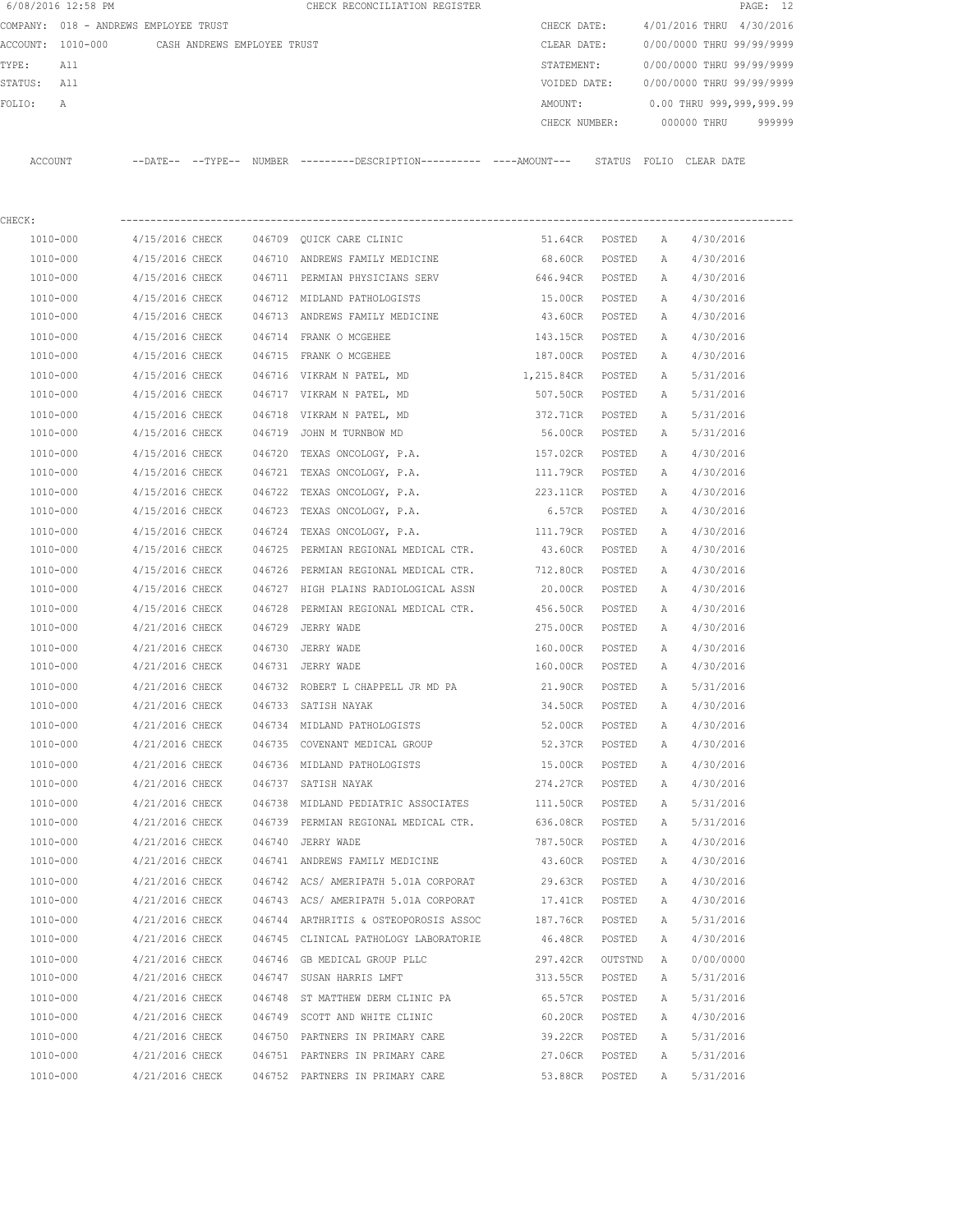|             | 6/08/2016 12:58 PM                            |                                    |                 | CHECK RECONCILIATION REGISTER                                                               |                   |        |              |                                  | PAGE: 13 |
|-------------|-----------------------------------------------|------------------------------------|-----------------|---------------------------------------------------------------------------------------------|-------------------|--------|--------------|----------------------------------|----------|
|             | COMPANY: 018 - ANDREWS EMPLOYEE TRUST         |                                    |                 |                                                                                             | CHECK DATE:       |        |              | 4/01/2016 THRU 4/30/2016         |          |
|             | ACCOUNT: 1010-000 CASH ANDREWS EMPLOYEE TRUST |                                    |                 |                                                                                             | CLEAR DATE:       |        |              | 0/00/0000 THRU 99/99/9999        |          |
| TYPE:       | All                                           |                                    |                 |                                                                                             | STATEMENT:        |        |              | 0/00/0000 THRU 99/99/9999        |          |
| STATUS: All |                                               |                                    |                 |                                                                                             | VOIDED DATE:      |        |              | 0/00/0000 THRU 99/99/9999        |          |
| FOLIO:      | А                                             |                                    |                 |                                                                                             | AMOUNT:           |        |              | 0.00 THRU 999,999,999.99         |          |
|             |                                               |                                    |                 |                                                                                             |                   |        |              | CHECK NUMBER: 000000 THRU 999999 |          |
| ACCOUNT     |                                               |                                    |                 | --DATE-- --TYPE-- NUMBER --------DESCRIPTION---------- ---AMOUNT--- STATUS FOLIO CLEAR-DATE |                   |        |              |                                  |          |
|             |                                               |                                    |                 |                                                                                             |                   |        |              |                                  |          |
| CHECK:      | 1010-000                                      | 4/21/2016 CHECK                    |                 | 046753 PARTNERS IN PRIMARY CARE                                                             | 27.06CR POSTED A  |        |              | 4/30/2016                        |          |
|             | 1010-000                                      | 4/21/2016 CHECK                    |                 | 046754 VERONICA SANCHEZ-BERNUY                                                              | 131.00CR POSTED   |        | <b>A</b>     | 5/31/2016                        |          |
|             | 1010-000                                      | 4/21/2016 CHECK                    |                 | 046755 VERONICA SANCHEZ-BERNUY                                                              | 187.00CR POSTED   |        | A            | 5/31/2016                        |          |
|             | 1010-000                                      | 4/21/2016 CHECK                    |                 | 046756 PERMIAN REGIONAL MEDICAL CTR.                                                        | 645.30CR          |        |              | 4/30/2016                        |          |
|             | 1010-000                                      | 4/21/2016 CHECK                    |                 | 046757 MCH PROFESSIONAL CARE PATHOLOG                                                       | 70.57CR POSTED    | POSTED | A<br>A       | 4/30/2016                        |          |
|             |                                               |                                    |                 |                                                                                             |                   |        |              |                                  |          |
|             | 1010-000                                      | 4/21/2016 CHECK<br>4/21/2016 CHECK |                 | 046758 MCH PROFESSIONAL CARE PATHOLOG                                                       | 70.57CR           | POSTED | A            | 4/30/2016                        |          |
|             | 1010-000                                      |                                    |                 | 046759 GREGORY ATWOOD DDS LTD                                                               | 533.50CR          | POSTED | A            | 5/31/2016                        |          |
|             | 1010-000                                      | 4/21/2016 CHECK                    |                 | 046760 GREGORY ATWOOD DDS LTD                                                               | 301.00CR          | POSTED | A            | 5/31/2016                        |          |
|             | 1010-000                                      | 4/21/2016 CHECK                    |                 | 046761 ANDREWS FAMILY MEDICINE                                                              | 43.60CR           | POSTED | A            | 4/30/2016                        |          |
|             | $1010 - 000$                                  | 4/21/2016 CHECK                    |                 | 046762 MCH PROFESSIONAL CARE PATHOLOG 10.86CR                                               |                   | POSTED | A            | 4/30/2016                        |          |
|             | 1010-000                                      |                                    | 4/21/2016 CHECK | 046763 MCH PROFESSIONAL CARE PATHOLOG 114.69CR POSTED                                       |                   |        | A            | 4/30/2016                        |          |
|             | 1010-000                                      | 4/21/2016 CHECK                    |                 | 046764 ECTOR COUNTY HOSPITAL DIST                                                           | 2,382.75CR POSTED |        | A            | 4/30/2016                        |          |
|             | 1010-000                                      | 4/21/2016 CHECK                    |                 | 046765 ACS/ NURSES UNLIITED MANAGED                                                         | 65.52CR POSTED    |        | A            | 4/30/2016                        |          |
|             | 1010-000                                      | 4/21/2016 CHECK                    |                 | 046766 SOUTHWEST MEDICAL IMAGING                                                            | 105.75CR POSTED   |        | $\mathbb{A}$ | 4/30/2016                        |          |
|             | 1010-000                                      | 4/21/2016 CHECK                    |                 | 046767 PERMIAN REGIONAL MEDICAL CTR.                                                        | 164.88CR          | POSTED | A            | 4/30/2016                        |          |
|             | 1010-000                                      | 4/21/2016 CHECK                    |                 | 046768 MIDLAND PATHOLOGISTS                                                                 | 5.00CR            | POSTED | A            | 4/30/2016                        |          |
|             | 1010-000                                      | 4/21/2016 CHECK                    |                 | 046769 ANDREWS FAMILY MEDICINE                                                              | 83.50CR           | POSTED | A            | 4/30/2016                        |          |
|             | 1010-000                                      | 4/21/2016 CHECK                    |                 | 046770 OUICK CARE CLINIC                                                                    | 59.00CR           | POSTED | A            | 4/30/2016                        |          |
|             | 1010-000                                      | 4/21/2016 CHECK                    |                 | 046771 PERMIAN CARDIOLOGY ASSOCIATES 228.77CR                                               |                   | POSTED | A            | 4/30/2016                        |          |
|             | 1010-000                                      | 4/27/2016 CHECK                    |                 | 046772 PERMIAN REGIONAL MEDICAL CTR. 164.88CR                                               |                   | POSTED | A            | 5/31/2016                        |          |
|             | 1010-000                                      | 4/27/2016 CHECK                    |                 | 046773 MIDLAND PATHOLOGISTS                                                                 | 39.11CR           | POSTED | A            | 5/31/2016                        |          |
|             | 1010-000                                      | 4/27/2016 CHECK                    |                 | 046774 MIDLAND PATHOLOGISTS                                                                 | 25.66CR           | POSTED | A            | 5/31/2016                        |          |
|             | 1010-000                                      |                                    | 4/27/2016 CHECK | 046775 HIGH PLAINS RADIOLOGICAL ASSN                                                        | 22.00CR           | POSTED | A            | 5/31/2016                        |          |
|             | 1010-000                                      | 4/27/2016 CHECK                    |                 | 046776 SEARS DDS PC                                                                         | 469.60CR          | POSTED | A            | 5/31/2016                        |          |
|             | 1010-000                                      | 4/27/2016 CHECK                    |                 | 046777 MICHAEL C COURTER DDS                                                                | 150.00CR          | POSTED | А            | 5/31/2016                        |          |
|             | 1010-000                                      | 4/27/2016 CHECK                    |                 | 046778 MIDLAND MEMORIAL HOSPITAL                                                            | 2,534.91CR        | POSTED | Α            | 5/31/2016                        |          |
|             | 1010-000                                      | 4/27/2016 CHECK                    |                 | 046779 ADVANCED NEUROSCIENCE CLINIC                                                         | 109.40CR          | POSTED | Α            | 5/31/2016                        |          |
|             | $1010 - 000$                                  | 4/27/2016 CHECK                    |                 | 046780 BASIN ORTHOPEDIC SURGICAL SPEC                                                       | 55.50CR           | POSTED | Α            | 5/31/2016                        |          |
|             | 1010-000                                      | 4/27/2016 CHECK                    |                 | 046781 MIDLAND PATHOLOGISTS                                                                 | 31.50CR           | POSTED | Α            | 5/31/2016                        |          |
|             | 1010-000                                      | 4/27/2016 CHECK                    |                 | 046782 ANDREWS FAMILY MEDICINE                                                              | 43.60CR           | POSTED | Α            | 5/31/2016                        |          |
|             | 1010-000                                      | 4/27/2016 CHECK                    |                 | 046783 ANDREWS FAMILY MEDICINE                                                              | 43.60CR           | POSTED | Α            | 5/31/2016                        |          |
|             | 1010-000                                      | 4/27/2016 CHECK                    |                 | 046784 BASIN EMERGENCY PHYSICIANS                                                           | 34.21CR           | POSTED | Α            | 5/31/2016                        |          |
|             | 1010-000                                      | 4/27/2016 CHECK                    |                 | 046785 BASIN EMERGENCY PHYSICIANS                                                           | 36.02CR           | POSTED | Α            | 5/31/2016                        |          |
|             | 1010-000                                      | 4/27/2016 CHECK                    |                 | 046786 ACS/ ODESSA ENDOSCOPY CENTER                                                         | 86.41CR           | POSTED | Α            | 5/31/2016                        |          |
|             | 1010-000                                      | 4/27/2016 CHECK                    |                 | 046787 FMC DESERT MILAGARO                                                                  | 667.08CR          | POSTED | Α            | 5/31/2016                        |          |
|             | 1010-000                                      | 4/27/2016 CHECK                    |                 | 046788 PERMIAN REGIONAL MEDICAL CTR.                                                        | 930.40CR          | POSTED | Α            | 5/31/2016                        |          |
|             | 1010-000                                      | 4/27/2016 CHECK                    |                 | 046789 ARTHRITIS & OSTEOPOROSIS ASSOC                                                       | 138.88CR          | POSTED | Α            | 5/31/2016                        |          |
|             | 1010-000                                      | 4/27/2016 CHECK                    |                 | 046790 PERMIAN REGIONAL MEDICAL CTR.                                                        | 779.60CR          | POSTED | Α            | 5/31/2016                        |          |
|             | 1010-000                                      | 4/27/2016 CHECK                    |                 | 046791 SATISH NAYAK                                                                         | 71.70CR           | POSTED | Α            | 5/31/2016                        |          |
|             | 1010-000                                      | 4/27/2016 CHECK                    |                 | 046792 MCH PROFESSIONAL CARE PATHOLOG                                                       | 70.57CR           | POSTED | Α            | 5/31/2016                        |          |
|             | 1010-000                                      | 4/27/2016 CHECK                    |                 | 046793 MIDLAND PATHOLOGISTS                                                                 | 20.00CR           | POSTED | Α            | 5/31/2016                        |          |
|             | 1010-000                                      | 4/27/2016 CHECK                    |                 | 046794 VERONICA SANCHEZ-BERNUY                                                              | 81.60CR           | POSTED | Α            | 5/31/2016                        |          |
|             | 1010-000                                      | 4/27/2016 CHECK                    |                 | 046795 MIDLAND PATHOLOGISTS                                                                 | 5.00CR            | POSTED | Α            | 5/31/2016                        |          |
|             | 1010-000                                      | 4/27/2016 CHECK                    |                 | 046796 TEXAS ONCOLOGY, P.A.                                                                 | 109.45CR          | POSTED | Α            | 5/31/2016                        |          |
|             |                                               |                                    |                 |                                                                                             |                   |        |              |                                  |          |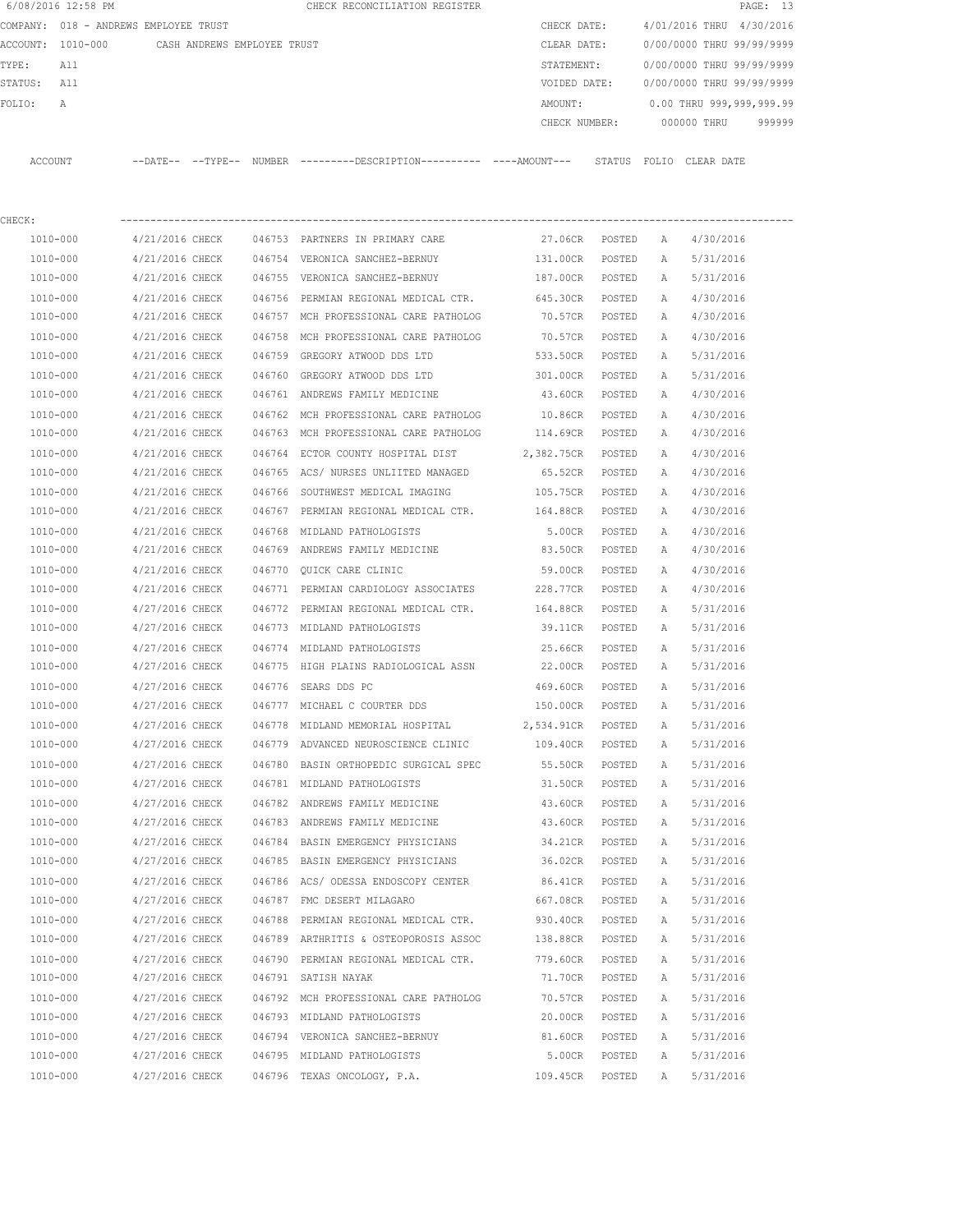|                | 6/08/2016 12:58 PM                            |                 |                 | CHECK RECONCILIATION REGISTER                                                               |                |           |   | PAGE: 14                  |
|----------------|-----------------------------------------------|-----------------|-----------------|---------------------------------------------------------------------------------------------|----------------|-----------|---|---------------------------|
|                | COMPANY: 018 - ANDREWS EMPLOYEE TRUST         |                 |                 |                                                                                             | CHECK DATE:    |           |   | 4/01/2016 THRU 4/30/2016  |
|                | ACCOUNT: 1010-000 CASH ANDREWS EMPLOYEE TRUST |                 |                 |                                                                                             | CLEAR DATE:    |           |   | 0/00/0000 THRU 99/99/9999 |
| TYPE:          | All                                           |                 |                 |                                                                                             | STATEMENT:     |           |   | 0/00/0000 THRU 99/99/9999 |
| STATUS: All    |                                               |                 |                 |                                                                                             | VOIDED DATE:   |           |   | 0/00/0000 THRU 99/99/9999 |
| FOLIO:         | А                                             |                 |                 |                                                                                             | AMOUNT:        |           |   | 0.00 THRU 999,999,999.99  |
|                |                                               |                 |                 |                                                                                             | CHECK NUMBER:  |           |   | 000000 THRU<br>999999     |
|                | ACCOUNT                                       |                 |                 | --DATE-- --TYPE-- NUMBER --------DESCRIPTION---------- ----AMOUNT--- STATUS FOLIO CLEARDATE |                |           |   |                           |
|                |                                               |                 |                 |                                                                                             |                |           |   |                           |
| CHECK:         |                                               |                 |                 |                                                                                             |                |           |   |                           |
|                | 1010-000                                      |                 |                 | $4/27/2016$ CHECK $046797$ TEXAS ONCOLOGY, P.A.                                             | 19.76CR POSTED |           | Α | 5/31/2016                 |
|                | 1010-000                                      | 4/27/2016 CHECK |                 | 046798 TEXAS ONCOLOGY, P.A.                                                                 | 11.36CR        | POSTED    | A | 5/31/2016                 |
|                | 1010-000                                      | 4/27/2016 CHECK |                 | 046799 TEXAS ONCOLOGY, P.A.                                                                 | 14.82CR POSTED |           | A | 5/31/2016                 |
|                | 1010-000                                      | 4/27/2016 CHECK |                 | 046800 TEXAS ONCOLOGY, P.A.                                                                 | 4.22CR         | POSTED    | Α | 5/31/2016                 |
|                | 1010-000                                      | 4/27/2016 CHECK |                 | 046801 BAYLOR SCOTT WHITE CLINIC                                                            | 199.13CR       | POSTED    | A | 5/31/2016                 |
|                | 1010-000                                      | 4/27/2016 CHECK |                 | 046802 ACS/ FLINT L LOUGHRIDGE DC 163.20CR                                                  |                | POSTED    | Α | 5/31/2016                 |
|                | 1010-000                                      | 4/27/2016 CHECK |                 | 046803 COVENANT MEDICAL GROUP                                                               | 70.54CR        | POSTED    | Α | 5/31/2016                 |
|                | 1010-000                                      | 4/27/2016 CHECK |                 | 046804 COVENANT MEDICAL GROUP                                                               | 71.41CR        | POSTED    | Α | 5/31/2016                 |
|                | 1010-000                                      | 4/27/2016 CHECK |                 | 046805 JOHN FOSTER                                                                          | 80.00CR        | POSTED    | Α | 5/31/2016                 |
|                | 1010-000                                      | 4/27/2016 CHECK |                 | 046806 PERMIAN PREMIERE HEALTH SERV 106.25CR                                                |                | POSTED    | A | 5/31/2016                 |
|                | 1010-000                                      |                 | 4/27/2016 CHECK | 046807 SURESH PRASAD, MD, PA                                                                | 110.75CR       | POSTED    | A | 5/31/2016                 |
|                | 1010-000                                      | 4/27/2016 CHECK |                 | 046808 SURESH PRASAD, MD, PA                                                                | 109.45CR       | POSTED    | Α | 5/31/2016                 |
|                | 1010-000                                      | 4/27/2016 CHECK |                 | 046809 QUICK CARE CLINIC                                                                    | 68.28CR        | POSTED    | A | 5/31/2016                 |
|                | 1010-000                                      | 4/27/2016 CHECK |                 | 046810 QUICK CARE CLINIC                                                                    | 68.28CR        | POSTED    | A | 5/31/2016                 |
|                | 1010-000                                      | 4/27/2016 CHECK |                 | 046811 PERMIAN REGIONAL MEDICAL CTR.                                                        | 164.88CR       | POSTED    | A | 5/31/2016                 |
|                | 1010-000                                      | 4/27/2016 CHECK |                 | 046812 MIDLAND MEMORIAL HOSPITAL                                                            | 4,002.40CR     | POSTED    | A | 5/31/2016                 |
|                | 1010-000                                      | 4/27/2016 CHECK |                 | 046813 DONALD DAVENPORT DO                                                                  | 254.30CR       | POSTED    | A | 5/31/2016                 |
|                | 1010-000                                      | 4/27/2016 CHECK |                 | 046814 SEARS DDS PC                                                                         | 100.80CR       | POSTED    | A | 5/31/2016                 |
|                | 1010-000                                      | 4/27/2016 CHECK |                 | 046815 WEST TEXAS WELLNESS CENTER                                                           | 85.24CR        | POSTED    | A | 5/31/2016                 |
|                | 1010-000                                      | 4/27/2016 CHECK |                 | 046816 PERMIAN PHYSICIANS SERV 552.22CR                                                     |                | POSTED    | Α | 5/31/2016                 |
|                | 1010-000                                      | 4/27/2016 CHECK |                 | 046817 GREGORY D YOUNG DC                                                                   | 86.24CR        | POSTED    | A | 5/31/2016                 |
|                | 1010-000                                      | 4/27/2016 CHECK |                 | 046818 PERMIAN REGIONAL MEDICAL CTR. 234.40CR                                               |                | POSTED    | A | 5/31/2016                 |
|                | 1010-000                                      |                 |                 | 4/27/2016 CHECK 046819 SEARS DDS PC                                                         | 88.00CR        | POSTED    | A | 5/31/2016                 |
|                | 1010-000                                      |                 | 4/27/2016 CHECK | 046820 MCH PROCARE HOSPITAL BASED                                                           | 13.55CR        | POSTED    | A | 5/31/2016                 |
|                | 1010-000                                      | 4/27/2016 CHECK |                 | 046821 MCH PROCARE HOSPITAL BASED                                                           | 625.00CR       | POSTED    | Α | 5/31/2016                 |
|                | 1010-000                                      | 4/27/2016 CHECK |                 | 046822 MCH PROCARE HOSPITAL BASED                                                           | 13.55CR        | POSTED    | Α | 5/31/2016                 |
|                | 1010-000                                      | 4/27/2016 CHECK |                 | 046823 DR WRIGHT'S VISION SOURCE                                                            | 105.60CR       | POSTED    | A | 5/31/2016                 |
|                | 1010-000                                      | 4/27/2016 CHECK |                 | 046824 VIP CARE MANAGEMENT                                                                  | 1,033.85CR     | POSTED    | Α | 5/31/2016                 |
|                | 1010-000                                      | 4/27/2016 CHECK |                 | 046825 MIDLAND MEMORIAL HOSPITAL                                                            | 369.92CR       | POSTED    | Α | 5/31/2016                 |
|                | 1010-000                                      | 4/27/2016 CHECK |                 | 046826 DR WRIGHT'S VISION SOURCE                                                            | 123.20CR       | POSTED    | Α | 5/31/2016                 |
|                | 1010-000                                      | 4/27/2016 CHECK |                 | 046827 PERMIAN REGIONAL MEDICAL CTR. 1,604.16CR                                             |                | POSTED    | Α | 5/31/2016                 |
|                | $1010 - 000$                                  | 4/27/2016 CHECK |                 | 046828 HIGH PLAINS RADIOLOGICAL ASSN 110.70CR                                               |                | POSTED    | Α | 5/31/2016                 |
|                | 1010-000                                      | 4/27/2016 CHECK |                 | 046829 DR WRIGHT'S VISION SOURCE                                                            | 105.60CR       | POSTED    | Α | 5/31/2016                 |
|                |                                               |                 |                 |                                                                                             |                |           |   |                           |
|                | 1010-000                                      |                 |                 | 4/27/2016 CHECK 046830 MIDLAND MEMORIAL HOSPITAL 1,515.01CR                                 |                | POSTED    | Α | 5/31/2016                 |
|                | 1010-000                                      |                 |                 | 4/27/2016 CHECK 046831 ANDREWS FAMILY MEDICINE                                              | 176.89CR       | POSTED    | A | 5/31/2016                 |
|                | 1010-000                                      |                 |                 | 4/27/2016 CHECK 046832 MIDLAND PATHOLOGISTS                                                 | 15.00CR POSTED |           | A | 5/31/2016                 |
| MISCELLANEOUS: |                                               |                 |                 |                                                                                             |                |           |   | ------------------        |
|                | 1010-000                                      |                 |                 | 4/25/2016 MISC. 044183 WEST TEXAS NEUROSURGERY UNPOST                                       | 130.80         | OUTSTND A |   | 0/00/0000                 |
|                | 1010-000                                      |                 |                 | 4/25/2016 MISC. 044629 RICHARD H DOLGENER UNPOST                                            | 21.00          | POSTED    | Α | 5/31/2016                 |
|                | 1010-000                                      |                 |                 | 4/25/2016 MISC. 044805 PERMIAN REGIONAL MEDICALUNPOST                                       | 67.94          |           |   | POSTED A 5/31/2016        |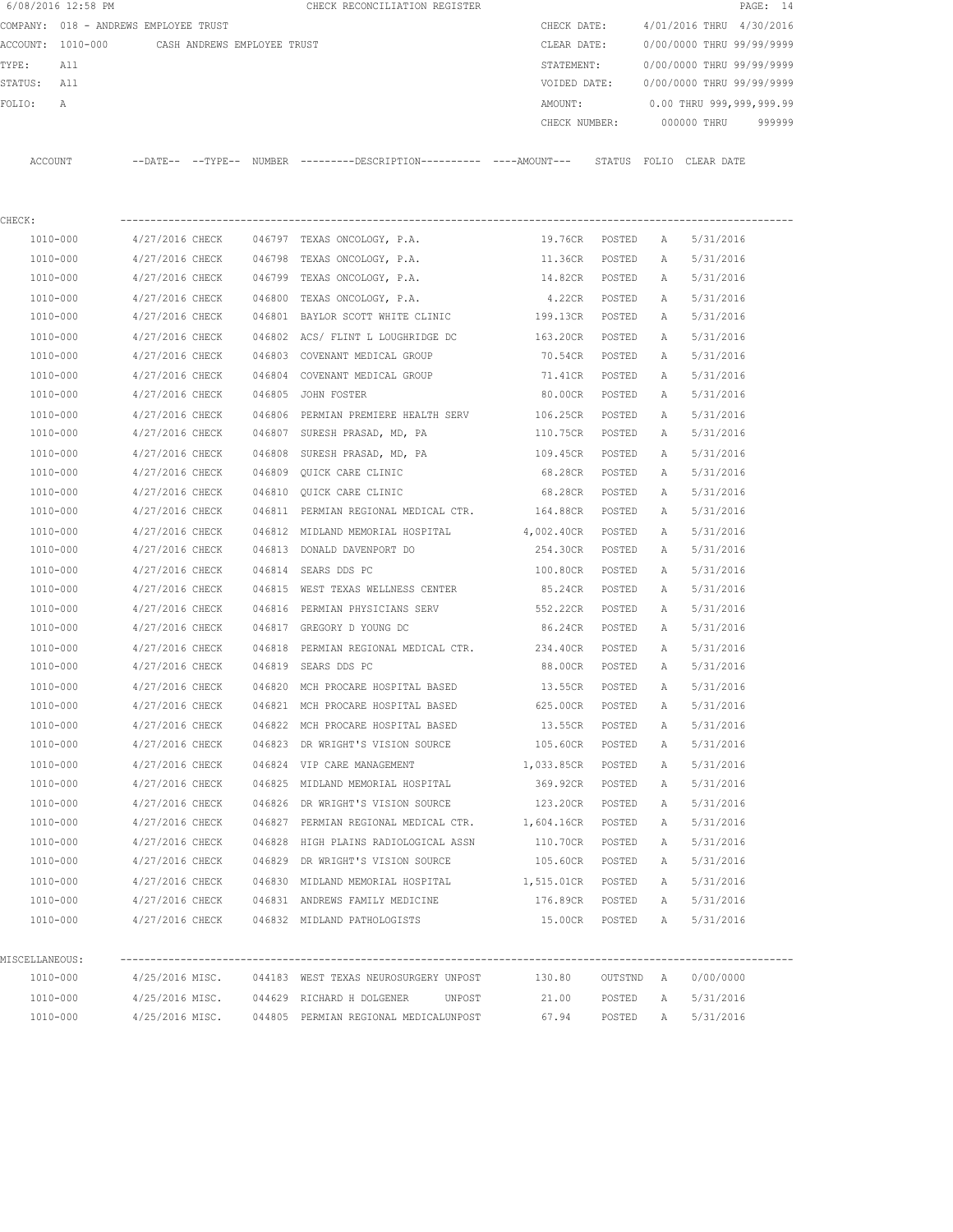|             | 6/08/2016 12:58 PM          |                                               |  |                                                                                                    | CHECK RECONCILIATION REGISTER |        |  | PAGE: 15                               |
|-------------|-----------------------------|-----------------------------------------------|--|----------------------------------------------------------------------------------------------------|-------------------------------|--------|--|----------------------------------------|
|             |                             | COMPANY: 018 - ANDREWS EMPLOYEE TRUST         |  |                                                                                                    |                               |        |  | CHECK DATE: 4/01/2016 THRU 4/30/2016   |
|             |                             | ACCOUNT: 1010-000 CASH ANDREWS EMPLOYEE TRUST |  |                                                                                                    |                               |        |  | CLEAR DATE: 0/00/0000 THRU 99/99/9999  |
| TYPE:       | All                         |                                               |  |                                                                                                    |                               |        |  | STATEMENT: 0/00/0000 THRU 99/99/9999   |
| STATUS: All |                             |                                               |  |                                                                                                    |                               |        |  | VOIDED DATE: 0/00/0000 THRU 99/99/9999 |
| FOLIO:      | A                           |                                               |  |                                                                                                    |                               |        |  | AMOUNT: 0.00 THRU 999,999,999.99       |
|             |                             |                                               |  |                                                                                                    |                               |        |  | CHECK NUMBER: 000000 THRU 999999       |
|             |                             |                                               |  | ACCOUNT -DATE-- --TYPE-- NUMBER --------DESCRIPTION--------- ----AMOUNT--- STATUS FOLIO CLEAR DATE |                               |        |  |                                        |
|             | TOTALS FOR ACCOUNT 1010-000 |                                               |  |                                                                                                    | CHECK TOTAL: 239,446.59CR     |        |  |                                        |
|             |                             |                                               |  | DEPOSIT                                                                                            | TOTAL:                        | 0.00   |  |                                        |
|             |                             |                                               |  | INTEREST                                                                                           | TOTAL:                        | 0.00   |  |                                        |
|             |                             |                                               |  | MISCELLANEOUS TOTAL:                                                                               |                               | 219.74 |  |                                        |
|             |                             |                                               |  | SERVICE CHARGE TOTAL:                                                                              |                               | 0.00   |  |                                        |
|             |                             |                                               |  | EFT                                                                                                | TOTAL:                        | 0.00   |  |                                        |
|             |                             |                                               |  | BANK-DRAFT                                                                                         | TOTAL:                        | 0.00   |  |                                        |
|             |                             | TOTALS FOR ANDREWS EMPLOYEE TRUST             |  | <b>CHECK</b>                                                                                       | TOTAL: 239,446.59CR           |        |  |                                        |
|             |                             |                                               |  | DEPOSIT                                                                                            | TOTAL:                        | 0.00   |  |                                        |
|             |                             |                                               |  | INTEREST                                                                                           | TOTAL:                        | 0.00   |  |                                        |
|             |                             |                                               |  | MISCELLANEOUS TOTAL:                                                                               |                               | 219.74 |  |                                        |
|             |                             |                                               |  | SERVICE CHARGE TOTAL:                                                                              |                               | 0.00   |  |                                        |
|             |                             |                                               |  | EFT.                                                                                               | TOTAL:                        | 0.00   |  |                                        |

BANK-DRAFT TOTAL:  $0.00$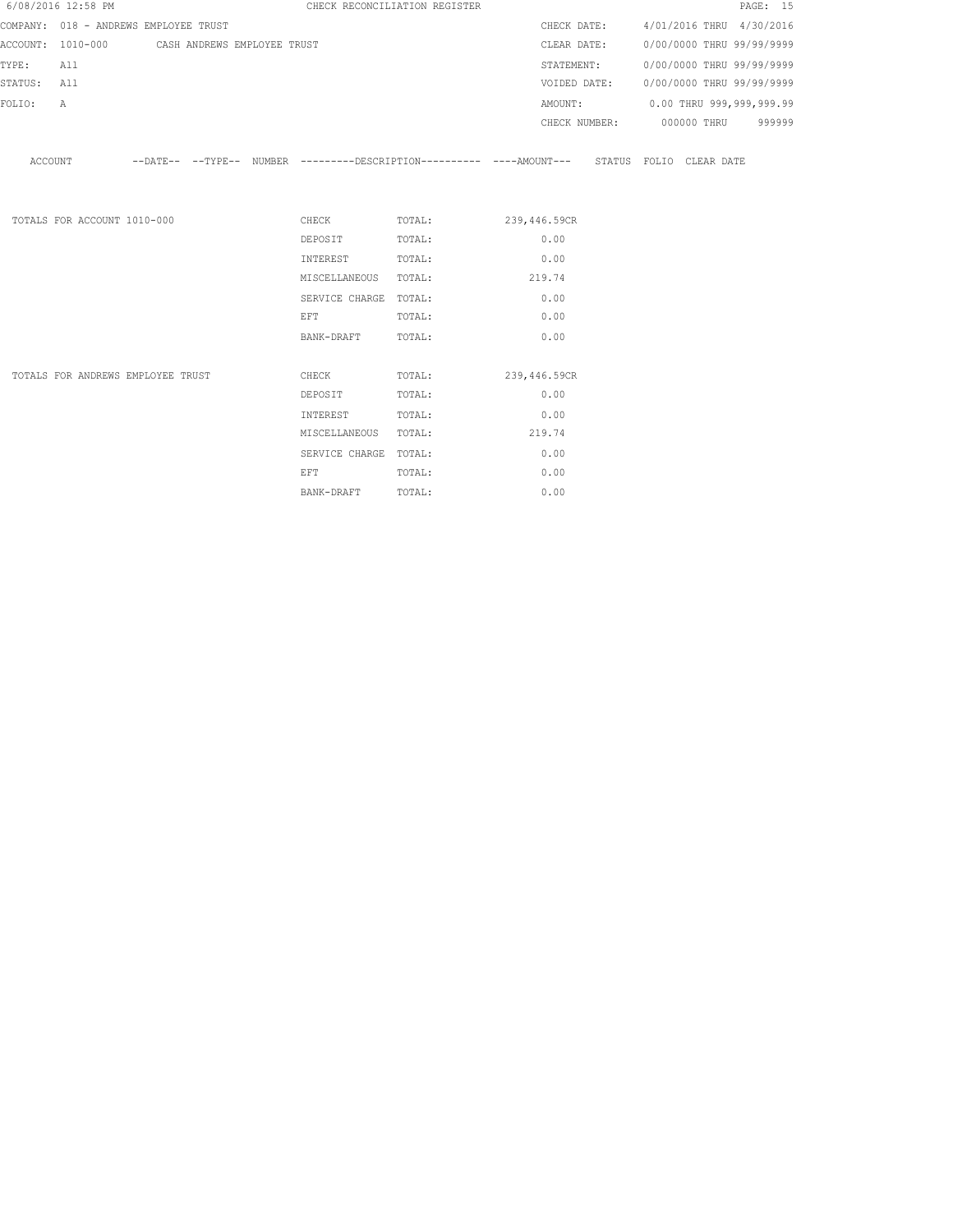|        | 6/08/2016 12:58 PM                  |                      |              |                                                     | CHECK RECONCILIATION REGISTER         |                                                                                              |         |   |                                        | PAGE: 16 |
|--------|-------------------------------------|----------------------|--------------|-----------------------------------------------------|---------------------------------------|----------------------------------------------------------------------------------------------|---------|---|----------------------------------------|----------|
|        | COMPANY: 020 - PAYROLL ACCOUNT FUND |                      |              |                                                     |                                       | CHECK DATE:                                                                                  |         |   | 4/01/2016 THRU 4/30/2016               |          |
|        | ACCOUNT: 1001-000                   | CASH                 |              |                                                     |                                       | CLEAR DATE:                                                                                  |         |   | 0/00/0000 THRU 99/99/9999              |          |
| TYPE:  | All                                 |                      |              |                                                     |                                       | STATEMENT:                                                                                   |         |   | 0/00/0000 THRU 99/99/9999              |          |
|        | STATUS: All                         |                      |              |                                                     |                                       |                                                                                              |         |   | VOIDED DATE: 0/00/0000 THRU 99/99/9999 |          |
| FOLIO: | A                                   |                      |              |                                                     |                                       | AMOUNT:                                                                                      |         |   | 0.00 THRU 999,999,999.99               |          |
|        |                                     |                      |              |                                                     |                                       | CHECK NUMBER:                                                                                |         |   | 000000 THRU                            | 999999   |
|        |                                     |                      |              |                                                     |                                       |                                                                                              |         |   |                                        |          |
|        | ACCOUNT                             |                      |              |                                                     |                                       | --DATE-- --TYPE-- NUMBER ---------DESCRIPTION---------- ----AMOUNT--- STATUS FOLIO CLEARDATE |         |   |                                        |          |
|        |                                     |                      |              |                                                     |                                       |                                                                                              |         |   |                                        |          |
|        | BANK DRAFT:                         |                      |              |                                                     |                                       |                                                                                              |         |   |                                        |          |
|        | 1001-000                            |                      |              |                                                     |                                       | 4/06/2016 BANK-DRAFT TEXAS CHILD SUPPORT DISBURSEME 1,005.96CR POSTED                        |         |   | A 4/30/2016                            |          |
|        | 1001-000                            |                      |              | 4/06/2016 BANK-DRAFT000001 INTERNAL REVENUE SERVICE |                                       | 83,991.32CR POSTED                                                                           |         | A | 4/30/2016                              |          |
|        | 1001-000                            | 4/20/2016 BANK-DRAFT |              |                                                     | TEXAS CHILD SUPPORT DISBURSEME        | 1,005.96CR POSTED                                                                            |         |   | A 4/30/2016                            |          |
|        | 1001-000                            |                      |              | 4/20/2016 BANK-DRAFT000001 INTERNAL REVENUE SERVICE |                                       | 86,898.71CR POSTED                                                                           |         |   | A 4/30/2016                            |          |
|        | 1001-000                            |                      |              | 4/25/2016 BANK-DRAFT     INTERNAL REVENUE SERVICE   |                                       | 32,708.16CR POSTED                                                                           |         |   | A 4/30/2016                            |          |
|        | $1001 - 000$                        |                      |              |                                                     |                                       | 4/25/2016 BANK-DRAFT000001 TEXAS COUNTY & DISTRICT RETIRE 167,331.78CR POSTED A 5/31/2016    |         |   |                                        |          |
| CHECK: |                                     |                      |              |                                                     |                                       |                                                                                              |         |   |                                        |          |
|        | 1001-000                            |                      |              |                                                     |                                       | $4/01/2016$ CHECK $110222$ CAPROCK HEALTHPLANS INS $78,269.24$ CR POSTED                     |         | A | 4/30/2016                              |          |
|        | 1001-000                            |                      |              |                                                     |                                       | 4/06/2016 CHECK 110223 AIG VALIC FINANCIAL ADVISORS I 150.00CR POSTED                        |         | A | 4/30/2016                              |          |
|        | 1001-000                            |                      |              |                                                     |                                       | 4/06/2016 CHECK 110224 C.S.B. ANDREWS COUNTY ADULT PR 1,625.96CR POSTED                      |         | A | 4/30/2016                              |          |
|        | 1001-000                            | 4/06/2016 CHECK      |              | 110225 MASS MUTUAL                                  |                                       | 480.00CR POSTED                                                                              |         | A | 4/30/2016                              |          |
|        | 1001-000                            |                      |              | 4/06/2016 CHECK 110226 NACO/SOUTH CENTRAL           |                                       | 20.00CR POSTED                                                                               |         | A | 4/30/2016                              |          |
|        | 1001-000                            | 4/06/2016 CHECK      |              |                                                     |                                       | 110227 SECURITY BENEFIT GROUP OF COMP 475.00CR                                               | POSTED  | A | 4/30/2016                              |          |
|        | 1001-000                            | 4/06/2016 CHECK      |              | 110228 WADDELL & REED INC                           |                                       | 200.00CR                                                                                     | POSTED  | А | 4/30/2016                              |          |
|        | *** 1001-000                        | 4/20/2016 CHECK      |              |                                                     | 110262 AIG VALIC FINANCIAL ADVISORS I | 150.00CR                                                                                     | POSTED  | A | 4/30/2016                              |          |
|        | 1001-000                            | 4/20/2016 CHECK      |              | 110263 MASS MUTUAL                                  |                                       | 480.00CR                                                                                     | POSTED  | Α | 4/30/2016                              |          |
|        | 1001-000                            | 4/20/2016 CHECK      |              | 110264 NACO/SOUTH CENTRAL                           |                                       | 20.00CR                                                                                      | POSTED  | A | 4/30/2016                              |          |
|        | 1001-000                            | 4/20/2016 CHECK      |              |                                                     | 110265 SECURITY BENEFIT GROUP OF COMP | 475.00CR                                                                                     | POSTED  | A | 5/31/2016                              |          |
|        | 1001-000                            | 4/20/2016 CHECK      |              | 110266 WADDELL & REED INC                           |                                       | 200.00CR                                                                                     | POSTED  | A | 4/30/2016                              |          |
|        | *** 1001-000                        | 4/25/2016 CHECK      | 110268 AFLAC |                                                     |                                       | 7,002.63CR                                                                                   | POSTED  | A | 5/31/2016                              |          |
|        | 1001-000                            | 4/25/2016 CHECK      |              | 110269 AFLAC GROUP INSURANCE                        |                                       | 624.60CR                                                                                     | POSTED  | A | 4/30/2016                              |          |
|        | 1001-000                            |                      |              | 4/25/2016 CHECK 110270 AMERICAN HERITAGE            |                                       | 263.62CR POSTED                                                                              |         | A | 5/31/2016                              |          |
|        | 1001-000                            | 4/25/2016 CHECK      |              |                                                     | 110271 NEW YORK LIFE INS.             | 1,503.27CR POSTED                                                                            |         | A | 5/31/2016                              |          |
|        | 1001-000                            | 4/25/2016 CHECK      |              | 110272 UNITED WAY                                   |                                       | 192.00CR                                                                                     | OUTSTND | A | 0/00/0000                              |          |
|        | $1001 - 000$                        | 4/25/2016 CHECK      |              | 110273 WADDELL & REED INC                           |                                       | 250.00CR                                                                                     | POSTED  | Α | 4/30/2016                              |          |
|        | 1001-000                            | 4/25/2016 CHECK      |              |                                                     |                                       | 110274 WASHINGTON NATIONAL INSURANCE 3,484.64CR                                              | POSTED  | A | 5/31/2016                              |          |
|        | TOTALS FOR ACCOUNT 1001-000         |                      |              | CHECK                                               | TOTAL:                                | 95,865.96CR                                                                                  |         |   |                                        |          |
|        |                                     |                      |              | DEPOSIT                                             | TOTAL:                                | 0.00                                                                                         |         |   |                                        |          |
|        |                                     |                      |              | INTEREST                                            | TOTAL:                                | 0.00                                                                                         |         |   |                                        |          |
|        |                                     |                      |              | MISCELLANEOUS TOTAL:                                |                                       | 0.00                                                                                         |         |   |                                        |          |
|        |                                     |                      |              | SERVICE CHARGE TOTAL:                               |                                       | 0.00                                                                                         |         |   |                                        |          |
|        |                                     |                      |              | EFT                                                 | TOTAL:                                | 0.00                                                                                         |         |   |                                        |          |
|        |                                     |                      |              | BANK-DRAFT                                          | TOTAL:                                | 372,941.89CR                                                                                 |         |   |                                        |          |
|        |                                     |                      |              |                                                     |                                       |                                                                                              |         |   |                                        |          |
|        | TOTALS FOR PAYROLL ACCOUNT FUND     |                      |              | CHECK                                               | TOTAL:                                | 95,865.96CR                                                                                  |         |   |                                        |          |
|        |                                     |                      |              | DEPOSIT                                             | TOTAL:                                | 0.00                                                                                         |         |   |                                        |          |
|        |                                     |                      |              | INTEREST                                            | TOTAL:                                | 0.00                                                                                         |         |   |                                        |          |
|        |                                     |                      |              | MISCELLANEOUS                                       | TOTAL:                                | 0.00                                                                                         |         |   |                                        |          |
|        |                                     |                      |              | SERVICE CHARGE TOTAL:                               |                                       | 0.00                                                                                         |         |   |                                        |          |
|        |                                     |                      |              | EFT                                                 | TOTAL:                                | 0.00                                                                                         |         |   |                                        |          |
|        |                                     |                      |              | BANK-DRAFT                                          | TOTAL:                                | 372,941.89CR                                                                                 |         |   |                                        |          |
|        |                                     |                      |              |                                                     |                                       |                                                                                              |         |   |                                        |          |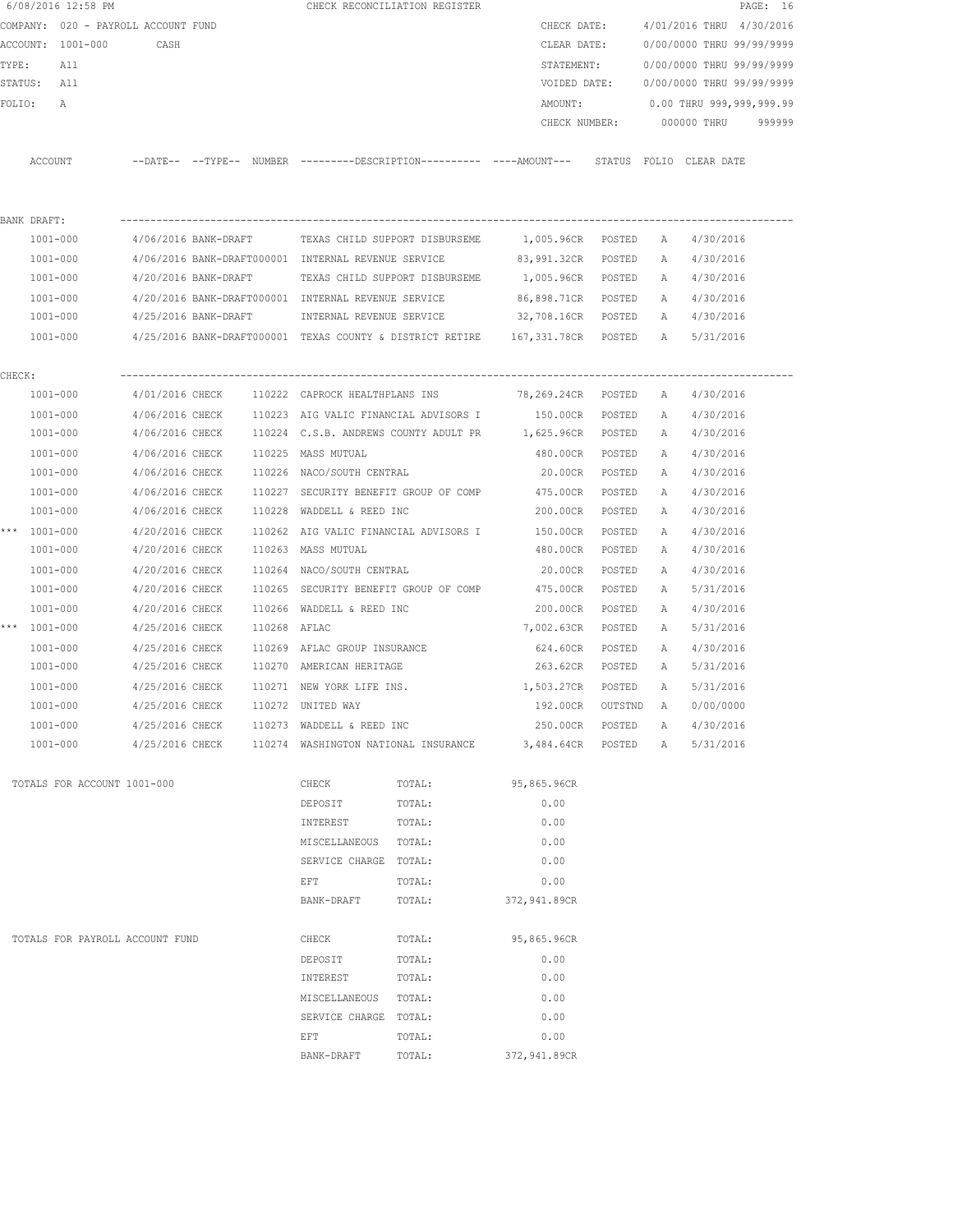|        | 6/08/2016 12:58 PM                             |                 |              |                                       | CHECK RECONCILIATION REGISTER |                                                                                              |                |             |                           | PAGE: 17 |
|--------|------------------------------------------------|-----------------|--------------|---------------------------------------|-------------------------------|----------------------------------------------------------------------------------------------|----------------|-------------|---------------------------|----------|
|        | COMPANY: 979 - ANDREWS CO DESIGNATED           |                 |              |                                       |                               | CHECK DATE:                                                                                  |                |             | 4/01/2016 THRU 4/30/2016  |          |
|        | ACCOUNT: 1010-000 POOLED CASH-ANDREWS CO DESIG |                 |              |                                       |                               | CLEAR DATE:                                                                                  |                |             | 0/00/0000 THRU 99/99/9999 |          |
| TYPE:  | All                                            |                 |              |                                       |                               | STATEMENT:                                                                                   |                |             | 0/00/0000 THRU 99/99/9999 |          |
|        | STATUS: All                                    |                 |              |                                       |                               | VOIDED DATE:                                                                                 |                |             | 0/00/0000 THRU 99/99/9999 |          |
| FOLIO: | $\overline{A}$                                 |                 |              |                                       |                               | AMOUNT:                                                                                      |                |             | 0.00 THRU 999,999,999.99  |          |
|        |                                                |                 |              |                                       |                               | CHECK NUMBER:                                                                                |                |             | 000000 THRU               | 999999   |
|        | ACCOUNT                                        |                 |              |                                       |                               | --DATE-- --TYPE-- NUMBER --------DESCRIPTION---------- ----AMOUNT--- STATUS FOLIO CLEAR DATE |                |             |                           |          |
|        |                                                |                 |              |                                       |                               |                                                                                              |                |             |                           |          |
| CHECK: | 1010-000                                       | 4/08/2016 CHECK |              | 017836 GENERAL FUND                   |                               |                                                                                              | 30.00CR POSTED | A           | 4/30/2016                 |          |
|        | 1010-000                                       | 4/08/2016 CHECK |              | 017837 VERIZON WIRELESS               |                               | 75.98CR                                                                                      | POSTED         | A           | 5/31/2016                 |          |
|        | *** $1010 - 000$                               | 4/15/2016 CHECK |              | 017855 DIRECTV                        |                               | 105.98CR POSTED                                                                              |                |             | A 4/30/2016               |          |
|        | 1010-000                                       | 4/15/2016 CHECK |              | 017856 FREEDOM CHEVROLET BUICK GMC    |                               | 57,706.00CR POSTED                                                                           |                |             | A 4/30/2016               |          |
|        | 1010-000                                       | 4/15/2016 CHECK |              | 017857 MIDLAND RAPE CRISIS AND CHILDR |                               | 55.63CR POSTED                                                                               |                | A           | 4/30/2016                 |          |
|        | 1010-000                                       | 4/15/2016 CHECK |              | 017858 SAFE PLACE OF THE PERMIAN BASI |                               | 404.59CR POSTED                                                                              |                | A           | 4/30/2016                 |          |
|        | 1010-000                                       | 4/15/2016 CHECK |              | 017859 TYLER TECHNOLOGIES INC         |                               | 2,945.00CR POSTED                                                                            |                | A           | 4/30/2016                 |          |
|        | *** $1010 - 000$                               | 4/22/2016 CHECK |              | 017880 CANON FINANCIAL SERVICES INC   |                               | 339.42CR POSTED                                                                              |                | A           | 4/30/2016                 |          |
|        | 1010-000                                       | 4/22/2016 CHECK |              | 017881 GENERAL FUND                   |                               | 458.56CR                                                                                     | POSTED         | A           | 4/30/2016                 |          |
|        | 1010-000                                       | 4/22/2016 CHECK |              | 017882 PBRPC - ACADEMY                |                               | 50.00CR                                                                                      | POSTED         | A           | 5/31/2016                 |          |
|        | *** $1010 - 000$                               | 4/29/2016 CHECK |              | 017887 PARKHILL SMITH & COOPER        |                               | 14,324.29CR POSTED                                                                           |                | $\mathbb A$ | 5/31/2016                 |          |
|        | 1010-000                                       | 4/29/2016 CHECK | 017888 PCM-G |                                       |                               | 1,319.99CR POSTED A                                                                          |                |             | 5/31/2016                 |          |
|        | TOTALS FOR ACCOUNT 1010-000                    |                 |              | CHECK                                 | TOTAL:                        | 77,815.44CR                                                                                  |                |             |                           |          |
|        |                                                |                 |              | DEPOSIT                               | TOTAL:                        | 0.00                                                                                         |                |             |                           |          |
|        |                                                |                 |              | INTEREST                              | TOTAL:                        | 0.00                                                                                         |                |             |                           |          |
|        |                                                |                 |              | MISCELLANEOUS TOTAL:                  |                               | 0.00                                                                                         |                |             |                           |          |
|        |                                                |                 |              | SERVICE CHARGE TOTAL:                 |                               | 0.00                                                                                         |                |             |                           |          |
|        |                                                |                 |              | EFT                                   | TOTAL:                        | 0.00                                                                                         |                |             |                           |          |
|        |                                                |                 |              | BANK-DRAFT                            | TOTAL:                        | 0.00                                                                                         |                |             |                           |          |
|        | TOTALS FOR ANDREWS CO DESIGNATED               |                 |              | CHECK                                 | TOTAL:                        | 77,815.44CR                                                                                  |                |             |                           |          |
|        |                                                |                 |              | DEPOSIT                               | TOTAL:                        | 0.00                                                                                         |                |             |                           |          |
|        |                                                |                 |              | INTEREST                              | TOTAL:                        | 0.00                                                                                         |                |             |                           |          |
|        |                                                |                 |              | MISCELLANEOUS TOTAL:                  |                               | 0.00                                                                                         |                |             |                           |          |
|        |                                                |                 |              | SERVICE CHARGE TOTAL:                 |                               | 0.00                                                                                         |                |             |                           |          |
|        |                                                |                 |              | EFT                                   | TOTAL:                        | 0.00                                                                                         |                |             |                           |          |
|        |                                                |                 |              | BANK-DRAFT                            | TOTAL:                        | 0.00                                                                                         |                |             |                           |          |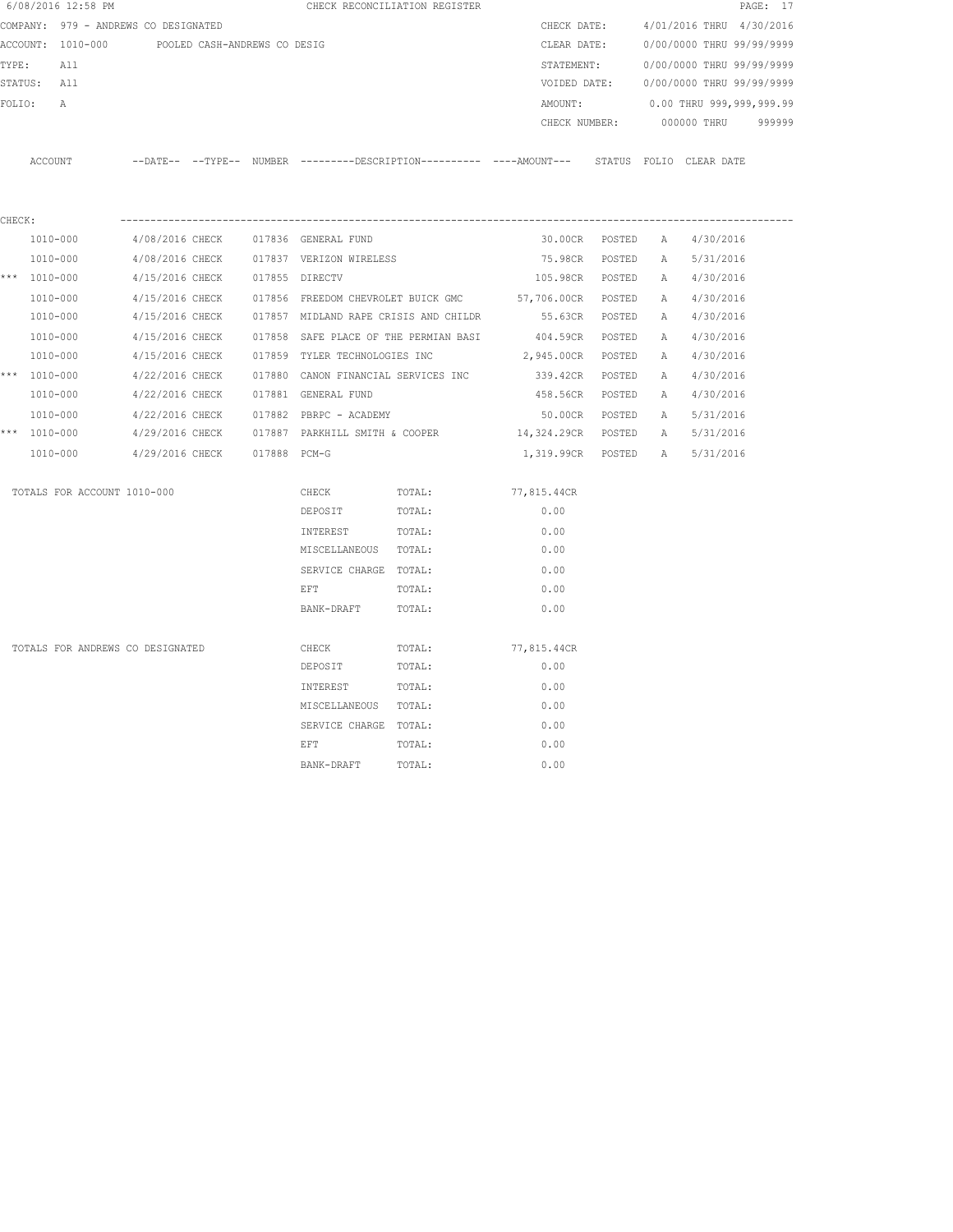|             | 6/08/2016 12:58 PM                   |                 |        | CHECK RECONCILIATION REGISTER                                                                |                    |                           |              |                           | PAGE: 18 |
|-------------|--------------------------------------|-----------------|--------|----------------------------------------------------------------------------------------------|--------------------|---------------------------|--------------|---------------------------|----------|
|             | COMPANY: 989 - ROAD & BRIDGE POOLED  |                 |        |                                                                                              | CHECK DATE:        |                           |              | 4/01/2016 THRU 4/30/2016  |          |
|             | ACCOUNT: 1010-000 POOLED R & B FUNDS |                 |        |                                                                                              | CLEAR DATE:        |                           |              | 0/00/0000 THRU 99/99/9999 |          |
| TYPE:       | All                                  |                 |        |                                                                                              | STATEMENT:         |                           |              | 0/00/0000 THRU 99/99/9999 |          |
| STATUS: All |                                      |                 |        |                                                                                              | VOIDED DATE:       |                           |              | 0/00/0000 THRU 99/99/9999 |          |
| FOLIO:      | А                                    |                 |        |                                                                                              | AMOUNT:            |                           |              | 0.00 THRU 999,999,999.99  |          |
|             |                                      |                 |        |                                                                                              |                    | CHECK NUMBER: 000000 THRU |              |                           | 999999   |
|             | ACCOUNT                              |                 |        | --DATE-- --TYPE-- NUMBER --------DESCRIPTION---------- ----AMOUNT--- STATUS FOLIO CLEAR-DATE |                    |                           |              |                           |          |
| CHECK:      |                                      |                 |        |                                                                                              |                    |                           |              |                           |          |
|             | 1010-000                             | 4/08/2016 CHECK |        | 019827 ANDREWS EMPLOYEE TRUST FUND                                                           | 30,928.51CR POSTED |                           | A            | 4/29/2016                 |          |
|             | 1010-000                             | 4/08/2016 CHECK |        | 019828 ANDREWS COUNTY TIF GRANT                                                              | 34,050.00CR POSTED |                           | A            | 4/29/2016                 |          |
|             | 1010-000                             | 4/08/2016 CHECK |        | 019829 ANDREWS OFFICE SUPPLY                                                                 | 44.58CR POSTED     |                           |              | A 4/29/2016               |          |
|             | 1010-000                             | 4/08/2016 CHECK | 019830 | ANDREWS TIRE SERVICE INC                                                                     | 55.00CR            | POSTED                    | A            | 4/29/2016                 |          |
|             | 1010-000                             | 4/08/2016 CHECK |        | 019831 BIG COUNTRY BG                                                                        | 293.00CR POSTED    |                           | A            | 4/29/2016                 |          |
|             | 1010-000                             | 4/08/2016 CHECK |        | 019832 DON WISE TRANSPORTATION SERV I 2,853.12CR                                             |                    | POSTED                    | A            | 4/29/2016                 |          |
|             | 1010-000                             | 4/08/2016 CHECK |        | 019833 GENERAL FUND                                                                          | 51,127.52CR POSTED |                           | А            | 4/29/2016                 |          |
|             | 1010-000                             | 4/08/2016 CHECK |        | 019834 JOE'S DIESEL REPAIR & MAINTENA 1,169.00CR                                             |                    | POSTED                    | Α            | 4/29/2016                 |          |
|             | 1010-000                             | 4/08/2016 CHECK |        | 019835 ROBIN HARPER TAC                                                                      | 15.00CR            | OUTSTND                   | $\mathbb{A}$ | 0/00/0000                 |          |
|             | 1010-000                             | 4/08/2016 CHECK |        | 019836 SIERRA SPRINGS                                                                        | 94.03CR            | POSTED                    | Α            | 4/29/2016                 |          |
|             | 1010-000                             | 4/08/2016 CHECK |        | 019837 VERIZON WIRELESS                                                                      | 75.98CR            | POSTED                    | Α            | 4/29/2016                 |          |
|             | 1010-000                             | 4/08/2016 CHECK |        | 019838 WARREN CAT                                                                            | 164.30CR           | POSTED                    | Α            | 4/29/2016                 |          |
|             | 1010-000                             | 4/08/2016 CHECK |        | 019839 WTG FUELS, INC                                                                        | 48.75CR POSTED     |                           | Α            | 4/29/2016                 |          |
|             | 1010-000                             | 4/08/2016 CHECK |        | 019840 YELLOWHOUSE MACHINERY CO                                                              | 1,587.60CR POSTED  |                           | A            | 4/29/2016                 |          |
|             | 1010-000                             | 4/15/2016 CHECK |        | 019841 ANDREWS COUNTY TIF GRANT                                                              | 46,210.00CR        | POSTED                    | А            | 4/29/2016                 |          |
|             | 1010-000                             | 4/15/2016 CHECK |        | 019842 ANDREWS IRON & SUPPLY                                                                 | 63.35CR            | POSTED                    | А            | 4/29/2016                 |          |
|             | 1010-000                             | 4/15/2016 CHECK |        | 019843 ANDREWS TRUCK MAINTENANCE INC 4,805.28CR                                              |                    | POSTED                    | А            | 4/29/2016                 |          |
|             | 1010-000                             | 4/15/2016 CHECK |        | 019844 DEECO RUBBER COMPANY INC.                                                             | 61.80CR            | POSTED                    | Α            | 4/29/2016                 |          |
|             | 1010-000                             | 4/15/2016 CHECK |        | 019845 HIGGINBOTHAM BROS & CO LLC                                                            | 57.71CR            | POSTED                    | А            | 4/29/2016                 |          |
|             | 1010-000                             | 4/15/2016 CHECK |        | 019846 JOE'S DIESEL REPAIR & MAINTENA 7.00CR                                                 |                    | POSTED                    | A            | 4/29/2016                 |          |
|             | 1010-000                             | 4/15/2016 CHECK |        | 019847 KNIGHTS TIRE & SERVICE                                                                | 100.00CR           | POSTED                    | A            | 4/29/2016                 |          |
|             | 1010-000                             | 4/15/2016 CHECK | 019848 | LUBBOCK GRADER BLADE, INC.                                                                   | 1,150.30CR         | POSTED                    | A            | 4/29/2016                 |          |
|             | 1010-000                             |                 |        | 4/15/2016 CHECK 019849 MUSTANG LUMBER CO                                                     |                    | 6.57CR POSTED             | A            | 4/29/2016                 |          |
|             | 1010-000                             | 4/15/2016 CHECK |        | 019850 O'REILLY AUTO PARTS                                                                   | 59.36CR            | POSTED                    | Α            | 4/29/2016                 |          |
|             | 1010-000                             | 4/15/2016 CHECK |        | 019851 SOUTH PLAINS IMPLEMENT LTD                                                            | 270.03CR           | POSTED                    | Α            | 4/29/2016                 |          |
|             | 1010-000                             | 4/15/2016 CHECK |        | 019852 SUMMIT TRUCK GROUP OF MIDLAND                                                         | 89.13CR            | POSTED                    | Α            | 4/29/2016                 |          |
|             | 1010-000                             | 4/15/2016 CHECK |        | 019853 TEXAS GAS SERVICE CORP                                                                | 210.91CR           | POSTED                    | Α            | 4/29/2016                 |          |
|             | 1010-000                             | 4/15/2016 CHECK |        | 019854 UM AUTO PARTS                                                                         | 456.44CR           | POSTED                    | Α            | 4/29/2016                 |          |
|             | 1010-000                             | 4/15/2016 CHECK |        | 019855 WARREN CAT                                                                            | 467.53CR           | POSTED                    | Α            | 4/29/2016                 |          |
|             | 1010-000                             | 4/15/2016 CHECK |        | 019856 WTG FUELS, INC                                                                        | 14,572.87CR        | POSTED                    | Α            | 4/29/2016                 |          |
|             | 1010-000                             | 4/15/2016 CHECK |        | 019857 YELLOWHOUSE MACHINERY CO                                                              | 1,514.10CR         | POSTED                    | Α            | 4/29/2016                 |          |
|             | 1010-000                             | 4/22/2016 CHECK |        | 019858 ANDREWS COUNTY TIF GRANT                                                              | 10,120.00CR        | POSTED                    | Α            | 4/29/2016                 |          |
|             | 1010-000                             | 4/22/2016 CHECK |        | 019859 ANDREWS TIRE SERVICE INC                                                              | 169.00CR           | POSTED                    | Α            | 5/29/2016                 |          |
|             | 1010-000                             | 4/22/2016 CHECK |        | 019860 AUTOZONE COMMERCIAL                                                                   | 72.28CR            | POSTED                    | Α            | 4/29/2016                 |          |
|             | 1010-000                             | 4/22/2016 CHECK |        | 019861 GEBO CREDIT CORPORATION                                                               | 628.16CR           | POSTED                    | Α            | 4/29/2016                 |          |
|             | 1010-000                             | 4/22/2016 CHECK |        | 019862 GENERAL FUND                                                                          | 438.49CR           | POSTED                    | Α            | 4/29/2016                 |          |
|             | 1010-000                             | 4/22/2016 CHECK |        | 019863 GENERAL FUND                                                                          | 47,162.50CR        | POSTED                    | Α            | 4/29/2016                 |          |
|             | 1010-000                             | 4/22/2016 CHECK |        | 019864 JOE'S DIESEL REPAIR & MAINTENA                                                        | 14.00CR            | POSTED                    | Α            | 5/29/2016                 |          |
|             | 1010-000                             | 4/22/2016 CHECK |        | 019865 RELIANT ENERGY                                                                        | 1,308.30CR         | POSTED                    | Α            | 5/29/2016                 |          |
|             | 1010-000                             | 4/22/2016 CHECK |        | 019866 SEWELL AUTOMOTIVE GROUP INC                                                           | 141.77CR           | POSTED                    | Α            | 4/29/2016                 |          |
|             | 1010-000                             | 4/22/2016 CHECK |        | 019867 SOUTHERN TIRE MART, LLC                                                               | 1,084.05CR         | POSTED                    | Α            | 5/29/2016                 |          |
|             | 1010-000                             | 4/22/2016 CHECK | 019868 | UM AUTO PARTS                                                                                | 231.02CR           | POSTED                    | Α            | 5/29/2016                 |          |
|             | 1010-000                             | 4/22/2016 CHECK |        | 019869 WARREN CAT                                                                            | 674.64CR           | POSTED                    | Α            | 4/29/2016                 |          |
|             | 1010-000                             | 4/29/2016 CHECK |        | 019870 AMERICA SUPPLY LLC                                                                    | 44.24CR            | POSTED                    | Α            | 5/29/2016                 |          |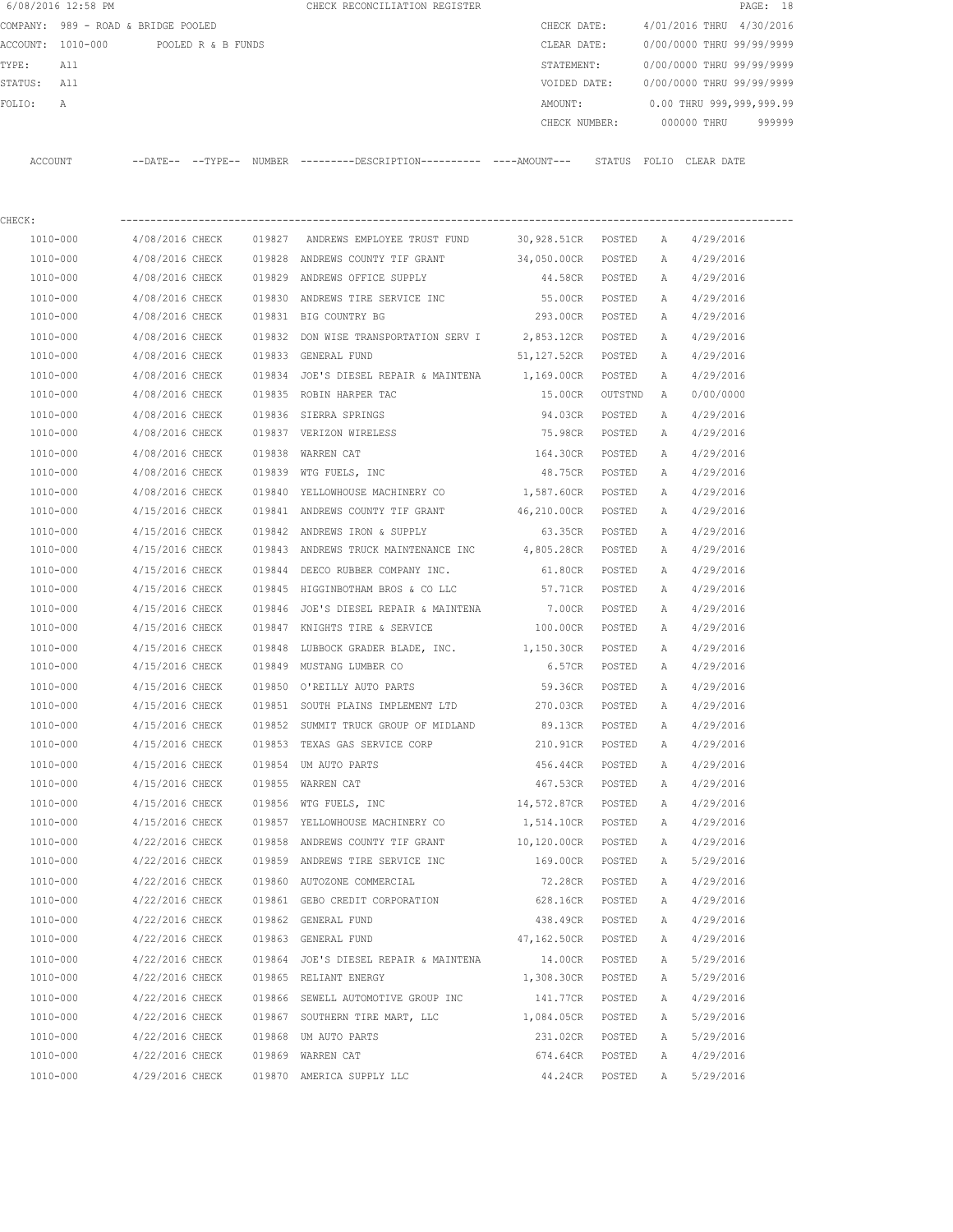|        | 6/08/2016 12:58 PM                   |                 |                 |                                                 | CHECK RECONCILIATION REGISTER                                                                |                                |               |   |                                        | PAGE: 19 |
|--------|--------------------------------------|-----------------|-----------------|-------------------------------------------------|----------------------------------------------------------------------------------------------|--------------------------------|---------------|---|----------------------------------------|----------|
|        | COMPANY: 989 - ROAD & BRIDGE POOLED  |                 |                 |                                                 |                                                                                              |                                | CHECK DATE:   |   | 4/01/2016 THRU 4/30/2016               |          |
|        | ACCOUNT: 1010-000 POOLED R & B FUNDS |                 |                 |                                                 |                                                                                              | CLEAR DATE:                    |               |   | 0/00/0000 THRU 99/99/9999              |          |
| TYPE:  | All                                  |                 |                 |                                                 |                                                                                              | STATEMENT:                     |               |   | 0/00/0000 THRU 99/99/9999              |          |
|        | STATUS: All                          |                 |                 |                                                 |                                                                                              |                                |               |   | VOIDED DATE: 0/00/0000 THRU 99/99/9999 |          |
| FOLIO: | Α                                    |                 |                 |                                                 |                                                                                              | AMOUNT:                        |               |   | 0.00 THRU 999,999,999.99               |          |
|        |                                      |                 |                 |                                                 |                                                                                              |                                | CHECK NUMBER: |   | 000000 THRU                            | 999999   |
|        | ACCOUNT                              |                 |                 |                                                 | --DATE-- --TYPE-- NUMBER ---------DESCRIPTION---------- ----AMOUNT--- STATUS FOLIO CLEARDATE |                                |               |   |                                        |          |
| CHECK: |                                      |                 |                 |                                                 |                                                                                              |                                |               |   |                                        |          |
|        | 1010-000                             |                 |                 | 4/29/2016 CHECK 019871 ANDREWS COUNTY TIF GRANT |                                                                                              | 29,112.50CR POSTED A 4/29/2016 |               |   |                                        |          |
|        | $1010 - 000$                         |                 |                 |                                                 | 4/29/2016 CHECK 019872 ANDREWS TRUCK MAINTENANCE INC                                         | 120.00CR POSTED                |               |   | A 5/29/2016                            |          |
|        | 1010-000                             |                 | 4/29/2016 CHECK | 019873 GENERAL FUND                             |                                                                                              | 30,809.68CR POSTED             |               |   | A 4/29/2016                            |          |
|        | 1010-000                             | 4/29/2016 CHECK |                 |                                                 | 019874 JOE'S DIESEL REPAIR & MAINTENA 1,215.00CR POSTED                                      |                                |               |   | A 5/29/2016                            |          |
|        | 1010-000                             | 4/29/2016 CHECK |                 | 019875 PAULCOR, INC.                            |                                                                                              | 7.00CR POSTED                  |               |   | A 5/29/2016                            |          |
|        | 1010-000                             | 4/29/2016 CHECK |                 | 019876 ROBIN HARPER TAC                         |                                                                                              | 7.50CR                         | POSTED        | A | 5/29/2016                              |          |
|        | 1010-000                             | 4/29/2016 CHECK |                 | 019877 STANDARD COFFEE SERVICE CO               |                                                                                              | 63.29CR                        | POSTED        | Α | 5/29/2016                              |          |
|        | 1010-000                             | 4/29/2016 CHECK |                 | 019878 TEXAS GAS SERVICE CORP                   |                                                                                              | 60.84CR                        | POSTED        | A | 5/29/2016                              |          |
|        | 1010-000                             | 4/29/2016 CHECK |                 | 019879 YELLOWHOUSE MACHINERY CO                 |                                                                                              | 626.61CR POSTED                |               | A | 5/29/2016                              |          |
|        | *** 1010-000                         |                 |                 |                                                 | 4/01/2016 CHECK 819784 DON WISE TRANSPORTATION SERV I 2,753.24CR POSTED                      |                                |               | A | 4/29/2016                              |          |
|        | *** 1010-000                         |                 |                 |                                                 | $4/01/2016$ CHECK $819819$ DON WISE TRANSPORTATION SERV I $2,718.84$ CR POSTED A             |                                |               |   | 4/29/2016                              |          |
|        | TOTALS FOR ACCOUNT 1010-000          |                 |                 | CHECK                                           | TOTAL:                                                                                       | 322, 191.72CR                  |               |   |                                        |          |
|        |                                      |                 |                 | DEPOSIT                                         | TOTAL:                                                                                       | 0.00                           |               |   |                                        |          |
|        |                                      |                 |                 | INTEREST                                        | TOTAL:                                                                                       | 0.00                           |               |   |                                        |          |
|        |                                      |                 |                 | MISCELLANEOUS TOTAL:                            |                                                                                              | 0.00                           |               |   |                                        |          |
|        |                                      |                 |                 | SERVICE CHARGE TOTAL:                           |                                                                                              | 0.00                           |               |   |                                        |          |
|        |                                      |                 |                 | EFT                                             | TOTAL:                                                                                       | 0.00                           |               |   |                                        |          |
|        |                                      |                 |                 | BANK-DRAFT                                      | TOTAL:                                                                                       | 0.00                           |               |   |                                        |          |
|        | TOTALS FOR ROAD & BRIDGE POOLED      |                 |                 | CHECK                                           | TOTAL:                                                                                       | 322,191.72CR                   |               |   |                                        |          |
|        |                                      |                 |                 | DEPOSIT                                         | TOTAL:                                                                                       | 0.00                           |               |   |                                        |          |
|        |                                      |                 |                 | INTEREST                                        | TOTAL:                                                                                       | 0.00                           |               |   |                                        |          |
|        |                                      |                 |                 | MISCELLANEOUS TOTAL:                            |                                                                                              | 0.00                           |               |   |                                        |          |
|        |                                      |                 |                 | SERVICE CHARGE TOTAL:                           |                                                                                              | 0.00                           |               |   |                                        |          |
|        |                                      |                 |                 |                                                 |                                                                                              |                                |               |   |                                        |          |

extermination of the extent of the extent of  $\Gamma$  of  $\Gamma$  of  $\Gamma$  of  $\Gamma$  of  $\Gamma$  of  $\Gamma$  of  $\Gamma$  of  $\Gamma$  of  $\Gamma$  of  $\Gamma$  of  $\Gamma$  of  $\Gamma$  of  $\Gamma$  of  $\Gamma$  of  $\Gamma$  of  $\Gamma$  of  $\Gamma$  of  $\Gamma$  of  $\Gamma$  of  $\Gamma$  of  $\Gamma$  of  $\Gamma$  of BANK-DRAFT TOTAL:  $0.00$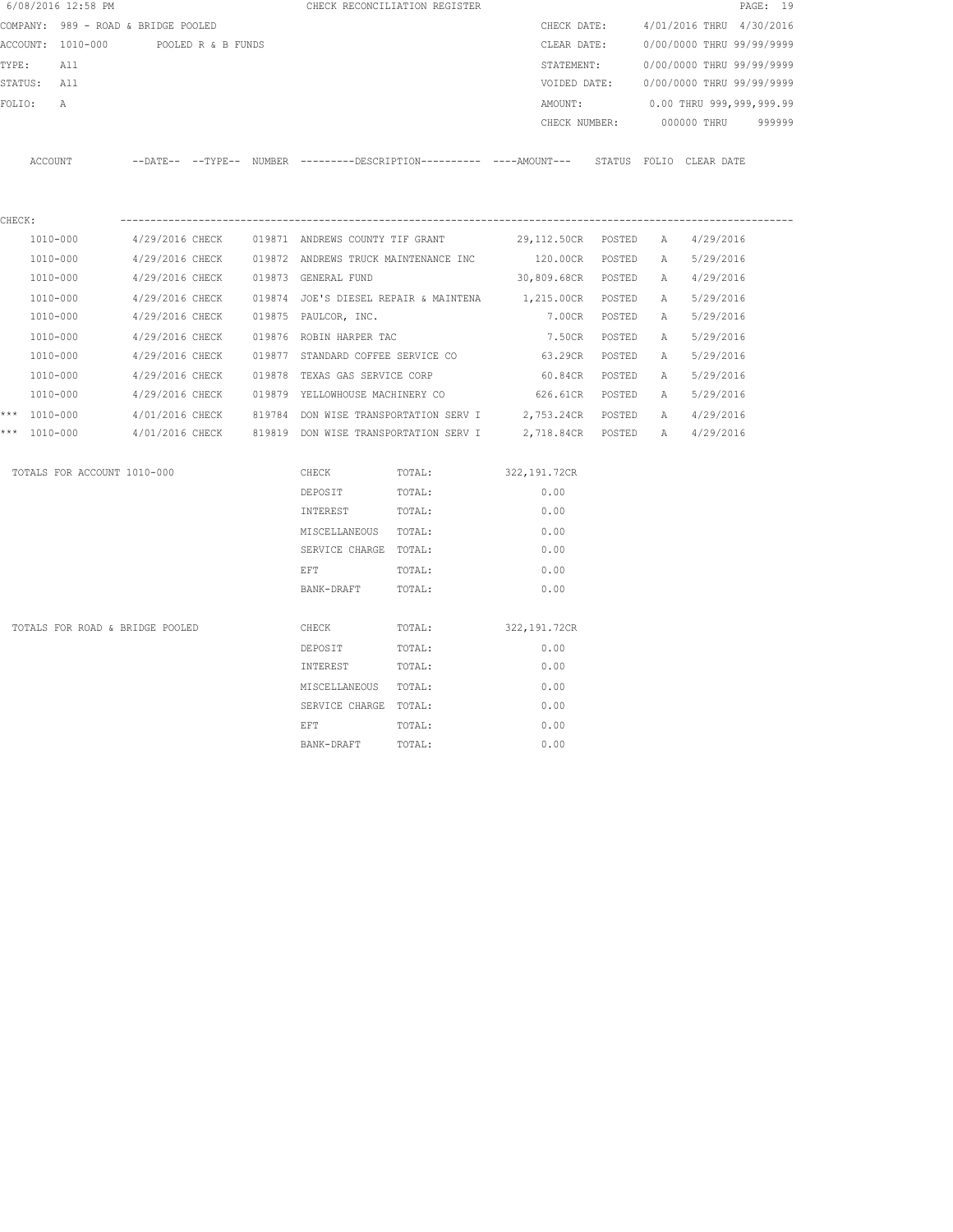|             | 6/08/2016 12:58 PM                         |                 |              | CHECK RECONCILIATION REGISTER                                                                                  |                 |        |              |                           | PAGE: 20 |
|-------------|--------------------------------------------|-----------------|--------------|----------------------------------------------------------------------------------------------------------------|-----------------|--------|--------------|---------------------------|----------|
|             | COMPANY: 999 - GENERAL FUND CASH POOLED    |                 |              |                                                                                                                | CHECK DATE:     |        |              | 4/01/2016 THRU 4/30/2016  |          |
|             | ACCOUNT: 1010-000 GENERAL FUND POOLED CASH |                 |              |                                                                                                                | CLEAR DATE:     |        |              | 0/00/0000 THRU 99/99/9999 |          |
| TYPE:       | All                                        |                 |              |                                                                                                                | STATEMENT:      |        |              | 0/00/0000 THRU 99/99/9999 |          |
| STATUS: All |                                            |                 |              |                                                                                                                | VOIDED DATE:    |        |              | 0/00/0000 THRU 99/99/9999 |          |
| FOLIO:      | A                                          |                 |              |                                                                                                                | AMOUNT:         |        |              | 0.00 THRU 999,999,999.99  |          |
|             |                                            |                 |              |                                                                                                                | CHECK NUMBER:   |        |              | 000000 THRU               | 999999   |
|             | ACCOUNT                                    |                 |              | --DATE-- --TYPE-- NUMBER --------DESCRIPTION--------- ----AMOUNT--- STATUS FOLIO CLEARDATE                     |                 |        |              |                           |          |
| BANK DRAFT: |                                            |                 |              |                                                                                                                |                 |        |              |                           |          |
|             | 1010-000                                   |                 |              | 4/22/2016 BANK-DRAFT042216 JPMORGAN CHASE BANK                        17,869.07CR   POSTED     A     4/30/2016 |                 |        |              |                           |          |
| CHECK:      |                                            |                 |              |                                                                                                                |                 |        |              |                           |          |
|             | 1010-000                                   | 4/08/2016 CHECK |              | 118992 ANDREWS EMPLOYEE TRUST FUND 207,202.33CR POSTED                                                         |                 |        | A            | 4/30/2016                 |          |
|             | 1010-000                                   | 4/08/2016 CHECK |              | 118993 ADVANTAGE COMPANIES                                                                                     | 100.00CR        | POSTED | A            | 4/30/2016                 |          |
|             | 1010-000                                   | 4/08/2016 CHECK |              | 118994 ANDREWS COUNTY FEED & SUPPLY                                                                            | 240.00CR        | POSTED | A            | 4/30/2016                 |          |
|             | 1010-000                                   | 4/08/2016 CHECK |              | 118995 ANDREWS PEST CONTROL                                                                                    | 205.00CR        | POSTED | A            | 4/30/2016                 |          |
|             | 1010-000                                   | 4/08/2016 CHECK |              | 118996 ANDREWS TIRE SERVICE INC                                                                                | 72.00CR         | POSTED | A            | 4/30/2016                 |          |
|             | 1010-000                                   | 4/08/2016 CHECK |              | 118997 ANDREWS VETERINARY CLINIC CORP                                                                          | 59.50CR         | POSTED | A            | 4/30/2016                 |          |
|             | 1010-000                                   | 4/08/2016 CHECK |              | 118998 AUSTIN TURF & TRACTOR                                                                                   | 29.16CR         | POSTED | А            | 4/30/2016                 |          |
|             | 1010-000                                   | 4/08/2016 CHECK |              | 118999 AUTO-CHLOR SYSTEM OF GOLDEN LI 306.00CR                                                                 |                 | POSTED | А            | 4/30/2016                 |          |
|             | 1010-000                                   | 4/08/2016 CHECK |              | 119000 BAKER & TAYLOR                                                                                          | 49.90CR         | POSTED | A            | 4/30/2016                 |          |
|             | 1010-000                                   | 4/08/2016 CHECK |              | 119001 BANKNOTE CORPORATION OF AMERIC 914.00CR                                                                 |                 | POSTED | A            | 4/30/2016                 |          |
|             | 1010-000                                   | 4/08/2016 CHECK |              | 119002 BEAR GRAPHICS INC                                                                                       | 141.74CR        | POSTED | A            | 4/30/2016                 |          |
|             | 1010-000                                   | 4/08/2016 CHECK |              | 119003 BIG COUNTRY SUPPLY                                                                                      | 1,559.87CR      | POSTED | A            | 4/30/2016                 |          |
|             | 1010-000                                   | 4/08/2016 CHECK |              | 119004 BSN SPORTS INC.                                                                                         | 1,179.00CR      | POSTED | А            | 4/30/2016                 |          |
|             | 1010-000                                   | 4/08/2016 CHECK |              | 119005 CENTURION TECHNOLOGIES INC                                                                              | 1,142.75CR      | POSTED | Α            | 4/30/2016                 |          |
|             | 1010-000                                   | 4/08/2016 CHECK |              | 119006 CERTIFIED LABORATORIES                                                                                  | 230.00CR        | POSTED | $\mathbb{A}$ | 4/30/2016                 |          |
|             | 1010-000                                   | 4/08/2016 CHECK |              | 119007 CHEM-AQUA, INC                                                                                          | 116.66CR        | POSTED | A            | 4/30/2016                 |          |
|             | 1010-000                                   | 4/08/2016 CHECK | 119008       | CHRISTOPHER ANGEL                                                                                              | 104.97CR        | POSTED | А            | 4/30/2016                 |          |
|             | 1010-000                                   | 4/08/2016 CHECK |              | 119009 CORY MARSHALL                                                                                           | 459.64CR        | POSTED | A            | 5/31/2016                 |          |
|             | 1010-000                                   | 4/08/2016 CHECK |              | 119010 CRS DIAGNOSTIC SERVICE LLC                                                                              | 195.00CR        | POSTED | A            | 4/30/2016                 |          |
|             | 1010-000                                   | 4/08/2016 CHECK |              | 119011 CUSTOM WHOLESALE SUPPLY CO INC                                                                          | 113.76CR        | POSTED | A            | 4/30/2016                 |          |
|             | 1010-000                                   | 4/08/2016 CHECK |              | 119012 DANIELLE PARKINSON                                                                                      | 700.00CR        | POSTED | A            | 4/30/2016                 |          |
|             | 1010-000                                   | 4/08/2016 CHECK |              | 119013 DAVID B BROOKS                                                                                          | 100.00CR        | POSTED | А            | 4/30/2016                 |          |
|             | 1010-000                                   | 4/08/2016 CHECK |              | 119014 DISH NETWORK                                                                                            | 153.83CR        | POSTED | Α            | 4/30/2016                 |          |
|             | 1010-000                                   | 4/08/2016 CHECK |              | 119015 DISTRICT 6 EXTENSION CENTER                                                                             | 15.00CR         | POSTED | Α            | 5/31/2016                 |          |
|             | 1010-000                                   | 4/08/2016 CHECK |              | 119016 DR. WRIGHT'S VISION SOURCE                                                                              | 74.00CR         | POSTED | Α            | 4/30/2016                 |          |
|             | 1010-000                                   | 4/08/2016 CHECK |              | 119017 EAN HOLDINGS LLC                                                                                        | 117.22CR        | POSTED | Α            | 4/30/2016                 |          |
|             | 1010-000                                   | 4/08/2016 CHECK | 119018 FEDEX |                                                                                                                | 215.28CR        | POSTED | Α            | 4/30/2016                 |          |
|             | 1010-000                                   | 4/08/2016 CHECK |              | 119019 GALE/CENGAGE LEARNING                                                                                   | 400.09CR        | POSTED | Α            | 4/30/2016                 |          |
|             | 1010-000                                   | 4/08/2016 CHECK |              | 119020 GALLS, LLC                                                                                              | 413.97CR        | POSTED | Α            | 4/30/2016                 |          |
|             | 1010-000                                   | 4/08/2016 CHECK |              | 119021 GARZA COUNTY LAW ENFORCEMENT C                                                                          | 10,170.00CR     | POSTED | Α            | 4/30/2016                 |          |
|             | 1010-000                                   | 4/08/2016 CHECK |              | 119022 GARZA COUNTY TREASURER VOIDED                                                                           | 642.00CR        | VOIDED | Α            | 4/08/2016                 |          |
|             | 1010-000                                   | 4/08/2016 CHECK |              | 119023 GENERAL FUND                                                                                            | 22,226.70CR     | POSTED | Α            | 4/30/2016                 |          |
|             | 1010-000                                   | 4/08/2016 CHECK |              | 119024 GEORGE F GOMEZ                                                                                          | 2,268.60CR      | POSTED | Α            | 4/30/2016                 |          |
|             | 1010-000                                   | 4/08/2016 CHECK |              | 119025 GTG AUTOMATION, INC.                                                                                    | 9,775.00CR      | POSTED | Α            | 4/30/2016                 |          |
|             | 1010-000                                   | 4/08/2016 CHECK |              | 119026 HARRELL'S LLC                                                                                           | 418.00CR        | POSTED | Α            | 4/30/2016                 |          |
|             | 1010-000                                   | 4/08/2016 CHECK |              | 119027 HEARTLAND AG-BUSINESS GROUP                                                                             | 20.00CR         | POSTED | Α            | 4/30/2016                 |          |
|             | 1010-000                                   | 4/08/2016 CHECK |              | 119028 HERITAGE-CRYSTAL CLEAN LLC                                                                              | 91.57CR         | POSTED | Α            | 4/30/2016                 |          |
|             | 1010-000                                   | 4/08/2016 CHECK |              | 119029 HIGH PLAINS RADIOLOGICAL ASSN                                                                           | 952.00CR        | POSTED | Α            | 4/30/2016                 |          |
|             | 1010-000                                   | 4/08/2016 CHECK |              | 119030 J ROXANE BLOUNT                                                                                         | 893.20CR        | POSTED | Α            | 4/30/2016                 |          |
|             | 1010-000                                   | 4/08/2016 CHECK |              | 119031 KENDA HECKLER                                                                                           | 1,040.92CR      | POSTED | Α            | 4/30/2016                 |          |
|             | 1010-000                                   | 4/08/2016 CHECK |              | 119032 KYOCERA MITA AMERICA, INC.                                                                              | 210.94CR POSTED |        | Α            | 4/30/2016                 |          |
|             |                                            |                 |              |                                                                                                                |                 |        |              |                           |          |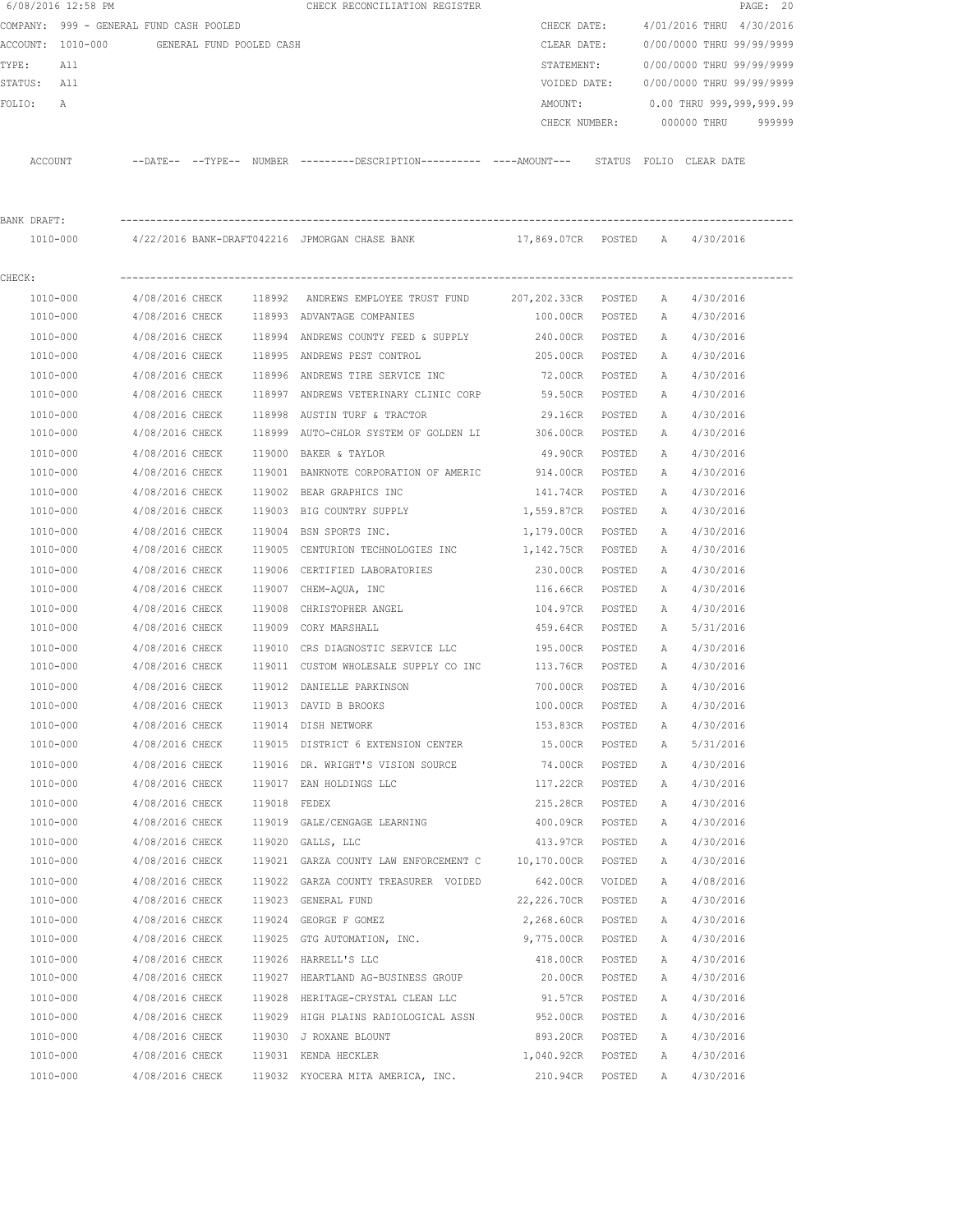|                   | 6/08/2016 12:58 PM             |                            |                          | CHECK RECONCILIATION REGISTER                |  |               |        |                           | PAGE: 21 |        |
|-------------------|--------------------------------|----------------------------|--------------------------|----------------------------------------------|--|---------------|--------|---------------------------|----------|--------|
| COMPANY:          | 999 - GENERAL FUND CASH POOLED |                            |                          |                                              |  | CHECK DATE:   |        | 4/01/2016 THRU 4/30/2016  |          |        |
| ACCOUNT: 1010-000 |                                |                            | GENERAL FUND POOLED CASH |                                              |  | CLEAR DATE:   |        | 0/00/0000 THRU 99/99/9999 |          |        |
| TYPE:             | All                            |                            |                          |                                              |  | STATEMENT:    |        | 0/00/0000 THRU 99/99/9999 |          |        |
| STATUS:           | All                            |                            |                          |                                              |  | VOIDED DATE:  |        | 0/00/0000 THRU 99/99/9999 |          |        |
| FOLIO:            | Α                              |                            |                          |                                              |  | AMOUNT:       |        | 0.00 THRU 999,999,999.99  |          |        |
|                   |                                |                            |                          |                                              |  | CHECK NUMBER: |        | 000000 THRU               |          | 999999 |
|                   |                                |                            |                          |                                              |  |               |        |                           |          |        |
| ACCOUNT           |                                | $--$ DATE $- --$ TYPE $--$ | NUMBER                   | ---------DESCRIPTION---------- ----AMOUNT--- |  |               | STATUS | FOLIO CLEAR DATE          |          |        |
|                   |                                |                            |                          |                                              |  |               |        |                           |          |        |

| CHECK:   |                 |        |                                                |                   |         |   |           |
|----------|-----------------|--------|------------------------------------------------|-------------------|---------|---|-----------|
| 1010-000 | 4/08/2016 CHECK |        | 119033 LEXISNEXIS                              | 52.00CR           | POSTED  | A | 4/30/2016 |
| 1010-000 | 4/08/2016 CHECK |        | 119034 LILLY A PLUMMER 343.20CR                |                   | POSTED  | Α | 4/30/2016 |
| 1010-000 | 4/08/2016 CHECK |        | 119035 MANUEL AND RITA GONZLES DBA 625.00CR    |                   | POSTED  | Α | 4/30/2016 |
| 1010-000 | 4/08/2016 CHECK |        | 119036 MUSTANG LUMBER CO                       | 7.98CR            | POSTED  | Α | 4/30/2016 |
| 1010-000 | 4/08/2016 CHECK |        | 119037 PARACLETE PRESS INC                     | 94.91CR           | POSTED  | Α | 4/30/2016 |
| 1010-000 | 4/08/2016 CHECK |        | 119038 PAUL M. SLAUGHTER, JR., P.C. 350.00CR   |                   | POSTED  | Α | 4/30/2016 |
| 1010-000 | 4/08/2016 CHECK |        | 119039 PEGASUS SCHOOLS, INC.                   | 4,544.40CR        | POSTED  | Α | 4/30/2016 |
| 1010-000 | 4/08/2016 CHECK |        | 119040 QUILL CORPORATION                       | 920.85CR          | POSTED  | Α | 4/30/2016 |
| 1010-000 | 4/08/2016 CHECK |        | 119041 RAFAEL RODRIGUEZ DBA                    | 386.80CR          | POSTED  | Α | 4/30/2016 |
| 1010-000 | 4/08/2016 CHECK |        | 119042 RECORDED BOOKS, LLC                     | 150.34CR          | POSTED  | A | 4/30/2016 |
| 1010-000 | 4/08/2016 CHECK |        | 119043 RELIANT ENERGY                          | 40.77CR           | POSTED  | Α | 4/30/2016 |
| 1010-000 | 4/08/2016 CHECK |        | 119044 ROBIN HARPER TAC                        | 50.25CR           | POSTED  | Α | 4/30/2016 |
| 1010-000 | 4/08/2016 CHECK |        | 119045 SADLER & SON MONUMENT WORKS CO 60.00CR  |                   | POSTED  | Α | 4/30/2016 |
| 1010-000 | 4/08/2016 CHECK |        | 119046 SATISH NAYAK MD                         | 286.00CR          | POSTED  | Α | 4/30/2016 |
| 1010-000 | 4/08/2016 CHECK |        | 119047 SIERRA SPRINGS                          | 33.06CR           | POSTED  | Α | 4/30/2016 |
| 1010-000 | 4/08/2016 CHECK |        | 119048 SPORT VIDEOS                            | 30.00CR           | POSTED  | Α | 5/31/2016 |
| 1010-000 | 4/08/2016 CHECK |        | 119049 STANDARD COFFEE SERVICE CO 72.15CR      |                   | POSTED  | Α | 4/30/2016 |
| 1010-000 | 4/08/2016 CHECK |        | 119050 STATE COMPTROLLER SALES TAX             | 148.93CR          | POSTED  | Α | 4/30/2016 |
| 1010-000 | 4/08/2016 CHECK |        | 119051 SYNETRA INC                             | 1,949.00CR        | POSTED  | Α | 4/30/2016 |
| 1010-000 | 4/08/2016 CHECK |        | 119052 TASCOSA OFFICE MACHINES INC             | 25.24CR           | POSTED  | Α | 4/30/2016 |
| 1010-000 | 4/08/2016 CHECK |        | 119053 TEXAS A&M AGRILIFE EXTENSION S          | 50.00CR           | POSTED  | Α | 4/30/2016 |
| 1010-000 | 4/08/2016 CHECK |        | 119054 TEXAS DEPARTMENT OF CRIMINAL J 181.85CR |                   | POSTED  | Α | 4/30/2016 |
| 1010-000 | 4/08/2016 CHECK | 119055 | TEXAS GAS SERVICE CORP                         | 814.46CR          | POSTED  | Α | 4/30/2016 |
| 1010-000 | 4/08/2016 CHECK |        | 119056 THAD'S APPLIANCE REPAIR                 | 85.00CR           | POSTED  | Α | 4/30/2016 |
| 1010-000 | 4/08/2016 CHECK |        | 119057 TRENCHLESS REPLACEMENT SPECIAL 3.00CR   |                   | POSTED  | Α | 4/30/2016 |
| 1010-000 | 4/08/2016 CHECK | 119058 | TX EMERGENCY STAFFING SOLUTION 2,344.00CR      |                   | POSTED  | Α | 4/30/2016 |
| 1010-000 | 4/08/2016 CHECK |        | 119059 UNIFIRST                                | 39.30CR           | POSTED  | Α | 4/30/2016 |
| 1010-000 | 4/08/2016 CHECK |        | 119060 VERIZON WIRELESS                        | 2,053.11CR        | POSTED  | A | 4/30/2016 |
| 1010-000 | 4/08/2016 CHECK |        | 119061 WAYNE FROST ATTORNEY AT LAW 1,250.00CR  |                   | POSTED  | Α | 4/30/2016 |
| 1010-000 | 4/08/2016 CHECK |        | 119062 WAYNE M MANNING CPA INC.                | 33,000.00CR       | POSTED  | Α | 4/30/2016 |
| 1010-000 | 4/08/2016 CHECK |        | 119063 WEST TEXAS AREA CHIEF'S ASSOC           | 150.00CR          | POSTED  | Α | 4/30/2016 |
| 1010-000 | 4/08/2016 CHECK |        | 119064 WINDSTREAM COMMUNICATIONS               | 2,712.31CR POSTED |         | A | 4/30/2016 |
| 1010-000 | 4/08/2016 CHECK |        | 119065 WTG FUELS, INC                          | 7,281.66CR POSTED |         | A | 4/30/2016 |
| 1010-000 | 4/15/2016 CHECK |        | 119066 ADVANCED BUSINESS SOLUTIONS             | 222.98CR          | POSTED  | A | 4/30/2016 |
| 1010-000 | 4/15/2016 CHECK |        | 119067 AIR FILTRATION PRODUCTS AND SE          | 534.39CR          | OUTSTND | A | 0/00/0000 |
| 1010-000 | 4/15/2016 CHECK |        | 119068 ANDREWS COUNTY NEWS INC                 | 70.00CR           | POSTED  | Α | 4/30/2016 |
| 1010-000 | 4/15/2016 CHECK |        | 119069 ANDREWS IRON & SUPPLY                   | 287.08CR          | POSTED  | А | 4/30/2016 |
| 1010-000 | 4/15/2016 CHECK |        | 119070 ANDREWS PRESCRIPTION SHOP LLC           | 1,971.40CR        | POSTED  | Α | 4/30/2016 |
| 1010-000 | 4/15/2016 CHECK |        | 119071 B-P SUPPLY INC                          | 122.74CR          | POSTED  | Α | 4/30/2016 |
| 1010-000 | 4/15/2016 CHECK | 119072 | BEN E. KEITH                                   | 4,396.08CR        | POSTED  | Α | 4/30/2016 |
| 1010-000 | 4/15/2016 CHECK | 119073 | CANON FINANCIAL SERVICES INC                   | 141.49CR          | POSTED  | Α | 4/30/2016 |
| 1010-000 | 4/15/2016 CHECK | 119074 | CERTIFIED LABORATORIES                         | 235.00CR          | POSTED  | Α | 4/30/2016 |
| 1010-000 | 4/15/2016 CHECK |        | 119075 CHRIS DEANDA LAW FIRM PC                | 500.00CR          | POSTED  | Α | 4/30/2016 |
| 1010-000 | 4/15/2016 CHECK |        | 119076 CITY OF ODESSA                          | 14.00CR           | POSTED  | Α | 4/30/2016 |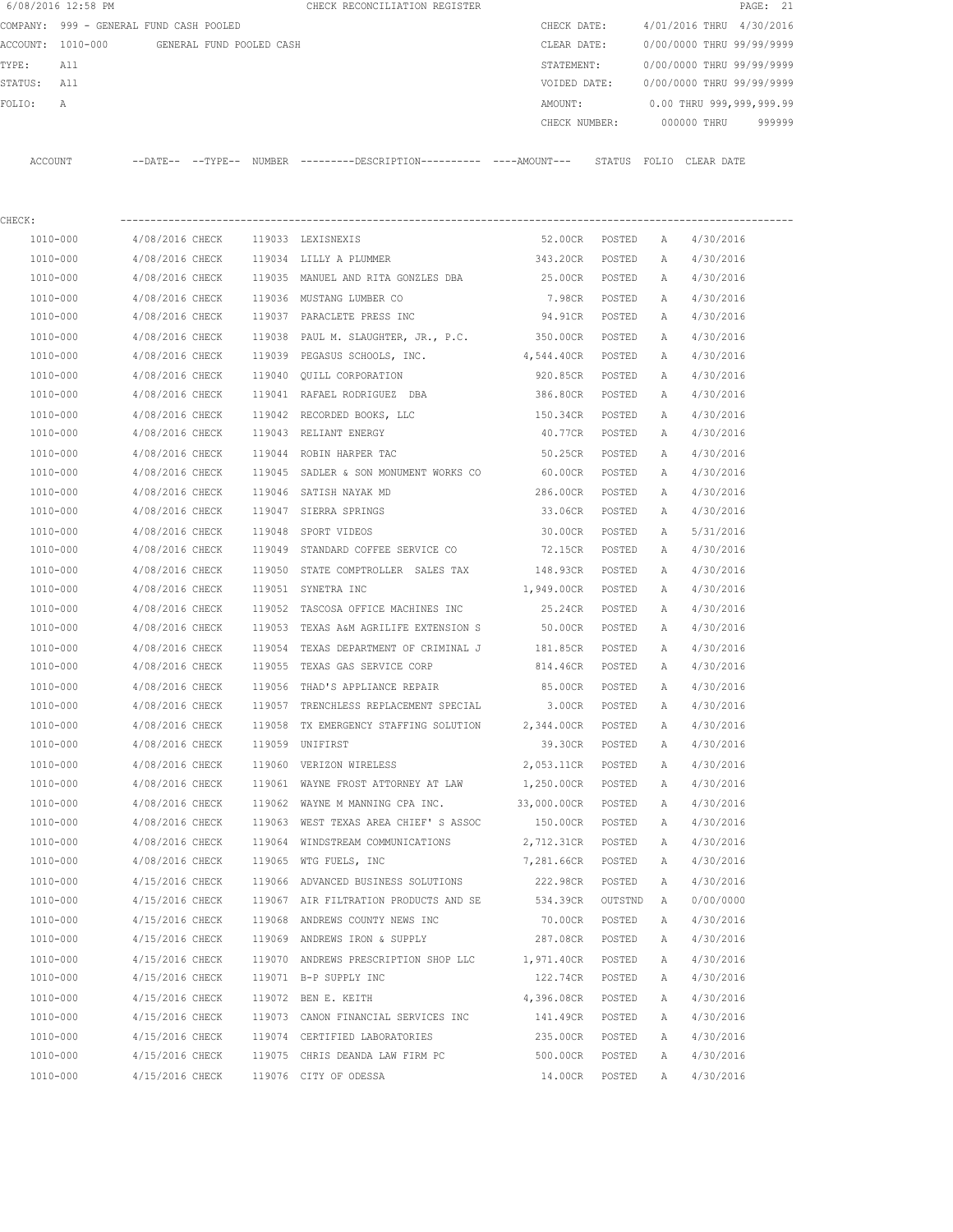|         | 6/08/2016 12:58 PM                            |                 |  |        | CHECK RECONCILIATION REGISTER                                                                 |               |        |              |                           | PAGE: 22 |
|---------|-----------------------------------------------|-----------------|--|--------|-----------------------------------------------------------------------------------------------|---------------|--------|--------------|---------------------------|----------|
|         | COMPANY: 999 - GENERAL FUND CASH POOLED       |                 |  |        |                                                                                               | CHECK DATE:   |        |              | 4/01/2016 THRU 4/30/2016  |          |
|         | ACCOUNT: 1010-000<br>GENERAL FUND POOLED CASH |                 |  |        |                                                                                               | CLEAR DATE:   |        |              | 0/00/0000 THRU 99/99/9999 |          |
| TYPE:   | All                                           |                 |  |        |                                                                                               | STATEMENT:    |        |              | 0/00/0000 THRU 99/99/9999 |          |
| STATUS: | All                                           |                 |  |        |                                                                                               | VOIDED DATE:  |        |              | 0/00/0000 THRU 99/99/9999 |          |
| FOLIO:  | Α                                             |                 |  |        |                                                                                               | AMOUNT:       |        |              | 0.00 THRU 999,999,999.99  |          |
|         |                                               |                 |  |        |                                                                                               | CHECK NUMBER: |        |              | 000000 THRU               | 999999   |
| ACCOUNT |                                               |                 |  |        | --DATE-- --TYPE-- NUMBER ---------DESCRIPTION---------- ----AMOUNT--- STATUS FOLIO CLEAR DATE |               |        |              |                           |          |
| CHECK:  |                                               |                 |  |        |                                                                                               |               |        |              |                           |          |
|         | 1010-000                                      | 4/15/2016 CHECK |  |        | 119077 CODY KEESEE                                                                            | 450.00CR      | POSTED | $\mathbb{A}$ | 4/30/2016                 |          |
|         | 1010-000                                      | 4/15/2016 CHECK |  | 119078 | CORELOGIC                                                                                     | 44.57CR       | POSTED | A            | 4/30/2016                 |          |
|         | 1010-000                                      | 4/15/2016 CHECK |  |        | 119079 DECOTY COFFEE CO                                                                       | 182.00CR      | POSTED | Α            | 4/30/2016                 |          |
|         | 1010-000                                      | 4/15/2016 CHECK |  | 119080 | ECLINICAL WORKS LLC                                                                           | 1,744.90CR    | POSTED | A            | 4/30/2016                 |          |
|         | 1010-000                                      | 4/15/2016 CHECK |  |        | 119081 ELLIOTT ELECTRIC SUPPLY                                                                | 836.54CR      | POSTED | A            | 4/30/2016                 |          |
|         | 1010-000                                      | 4/15/2016 CHECK |  | 119082 | GEBO CREDIT CORPORATION                                                                       | 1,189.27CR    | POSTED | A            | 4/30/2016                 |          |
|         | 1010-000                                      | 4/15/2016 CHECK |  | 119083 | GRAINGER INC                                                                                  | 427.62CR      | POSTED | A            | 4/30/2016                 |          |
|         | 1010-000                                      | 4/15/2016 CHECK |  | 119084 | VOID CHECK                                                                                    | 0.00          | POSTED | $\mathbb{A}$ | 4/30/2016                 |          |
|         | 1010-000                                      | 4/15/2016 CHECK |  | 119085 | HARRELL'S LLC                                                                                 | 5,413.86CR    | POSTED | A            | 4/30/2016                 |          |
|         | 1010-000                                      | 4/15/2016 CHECK |  | 119086 | HENRY SCHEIN                                                                                  | 4,329.24CR    | POSTED | Α            | 4/30/2016                 |          |
|         | 1010-000                                      | 4/15/2016 CHECK |  | 119087 | HIGGINBOTHAM BROS & CO LLC                                                                    | 690.41CR      | POSTED | Α            | 4/30/2016                 |          |
|         | 1010-000                                      | 4/15/2016 CHECK |  | 119088 | VOID CHECK                                                                                    | 0.00          | POSTED | Α            | 4/30/2016                 |          |
|         | 1010-000                                      | 4/15/2016 CHECK |  |        | 119089 VOID CHECK                                                                             | 0.00          | POSTED | $\mathbb{A}$ | 4/30/2016                 |          |

| 1010-000 | 4/15/2016 CHECK |        | 119089 VOID CHECK                              | 0.00        | POSTED  | Α            | 4/30/2016 |
|----------|-----------------|--------|------------------------------------------------|-------------|---------|--------------|-----------|
| 1010-000 | 4/15/2016 CHECK | 119090 | JOYCE MILLER                                   | 75.60CR     | OUTSTND | $\mathbb{A}$ | 0/00/0000 |
| 1010-000 | 4/15/2016 CHECK |        | 119091 JUVENILE JUSTICE ASSOC OF TEXA          | 140.00CR    | POSTED  | $\mathbb{A}$ | 5/31/2016 |
| 1010-000 | 4/15/2016 CHECK |        | 119092 KYOCERA DOCUMENT SOLUTIONS AME          | 137.60CR    | POSTED  | $\mathbb{A}$ | 4/30/2016 |
| 1010-000 | 4/15/2016 CHECK |        | 119093 LEXISNEXIS                              | 509.58CR    | POSTED  | $\mathbb{A}$ | 4/30/2016 |
| 1010-000 | 4/15/2016 CHECK |        | 119094 MARK HOOPER ATTORNEY AT LAW             | 1,150.00CR  | POSTED  | $\mathbb{A}$ | 4/30/2016 |
| 1010-000 | 4/15/2016 CHECK |        | 119095 MICHAEL J BROWN                         | 1,500.00CR  | POSTED  | $\mathbb{A}$ | 4/30/2016 |
| 1010-000 | 4/15/2016 CHECK |        | 119096 MIDLAND RAPE CRISIS AND CHILDR          | 14,000.00CR | POSTED  | Α            | 4/30/2016 |
| 1010-000 | 4/15/2016 CHECK |        | 119097 MUSTANG LUMBER CO                       | 1,208.94CR  | POSTED  | $\mathbb{A}$ | 4/30/2016 |
| 1010-000 | 4/15/2016 CHECK |        | 119098 VOID CHECK                              | 0.00        | POSTED  | Α            | 4/30/2016 |
| 1010-000 | 4/15/2016 CHECK |        | 119099 VOID CHECK                              | 0.00        | POSTED  | $\mathbb{A}$ | 4/30/2016 |
| 1010-000 | 4/15/2016 CHECK |        | 119100 VOID CHECK                              | 0.00        | POSTED  | $\mathbb{A}$ | 4/30/2016 |
| 1010-000 | 4/15/2016 CHECK |        | 119101 O'REILLY AUTO PARTS                     | 389.41CR    | POSTED  | $\mathbb{A}$ | 4/30/2016 |
| 1010-000 | 4/15/2016 CHECK |        | 119102 OFFICE DEPOT                            | 131.83CR    | POSTED  | Α            | 4/30/2016 |
| 1010-000 | 4/15/2016 CHECK |        | 119103 OFFICEWISE FURNITURE AND SUPPL 184.91CR |             | POSTED  | Α            | 4/30/2016 |
| 1010-000 | 4/15/2016 CHECK |        | 119104 PERMIAN REGIONAL MEDICAL CENTE          | 2,752.39CR  | POSTED  | A            | 4/30/2016 |
| 1010-000 | 4/15/2016 CHECK |        | 119105 PHIL J. MARROQUIN                       | 225.00CR    | POSTED  | Α            | 4/30/2016 |
| 1010-000 | 4/15/2016 CHECK |        | 119106 PORTERS THRIFTWAY                       | 512.80CR    | POSTED  | $\mathbb{A}$ | 4/30/2016 |
| 1010-000 | 4/15/2016 CHECK |        | 119107 OUILL CORPORATION                       | 670.69CR    | POSTED  | Α            | 4/30/2016 |
| 1010-000 | 4/15/2016 CHECK |        | 119108 RECOVERY HEALTHCARE CORP                | 620.00CR    | POSTED  | $\mathbb{A}$ | 4/30/2016 |
| 1010-000 | 4/15/2016 CHECK |        | 119109 RITE OF PASSAGE, INC.                   | 3,554.64CR  | POSTED  | A            | 4/30/2016 |
| 1010-000 | 4/15/2016 CHECK |        | 119110 ROBERT W GARCIA MD                      | 2,731.00CR  | POSTED  | Α            | 4/30/2016 |
| 1010-000 | 4/15/2016 CHECK |        | 119111 SADLER & SON MONUMENT WORKS CO          | 60.00CR     | POSTED  | Α            | 4/30/2016 |
| 1010-000 | 4/15/2016 CHECK |        | 119112 SAM'S CLUB                              | 180.00CR    | POSTED  | $\mathbb{A}$ | 5/31/2016 |
| 1010-000 | 4/15/2016 CHECK |        | 119113 SERENA PAYNE                            | 84.52CR     | POSTED  | Α            | 4/30/2016 |
| 1010-000 | 4/15/2016 CHECK |        | 119114 SIERRA SPRINGS                          | 289.49CR    | POSTED  | $\mathbb{A}$ | 4/30/2016 |
| 1010-000 | 4/15/2016 CHECK |        | 119115 SONYA TORBERT MA, LPC, NCC, LS          | 1,500.00CR  | POSTED  | Α            | 4/30/2016 |
| 1010-000 | 4/15/2016 CHECK |        | 119116 STANDARD AUTOMATIC FIRE ENTERP          | 1,640.00CR  | POSTED  | $\mathbb{A}$ | 4/30/2016 |
| 1010-000 | 4/15/2016 CHECK |        | 119117 STANDARD COFFEE SERVICE CO              | 111.67CR    | POSTED  | Α            | 4/30/2016 |
| 1010-000 | 4/15/2016 CHECK |        | 119118 STURGIS WARE LLC                        | 1,650.00CR  | POSTED  | $\mathbb{A}$ | 4/30/2016 |
| 1010-000 | 4/15/2016 CHECK |        | 119119 SUDDENLINK                              | 41.80CR     | POSTED  | $\mathbb{A}$ | 4/30/2016 |

1010-000 4/15/2016 CHECK 119120 SYSCO WEST TEXAS INC 3,577.16CR POSTED A 4/30/2016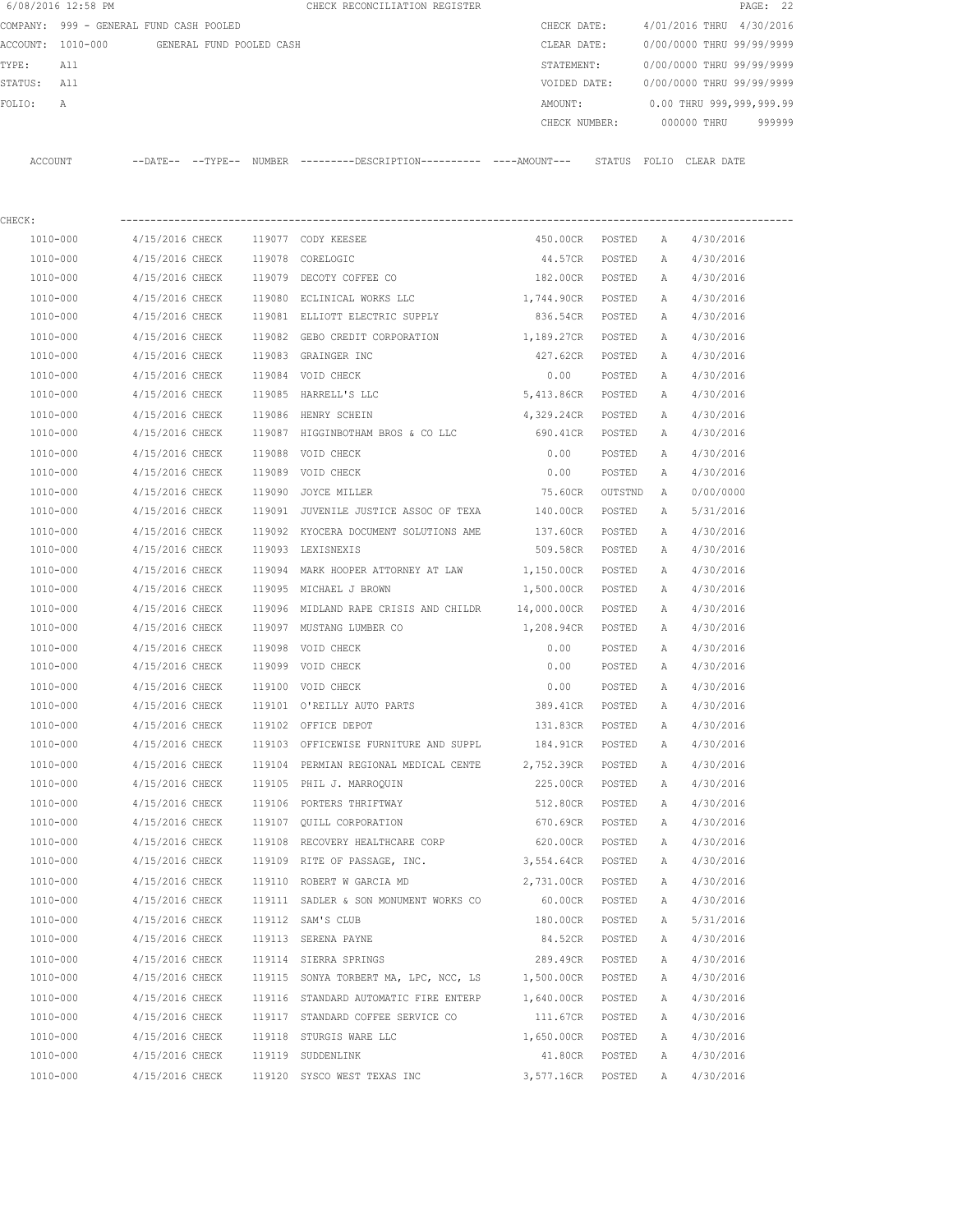|                                               | 6/08/2016 12:58 PM |                 |  |               | CHECK RECONCILIATION REGISTER                                                                |                   |                           |                           |                           | PAGE: 23 |
|-----------------------------------------------|--------------------|-----------------|--|---------------|----------------------------------------------------------------------------------------------|-------------------|---------------------------|---------------------------|---------------------------|----------|
| COMPANY: 999 - GENERAL FUND CASH POOLED       |                    |                 |  |               |                                                                                              | CHECK DATE:       |                           |                           | 4/01/2016 THRU 4/30/2016  |          |
| ACCOUNT: 1010-000<br>GENERAL FUND POOLED CASH |                    |                 |  | CLEAR DATE:   |                                                                                              |                   | 0/00/0000 THRU 99/99/9999 |                           |                           |          |
| TYPE:                                         | All                |                 |  |               | STATEMENT:                                                                                   |                   |                           | 0/00/0000 THRU 99/99/9999 |                           |          |
| STATUS: All                                   |                    |                 |  |               |                                                                                              | VOIDED DATE:      |                           |                           | 0/00/0000 THRU 99/99/9999 |          |
| FOLIO:                                        | Α                  |                 |  |               |                                                                                              | AMOUNT:           |                           |                           | 0.00 THRU 999,999,999.99  |          |
|                                               |                    |                 |  |               |                                                                                              | CHECK NUMBER:     |                           |                           | 000000 THRU               | 999999   |
|                                               | ACCOUNT            |                 |  |               | --DATE-- --TYPE-- NUMBER ---------DESCRIPTION---------- ----AMOUNT--- STATUS FOLIO CLEARDATE |                   |                           |                           |                           |          |
| CHECK:                                        |                    |                 |  |               |                                                                                              |                   |                           |                           |                           |          |
|                                               | 1010-000           | 4/15/2016 CHECK |  |               | 119121 TEXAS A&M AGRILIFE EXTENSION S                                                        | 50.00CR POSTED    |                           | A                         | 4/30/2016                 |          |
|                                               | 1010-000           | 4/15/2016 CHECK |  |               | 119122 THYSSENKRUPP ELEVATOR CORP                                                            | 700.69CR          | POSTED                    | A                         | 4/30/2016                 |          |
|                                               | 1010-000           | 4/15/2016 CHECK |  |               | 119123 TINA'S CLEANING SERVICE                                                               | 200.00CR          | POSTED                    | A                         | 4/30/2016                 |          |
|                                               | 1010-000           | 4/15/2016 CHECK |  |               | 119124 UM AUTO PARTS                                                                         | 345.11CR POSTED   |                           | A                         | 4/30/2016                 |          |
|                                               | 1010-000           | 4/15/2016 CHECK |  |               | 119125 WAGNER SUPPLY COMPANY                                                                 | 1,593.11CR POSTED |                           | A                         | 4/30/2016                 |          |
|                                               | 1010-000           | 4/15/2016 CHECK |  |               | 119126 WINDSTREAM COMMUNICATIONS                                                             | 195.30CR POSTED   |                           | A                         | 4/30/2016                 |          |
|                                               | 1010-000           | 4/15/2016 CHECK |  |               | 119127 WTG FUELS, INC                                                                        | 1,857.16CR POSTED |                           | A                         | 4/30/2016                 |          |
|                                               | 1010-000           | 4/15/2016 CHECK |  | 119128        | WTG FUELS, INC                                                                               | 4,459.45CR POSTED |                           | A                         | 4/30/2016                 |          |
|                                               | 1010-000           | 4/15/2016 CHECK |  | 119129 WTJPCA |                                                                                              | 200.00CR POSTED   |                           | А                         | 4/30/2016                 |          |
|                                               | 1010-000           | 4/15/2016 CHECK |  |               | 119130 ZENO OFFICE SOLUTIONS                                                                 | 218.56CR          | POSTED                    | A                         | 4/30/2016                 |          |
|                                               | 1010-000           | 4/22/2016 CHECK |  |               | 119131 AIRPORT LIGHTING CO. OF NY INC 1,595.01CR POSTED                                      |                   |                           | А                         | 4/30/2016                 |          |
|                                               | 1010-000           | 4/22/2016 CHECK |  |               | 119132 AMARANTHA GHANTA MD                                                                   | 33.27CR           | POSTED                    | A                         | 4/30/2016                 |          |
|                                               | 1010-000           | 4/22/2016 CHECK |  |               | 119133 ANDREWS COUNTY NEWS INC                                                               | 131.00CR          | POSTED                    | А                         | 4/30/2016                 |          |
|                                               | 1010-000           | 4/22/2016 CHECK |  |               | 119134 ANDREWS FAMILY MEDICINE                                                               | 167.54CR          | POSTED                    | A                         | 4/30/2016                 |          |
|                                               | 1010-000           | 4/22/2016 CHECK |  |               | 119135 ANDREWS TIRE SERVICE INC                                                              | 16.00CR           | POSTED                    | A                         | 5/31/2016                 |          |
|                                               | 1010-000           | 4/22/2016 CHECK |  |               | 119136 ANDREWS WRECKIN CREW, LLC                                                             | 339.00CR          | POSTED                    | Α                         | 5/31/2016                 |          |
|                                               | 1010-000           | 4/22/2016 CHECK |  |               | 119137 AT&T MOBILITY                                                                         | 275.75CR          | POSTED                    | Α                         | 5/31/2016                 |          |
|                                               | 1010-000           | 4/22/2016 CHECK |  |               | 119138 AUTOZONE COMMERCIAL                                                                   | 345.05CR POSTED   |                           | A                         | 4/30/2016                 |          |
|                                               | 1010-000           | 4/22/2016 CHECK |  |               | 119139 BAKER & TAYLOR                                                                        | 12.99CR POSTED    |                           | A                         | 4/30/2016                 |          |
|                                               | 1010-000           | 4/22/2016 CHECK |  |               | 119140 BANKNOTE CORPORATION OF AMERIC                                                        | 565.40CR          | POSTED                    | A                         | 4/30/2016                 |          |
|                                               | 1010-000           | 4/22/2016 CHECK |  |               | 119141 BASIN DENTISTRY                                                                       | 568.80CR POSTED   |                           | A                         | 5/31/2016                 |          |
|                                               | 1010-000           | 4/22/2016 CHECK |  |               | 119142 BASIN PEDIATRIC DENTISTRY AND 2,264.00CR POSTED                                       |                   |                           | A                         | 4/30/2016                 |          |
|                                               | 1010-000           | 4/22/2016 CHECK |  |               | 119143 BI INC.                                                                               | 65.48CR           | POSTED                    | A                         | 5/31/2016                 |          |
|                                               | 1010-000           | 4/22/2016 CHECK |  |               | 119144 BRET MANSUR                                                                           | 700.00CR          | POSTED                    | $\mathbb{A}$              | 4/30/2016                 |          |
|                                               | 1010-000           | 4/22/2016 CHECK |  |               | 119145 CANON FINANCIAL SERVICES INC                                                          | 422.07CR          | POSTED                    | А                         | 4/30/2016                 |          |
|                                               | 1010-000           | 4/22/2016 CHECK |  |               | 119146 CENTER FOR DISEASE DETECTION                                                          | 574.00CR          | POSTED                    | Α                         | 5/31/2016                 |          |
|                                               | 1010-000           | 4/22/2016 CHECK |  |               | 119147 CENTER POINT LARGE PRINT                                                              | 240.84CR          | POSTED                    | Α                         | 5/31/2016                 |          |
|                                               | 1010-000           | 4/22/2016 CHECK |  |               | 119148 CONCEPT REFRIGERATION COMPANY                                                         | 9,500.00CR        | POSTED                    | Α                         | 5/31/2016                 |          |
|                                               | 1010-000           | 4/22/2016 CHECK |  |               | 119149 CORNERSTONE PROGRAMS CORPORATI                                                        | 4,632.00CR POSTED |                           | Α                         | 5/31/2016                 |          |
|                                               | 1010-000           | 4/22/2016 CHECK |  |               | 119150 CRS DIAGNOSTIC SERVICE LLC                                                            | 495.00CR POSTED   |                           | Α                         | 4/30/2016                 |          |
|                                               | 1010-000           | 4/22/2016 CHECK |  |               | 119151 CUSTOM WHOLESALE SUPPLY CO INC                                                        | 1,232.30CR POSTED |                           | Α                         | 4/30/2016                 |          |
|                                               | $1010 - 000$       | 4/22/2016 CHECK |  |               | 119152 DR. WRIGHT'S VISION SOURCE                                                            | 898.24CR          | POSTED                    | Α                         | 5/31/2016                 |          |
|                                               | 1010-000           | 4/22/2016 CHECK |  |               | 119153 E-FILLIATE INC.                                                                       | 98.02CR           | POSTED                    | Α                         | 5/31/2016                 |          |
|                                               | 1010-000           | 4/22/2016 CHECK |  |               | 119154 ELECTION SYSTEMS & SOFTWARE, I                                                        | 55.71CR           | POSTED                    | Α                         | 4/30/2016                 |          |
|                                               | 1010-000           | 4/22/2016 CHECK |  |               | 119155 GALE/CENGAGE LEARNING                                                                 | 396.14CR          | POSTED                    | Α                         | 5/31/2016                 |          |
|                                               | 1010-000           | 4/22/2016 CHECK |  |               | 119156 GARZA COUNTY TREASURER                                                                | 342.00CR          | POSTED                    | Α                         | 5/31/2016                 |          |
|                                               | 1010-000           | 4/22/2016 CHECK |  |               | 119157 GEBO CREDIT CORPORATION                                                               | 92.37CR           | POSTED                    | Α                         | 4/30/2016                 |          |
|                                               | 1010-000           | 4/22/2016 CHECK |  |               | 119158 HILLIARD ENERGY DBA                                                                   | 58.00CR           | POSTED                    | Α                         | 4/30/2016                 |          |
|                                               | 1010-000           | 4/22/2016 CHECK |  |               | 119159 J ROXANE BLOUNT                                                                       | 1,150.00CR        | POSTED                    | Α                         | 5/31/2016                 |          |
|                                               | 1010-000           | 4/22/2016 CHECK |  |               | 119160 JAMIE MARQUEZ                                                                         | 178.50CR          | POSTED                    | Α                         | 4/30/2016                 |          |
|                                               | 1010-000           | 4/22/2016 CHECK |  |               | 119161 KELLY'S AUTO                                                                          | 552.05CR          | POSTED                    | Α                         | 4/30/2016                 |          |
|                                               | 1010-000           | 4/22/2016 CHECK |  |               | 119162 KLEINMAN CONSULTANTS PLLC                                                             | 900.00CR          | POSTED                    | Α                         | 4/30/2016                 |          |
|                                               | 1010-000           | 4/22/2016 CHECK |  |               | 119163 LEXISNEXIS                                                                            | 153.00CR          | POSTED                    | Α                         | 4/30/2016                 |          |
|                                               | 1010-000           | 4/22/2016 CHECK |  |               | 119164 LILLY A PLUMMER                                                                       | 343.20CR          | OUTSTND                   | <b>A</b>                  | 0/00/0000                 |          |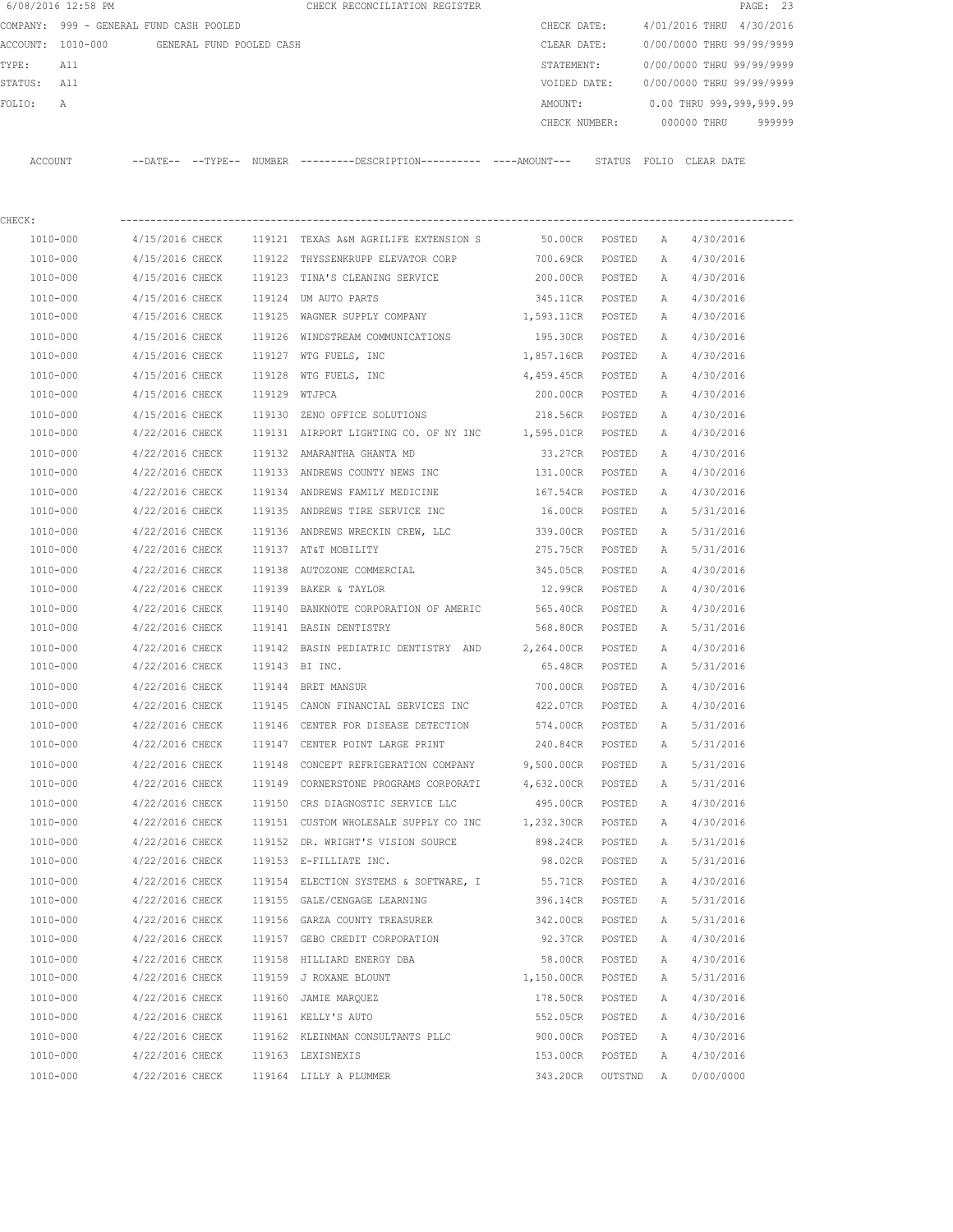| 6/08/2016 12:58 PM |  |                                                                       | CHECK RECONCILIATION REGISTER |                          |               |                                              | PAGE: 24    |                                                                                                                                                           |
|--------------------|--|-----------------------------------------------------------------------|-------------------------------|--------------------------|---------------|----------------------------------------------|-------------|-----------------------------------------------------------------------------------------------------------------------------------------------------------|
|                    |  |                                                                       |                               |                          | CHECK DATE:   |                                              |             |                                                                                                                                                           |
| ACCOUNT: 1010-000  |  |                                                                       |                               |                          | CLEAR DATE:   |                                              |             |                                                                                                                                                           |
| All                |  |                                                                       |                               |                          | STATEMENT:    |                                              |             |                                                                                                                                                           |
| All                |  |                                                                       |                               |                          | VOIDED DATE:  |                                              |             |                                                                                                                                                           |
| $\mathbb{A}$       |  |                                                                       |                               |                          | AMOUNT:       |                                              |             |                                                                                                                                                           |
|                    |  |                                                                       |                               |                          | CHECK NUMBER: |                                              |             | 999999                                                                                                                                                    |
|                    |  |                                                                       |                               |                          |               |                                              |             |                                                                                                                                                           |
| ACCOUNT            |  |                                                                       |                               |                          | STATUS        | FOLIO                                        |             |                                                                                                                                                           |
|                    |  | COMPANY: 999 - GENERAL FUND CASH POOLED<br>$--$ DATE $- --$ TYPE $--$ | NUMBER                        | GENERAL FUND POOLED CASH |               | ---------DESCRIPTION---------- ----AMOUNT--- | 000000 THRU | 4/01/2016 THRU 4/30/2016<br>0/00/0000 THRU 99/99/9999<br>0/00/0000 THRU 99/99/9999<br>0/00/0000 THRU 99/99/9999<br>0.00 THRU 999,999,999.99<br>CLEAR DATE |

| CHECK:   |                 |              |                                                  |                 |         |              |           |
|----------|-----------------|--------------|--------------------------------------------------|-----------------|---------|--------------|-----------|
| 1010-000 | 4/22/2016 CHECK |              | 119165 LINDA FOSTER                              | 175.00CR POSTED |         | A            | 5/31/2016 |
| 1010-000 | 4/22/2016 CHECK |              | 119166 MAEGAN SNELL                              | 30.00CR         | POSTED  | A            | 5/31/2016 |
| 1010-000 | 4/22/2016 CHECK |              | 119167 MARK HOOPER ATTORNEY AT LAW 350.00CR      |                 | POSTED  | A            | 5/31/2016 |
| 1010-000 | 4/22/2016 CHECK |              | 119168 MARVIN LEE                                | 10.00CR OUTSTND |         | A            | 0/00/0000 |
| 1010-000 | 4/22/2016 CHECK |              | 119169 MIDLAND COUNTY JUVENILE PROBAT 1,320.00CR |                 | POSTED  | A            | 5/31/2016 |
| 1010-000 | 4/22/2016 CHECK |              | 119170 MORRISON SUPPLY COMPANY                   | 15.03CR POSTED  |         | A            | 4/30/2016 |
| 1010-000 | 4/22/2016 CHECK |              | 119171 NAVICURE, INC                             | 108.00CR POSTED |         | Α            | 5/31/2016 |
| 1010-000 | 4/22/2016 CHECK |              | 119172 NEIGHBORHOOD PHARMACY                     | 2,409.00CR      | POSTED  | А            | 5/31/2016 |
| 1010-000 | 4/22/2016 CHECK |              | 119173 NEW DAY COUNSELING                        | 384.00CR        | POSTED  | А            | 4/30/2016 |
| 1010-000 | 4/22/2016 CHECK |              | 119174 PARACLETE PRESS INC                       | 63.50CR         | POSTED  | Α            | 5/31/2016 |
| 1010-000 | 4/22/2016 CHECK |              | 119175 PAULCOR, INC.                             | 65.99CR         | POSTED  | Α            | 5/31/2016 |
| 1010-000 | 4/22/2016 CHECK |              | 119176 PERMIAN REGIONAL MEDICAL CENTE 612.00CR   |                 | POSTED  | Α            | 4/30/2016 |
| 1010-000 | 4/22/2016 CHECK |              | 119177 QUICK CARE CLINIC 531.04CR POSTED         |                 |         | A            | 4/30/2016 |
| 1010-000 | 4/22/2016 CHECK |              | 119178 QUILL CORPORATION                         | 612.42CR        | POSTED  | Α            | 5/31/2016 |
| 1010-000 | 4/22/2016 CHECK |              | 119179 RAINBOW BOOK COMPANY 1,519.39CR POSTED    |                 |         | Α            | 4/30/2016 |
| 1010-000 | 4/22/2016 CHECK |              | 119180 RELIANT                                   | 104.59CR POSTED |         | Α            | 4/30/2016 |
| 1010-000 | 4/22/2016 CHECK |              | 119181 RELIANT ENERGY                            | 21,711.85CR     | POSTED  | A            | 5/31/2016 |
| 1010-000 | 4/22/2016 CHECK |              | 119182 RICHARD H DOLGENER                        | 43.20CR OUTSTND |         | A            | 0/00/0000 |
| 1010-000 | 4/22/2016 CHECK |              | 119183 ROBIN HARPER TAC                          | 7.50CR          | POSTED  | А            | 4/30/2016 |
| 1010-000 | 4/22/2016 CHECK |              | 119184 RYKIN PUMP CO. INC.                       | 4,070.50CR      | POSTED  | Α            | 4/30/2016 |
| 1010-000 | 4/22/2016 CHECK |              | 119185 SECURED DOCUMENT SHREDDING, IN            | 50.00CR         | POSTED  | Α            | 4/30/2016 |
| 1010-000 | 4/22/2016 CHECK | 119186 SHELL |                                                  | 115.53CR        | POSTED  | A            | 4/30/2016 |
| 1010-000 | 4/22/2016 CHECK |              | 119187 SIERRA SPRINGS                            | 328.59CR        | POSTED  | A            | 5/31/2016 |
| 1010-000 | 4/22/2016 CHECK |              | 119188 SOUTH PLAINS FORENSIC PATHOLOG 2,750.00CR |                 | POSTED  | А            | 5/31/2016 |
| 1010-000 | 4/22/2016 CHECK |              | 119189 STANLEY FORD - ANDREWS                    | 77.98CR         | POSTED  | A            | 4/30/2016 |
| 1010-000 | 4/22/2016 CHECK |              | 119190 TAMMY MENDOZA                             | 439.32CR        | POSTED  | Α            | 4/30/2016 |
| 1010-000 | 4/22/2016 CHECK |              | 119191 TASCOSA OFFICE MACHINES INC 510.89CR      |                 | POSTED  | Α            | 5/31/2016 |
| 1010-000 | 4/22/2016 CHECK |              | 119192 TEXAS ASSOCIATION OF COUNTIES             | 200.00CR        | POSTED  | Α            | 5/31/2016 |
| 1010-000 | 4/22/2016 CHECK |              | 119193 TEXAS TECH UNIVERSITY HSC                 | 660.00CR        | POSTED  | A            | 5/31/2016 |
| 1010-000 | 4/22/2016 CHECK |              | 119194 THE LIBRARY STORE INC                     | 273.03CR        | POSTED  | A            | 5/31/2016 |
| 1010-000 | 4/22/2016 CHECK |              | 119195 THOMSON REUTERS - WEST                    | 663.72CR        | POSTED  | A            | 5/31/2016 |
| 1010-000 | 4/22/2016 CHECK |              | 119196 UPTON COUNTY                              | 300.00CR        | POSTED  | А            | 5/31/2016 |
| 1010-000 | 4/22/2016 CHECK |              | 119197 VAISALA INC.                              | 278.00CR        | POSTED  | A            | 5/31/2016 |
| 1010-000 | 4/22/2016 CHECK |              | 119198 VERIZON WIRELESS                          | 369.87CR        | POSTED  | A            | 4/30/2016 |
| 1010-000 | 4/22/2016 CHECK |              | 119199 WAGNER SUPPLY COMPANY                     | 4,187.88CR      | POSTED  | $\mathbb{A}$ | 5/31/2016 |
| 1010-000 | 4/22/2016 CHECK |              | 119200 VOID CHECK                                | 0.00            | POSTED  | Α            | 4/30/2016 |
| 1010-000 | 4/22/2016 CHECK |              | 119201 WARREN CAT                                | 16.20CR         | POSTED  | Α            | 4/30/2016 |
| 1010-000 | 4/22/2016 CHECK |              | 119202 WAYNE FROST ATTORNEY AT LAW               | 500.00CR        | POSTED  | Α            | 4/30/2016 |
| 1010-000 | 4/22/2016 CHECK |              | 119203 WINZER CORPORATION                        | 276.76CR        | POSTED  | Α            | 4/30/2016 |
| 1010-000 | 4/25/2016 CHECK |              | 119204 TOMMY DARLAND GOLF SALES                  | 10,547.83CR     | POSTED  | А            | 4/30/2016 |
| 1010-000 | 4/25/2016 CHECK |              | 119205 BARBARA J MCKINNEY                        | 40.00CR         | POSTED  | А            | 4/30/2016 |
| 1010-000 | 4/25/2016 CHECK |              | 119206 DARRYL K MOTE                             | 40.00CR         | OUTSTND | Α            | 0/00/0000 |
| 1010-000 | 4/25/2016 CHECK |              | 119207 DENIA LYNN PEARCE                         | 40.00CR         | POSTED  | Α            | 5/31/2016 |
| 1010-000 | 4/25/2016 CHECK |              | 119208 DIANA NATIVIDAD DALE                      | 40.00CR         | POSTED  | Α            | 4/30/2016 |
|          |                 |              |                                                  |                 |         |              |           |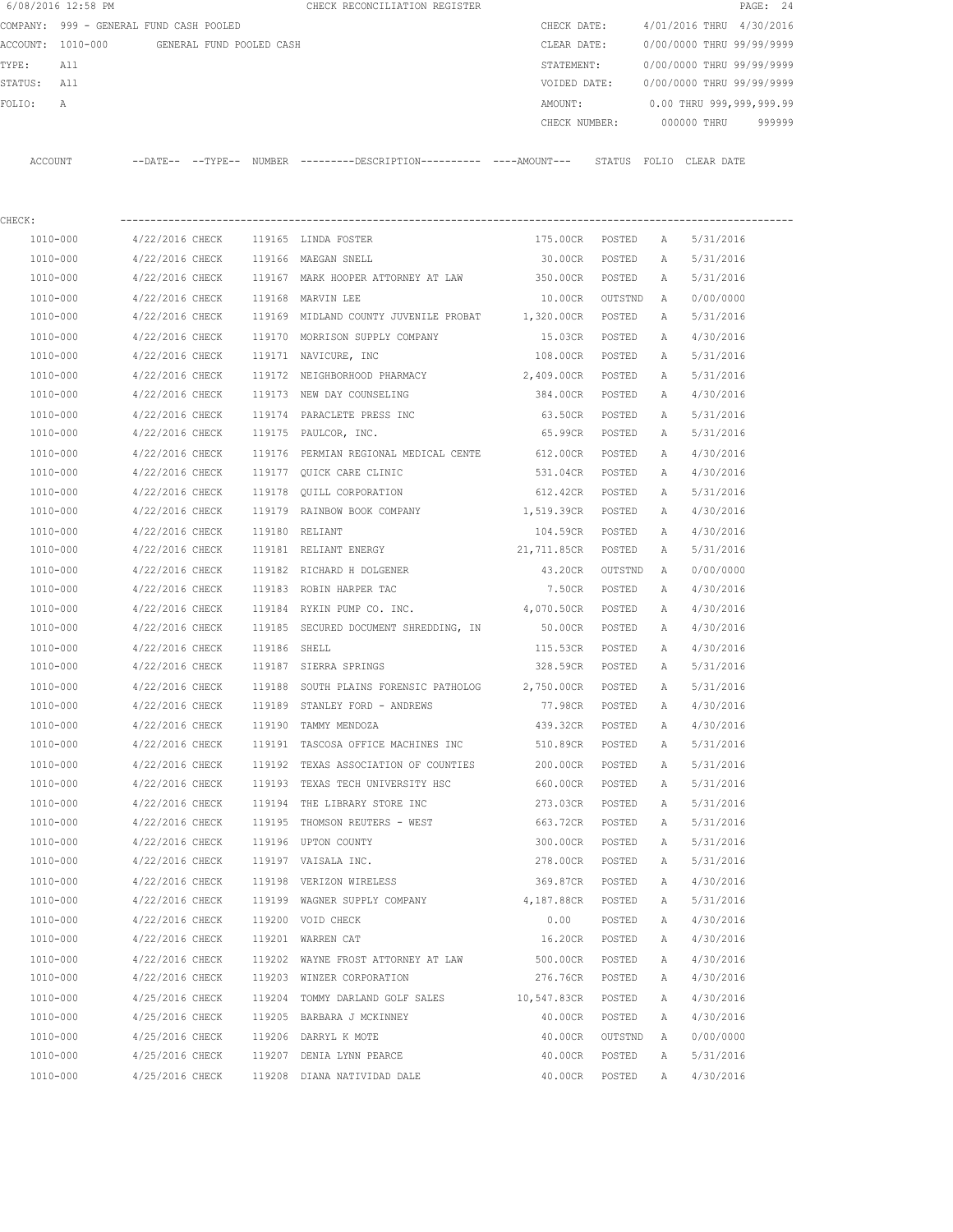|                                               | 6/08/2016 12:58 PM                      |                 |  |        | CHECK RECONCILIATION REGISTER                                                             |                   |         |              |                           | PAGE: 25 |
|-----------------------------------------------|-----------------------------------------|-----------------|--|--------|-------------------------------------------------------------------------------------------|-------------------|---------|--------------|---------------------------|----------|
|                                               | COMPANY: 999 - GENERAL FUND CASH POOLED |                 |  |        |                                                                                           | CHECK DATE:       |         |              | 4/01/2016 THRU 4/30/2016  |          |
| ACCOUNT: 1010-000<br>GENERAL FUND POOLED CASH |                                         |                 |  |        |                                                                                           | CLEAR DATE:       |         |              | 0/00/0000 THRU 99/99/9999 |          |
| TYPE:<br>All                                  |                                         |                 |  |        |                                                                                           | STATEMENT:        |         |              | 0/00/0000 THRU 99/99/9999 |          |
| STATUS:                                       | All                                     |                 |  |        |                                                                                           | VOIDED DATE:      |         |              | 0/00/0000 THRU 99/99/9999 |          |
| FOLIO:                                        | Α                                       |                 |  |        |                                                                                           | AMOUNT:           |         |              | 0.00 THRU 999,999,999.99  |          |
|                                               |                                         |                 |  |        |                                                                                           | CHECK NUMBER:     |         |              | 000000 THRU               | 999999   |
| ACCOUNT                                       |                                         |                 |  |        | --DATE-- --TYPE-- NUMBER --------DESCRIPTION--------- ---AMOUNT--- STATUS FOLIO CLEARDATE |                   |         |              |                           |          |
| CHECK:                                        |                                         |                 |  |        |                                                                                           |                   |         |              |                           |          |
| 1010-000                                      |                                         | 4/25/2016 CHECK |  |        | 119209 DUSTIN KELLY ONEAL                                                                 | 40.00CR POSTED    |         | A            | 5/31/2016                 |          |
| 1010-000                                      |                                         | 4/25/2016 CHECK |  |        | 119210 ERIKA BAEZA                                                                        | 40.00CR           | POSTED  | A            | 5/31/2016                 |          |
| 1010-000                                      |                                         | 4/25/2016 CHECK |  |        | 119211 GLEN E HACKLER                                                                     | 40.00CR POSTED    |         | A            | 4/30/2016                 |          |
| 1010-000                                      |                                         | 4/25/2016 CHECK |  |        | 119212 HECTOR C CONTRERAS                                                                 | 40.00CR OUTSTND   |         | A            | 0/00/0000                 |          |
| 1010-000                                      |                                         | 4/25/2016 CHECK |  |        | 119213 JAMES THOMAS CHRISTIAN                                                             | 40.00CR POSTED    |         | A            | 5/31/2016                 |          |
| 1010-000                                      |                                         | 4/25/2016 CHECK |  | 119214 | JOSE URIEL SANDOVAL                                                                       | 40.00CR           | POSTED  | A            | 4/30/2016                 |          |
| 1010-000                                      |                                         | 4/25/2016 CHECK |  |        | 119215 NOEMI INFANTE SANCHEZ                                                              | 40.00CR           | POSTED  | A            | 5/31/2016                 |          |
| 1010-000                                      |                                         | 4/29/2016 CHECK |  |        | 119216 110TH JUDICIAL DISTRICT                                                            | 188.00CR          | POSTED  | A            | 5/31/2016                 |          |
| 1010-000                                      |                                         | 4/29/2016 CHECK |  |        | 119217 ADRIAN N SANCHEZ                                                                   | 133.01CR          | POSTED  | A            | 5/31/2016                 |          |
| 1010-000                                      |                                         | 4/29/2016 CHECK |  |        | 119218 ADVANCED BUSINESS SOLUTIONS                                                        | 89.85CR           | POSTED  | $\mathbb{A}$ | 5/31/2016                 |          |
| 1010-000                                      |                                         | 4/29/2016 CHECK |  |        | 119219 ALZIE ARCHER STINNETT                                                              | 178.40CR          | POSTED  | A            | 5/31/2016                 |          |
| 1010-000                                      |                                         | 4/29/2016 CHECK |  |        | 119220 ANDREWS PEST CONTROL                                                               | 480.00CR          | POSTED  | Α            | 5/31/2016                 |          |
| 1010-000                                      |                                         | 4/29/2016 CHECK |  |        | 119221 BAKER & TAYLOR                                                                     | 414.91CR          | POSTED  | А            | 5/31/2016                 |          |
| 1010-000                                      |                                         | 4/29/2016 CHECK |  |        | 119222 BRODART CO                                                                         | 194.68CR          | POSTED  | Α            | 5/31/2016                 |          |
| 1010-000                                      |                                         | 4/29/2016 CHECK |  |        | 119223 CARLOS & ANNA CORRAL                                                               | 276.02CR POSTED   |         | A            | 5/31/2016                 |          |
| 1010-000                                      |                                         | 4/29/2016 CHECK |  |        | 119224 CHRISTOPHER & SARAH RAMIREZ                                                        | 199.63CR POSTED   |         | Α            | 5/31/2016                 |          |
| 1010-000                                      |                                         | 4/29/2016 CHECK |  |        | 119225 CINDY NUTTER                                                                       | 2,582.25CR POSTED |         | A            | 5/31/2016                 |          |
| 1010-000                                      |                                         | 4/29/2016 CHECK |  | 119226 | COUNTY JUDGES EDUCATION FUND                                                              | 200.00CR          | POSTED  | A            | 5/31/2016                 |          |
| 1010-000                                      |                                         | 4/29/2016 CHECK |  | 119227 | DANIELLE PARKINSON                                                                        | 1,152.50CR        | POSTED  | A            | 5/31/2016                 |          |
| 1010-000                                      |                                         | 4/29/2016 CHECK |  | 119228 | DEECO RUBBER COMPANY INC.                                                                 | 175.96CR          | POSTED  | А            | 5/31/2016                 |          |
| 1010-000                                      |                                         | 4/29/2016 CHECK |  | 119229 | DELILAH SCHROEDER                                                                         | 800.00CR          | POSTED  | A            | 5/31/2016                 |          |
| 1010-000                                      |                                         | 4/29/2016 CHECK |  | 119230 | DMITRI SHANE FIGUEROA                                                                     | 149.01CR          | POSTED  | A            | 5/31/2016                 |          |
| 1010-000                                      |                                         | 4/29/2016 CHECK |  |        | 119231 DOUG BRETT HOLLY                                                                   | 204.00CR          | POSTED  | A            | 5/31/2016                 |          |
| 1010-000                                      |                                         | 4/29/2016 CHECK |  |        | 119232 DPC INDUSTRIES, INC.                                                               | 300.00CR          | POSTED  | $\mathbb{A}$ | 5/31/2016                 |          |
| 1010-000                                      |                                         | 4/29/2016 CHECK |  |        | 119233 DUSTIN KELLY O'NEAL & JENNIFER                                                     | 129.10CR          | POSTED  | Α            | 5/31/2016                 |          |
|                                               | 1010-000                                | 4/29/2016 CHECK |  |        | 119234 ERIC & TARA NUNEZ                                                                  | 272.31CR          | POSTED  | Α            | 5/31/2016                 |          |
| 1010-000                                      |                                         | 4/29/2016 CHECK |  |        | 119235 FALCON SEPTIC SERVICE INC                                                          | 300.00CR          | POSTED  | Α            | 5/31/2016                 |          |
| 1010-000                                      |                                         | 4/29/2016 CHECK |  |        | 119236 GALE/CENGAGE LEARNING                                                              | 288.42CR          | POSTED  | Α            | 5/31/2016                 |          |
| 1010-000                                      |                                         | 4/29/2016 CHECK |  |        | 119237 GRAINGER INC                                                                       | 128.01CR          | POSTED  | Α            | 5/31/2016                 |          |
| 1010-000                                      |                                         | 4/29/2016 CHECK |  |        | 119238 HARRELL'S LLC                                                                      | 3,324.13CR        | POSTED  | Α            | 5/31/2016                 |          |
| 1010-000                                      |                                         | 4/29/2016 CHECK |  |        | 119239 J ROXANE BLOUNT                                                                    | 900.00CR          | POSTED  | Α            | 5/31/2016                 |          |
| $1010 - 000$                                  |                                         | 4/29/2016 CHECK |  |        | 119240 JASON D DUNHAM                                                                     | 1,500.00CR        | OUTSTND | Α            | 0/00/0000                 |          |
| 1010-000                                      |                                         | 4/29/2016 CHECK |  |        | 119241 JEFFERY ROBERTSON                                                                  | 183.95CR          | POSTED  | Α            | 5/31/2016                 |          |
| 1010-000                                      |                                         | 4/29/2016 CHECK |  |        | 119242 JERIMIAH & JULIA HAYS                                                              | 263.76CR          | POSTED  | Α            | 5/31/2016                 |          |
|                                               | 1010-000                                | 4/29/2016 CHECK |  |        | 119243 JERRY & KIMBERLY DOCKERY                                                           | 168.38CR          | POSTED  | Α            | 5/31/2016                 |          |
| 1010-000                                      |                                         | 4/29/2016 CHECK |  |        | 119244 JOE TREVINO                                                                        | 68.56CR           | POSTED  | Α            | 5/31/2016                 |          |
| 1010-000                                      |                                         | 4/29/2016 CHECK |  |        | 119245 JUAN & ALICIA RANGEL                                                               | 130.69CR          | POSTED  | Α            | 5/31/2016                 |          |
| 1010-000                                      |                                         | 4/29/2016 CHECK |  |        | 119246 KEVIN ACKER                                                                        | 350.00CR          | POSTED  | Α            | 5/31/2016                 |          |
| 1010-000                                      |                                         | 4/29/2016 CHECK |  |        | 119247 KIRK HUBERT                                                                        | 285.39CR          | POSTED  | Α            | 5/31/2016                 |          |
| 1010-000                                      |                                         | 4/29/2016 CHECK |  |        | 119248 KIRSTEN & REO BROWNLEE                                                             | 100.68CR          | POSTED  | Α            | 5/31/2016                 |          |
| 1010-000                                      |                                         | 4/29/2016 CHECK |  |        | 119249 LILLY A PLUMMER                                                                    | 900.00CR          | OUTSTND | A            | 0/00/0000                 |          |
| 1010-000                                      |                                         | 4/29/2016 CHECK |  |        | 119250 MARCO ANTONIO NAVARRETE                                                            | 81.11CR           | POSTED  | Α            | 5/31/2016                 |          |
| 1010-000                                      |                                         | 4/29/2016 CHECK |  |        | 119251 MARY JANE BAEZA                                                                    | 117.97CR          | POSTED  | Α            | 5/31/2016                 |          |
| 1010-000                                      |                                         | 4/29/2016 CHECK |  |        | 119252 MICROMARKETING, LLC                                                                | 1,543.12CR        | POSTED  | Α            | 5/31/2016                 |          |